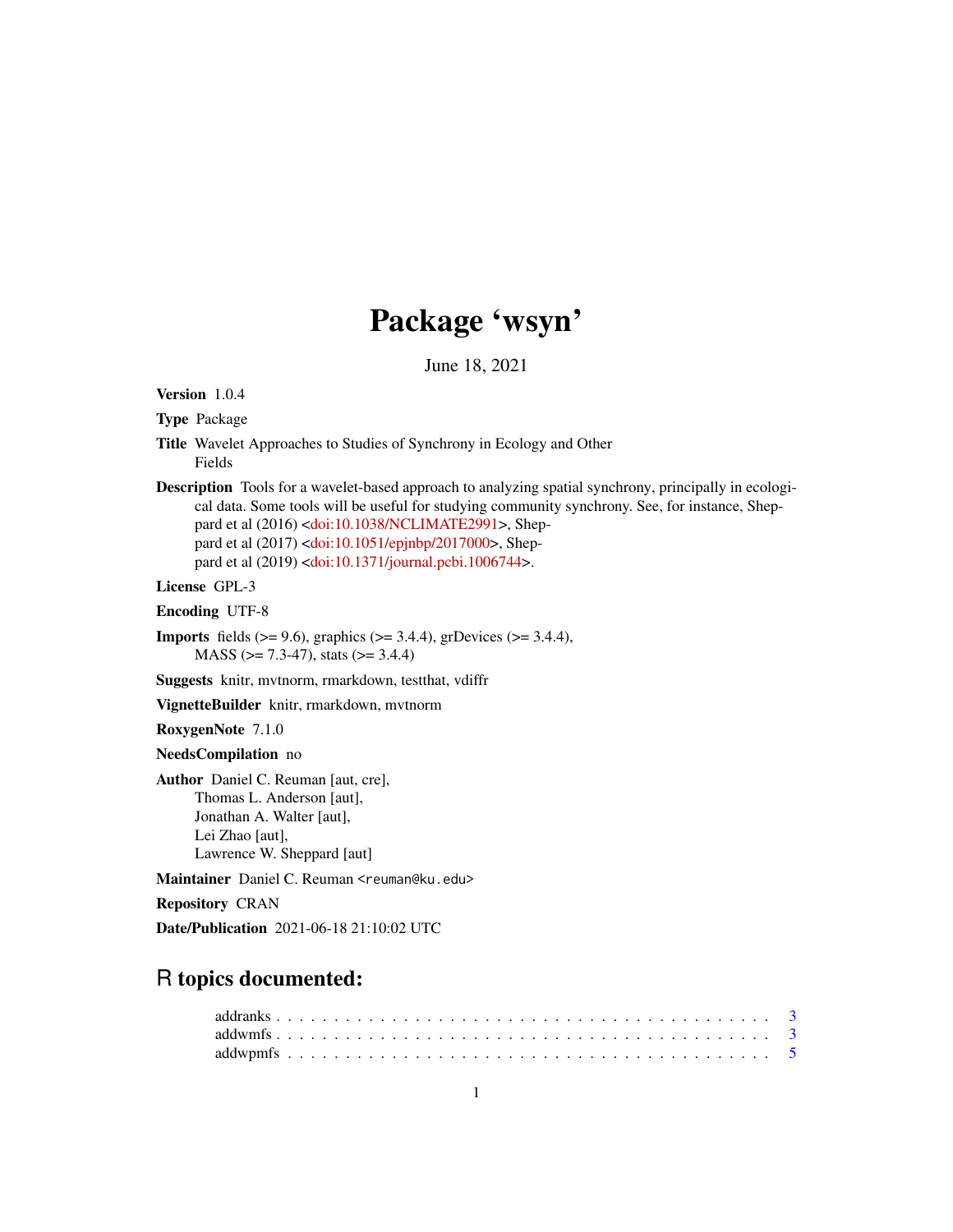|                                                                                                                                                            | 6  |
|------------------------------------------------------------------------------------------------------------------------------------------------------------|----|
|                                                                                                                                                            | 8  |
|                                                                                                                                                            | 9  |
|                                                                                                                                                            | 10 |
|                                                                                                                                                            | 11 |
|                                                                                                                                                            | 14 |
|                                                                                                                                                            | 17 |
|                                                                                                                                                            | 20 |
|                                                                                                                                                            | 22 |
|                                                                                                                                                            | 23 |
|                                                                                                                                                            | 24 |
|                                                                                                                                                            | 24 |
|                                                                                                                                                            | 25 |
|                                                                                                                                                            | 26 |
|                                                                                                                                                            | 27 |
|                                                                                                                                                            | 28 |
|                                                                                                                                                            | 29 |
|                                                                                                                                                            | 30 |
|                                                                                                                                                            | 30 |
|                                                                                                                                                            | 32 |
|                                                                                                                                                            | 32 |
|                                                                                                                                                            | 36 |
|                                                                                                                                                            | 37 |
|                                                                                                                                                            | 39 |
|                                                                                                                                                            | 41 |
|                                                                                                                                                            | 42 |
|                                                                                                                                                            | 43 |
|                                                                                                                                                            | 44 |
|                                                                                                                                                            | 45 |
|                                                                                                                                                            | 51 |
|                                                                                                                                                            | 52 |
|                                                                                                                                                            | 54 |
| tts                                                                                                                                                        | 56 |
|                                                                                                                                                            | 57 |
|                                                                                                                                                            | 59 |
|                                                                                                                                                            | 60 |
|                                                                                                                                                            | 61 |
|                                                                                                                                                            | 63 |
|                                                                                                                                                            | 64 |
| where methods $\ldots$ , $\ldots$ , $\ldots$ , $\ldots$ , $\ldots$ , $\ldots$ , $\ldots$ , $\ldots$ , $\ldots$ , $\ldots$ , $\ldots$ , $\ldots$ , $\ldots$ | 66 |
|                                                                                                                                                            | 67 |
|                                                                                                                                                            | 70 |
|                                                                                                                                                            | 71 |
|                                                                                                                                                            | 73 |
|                                                                                                                                                            | 74 |
| wt                                                                                                                                                         | 76 |
|                                                                                                                                                            | 78 |
|                                                                                                                                                            |    |

**Index**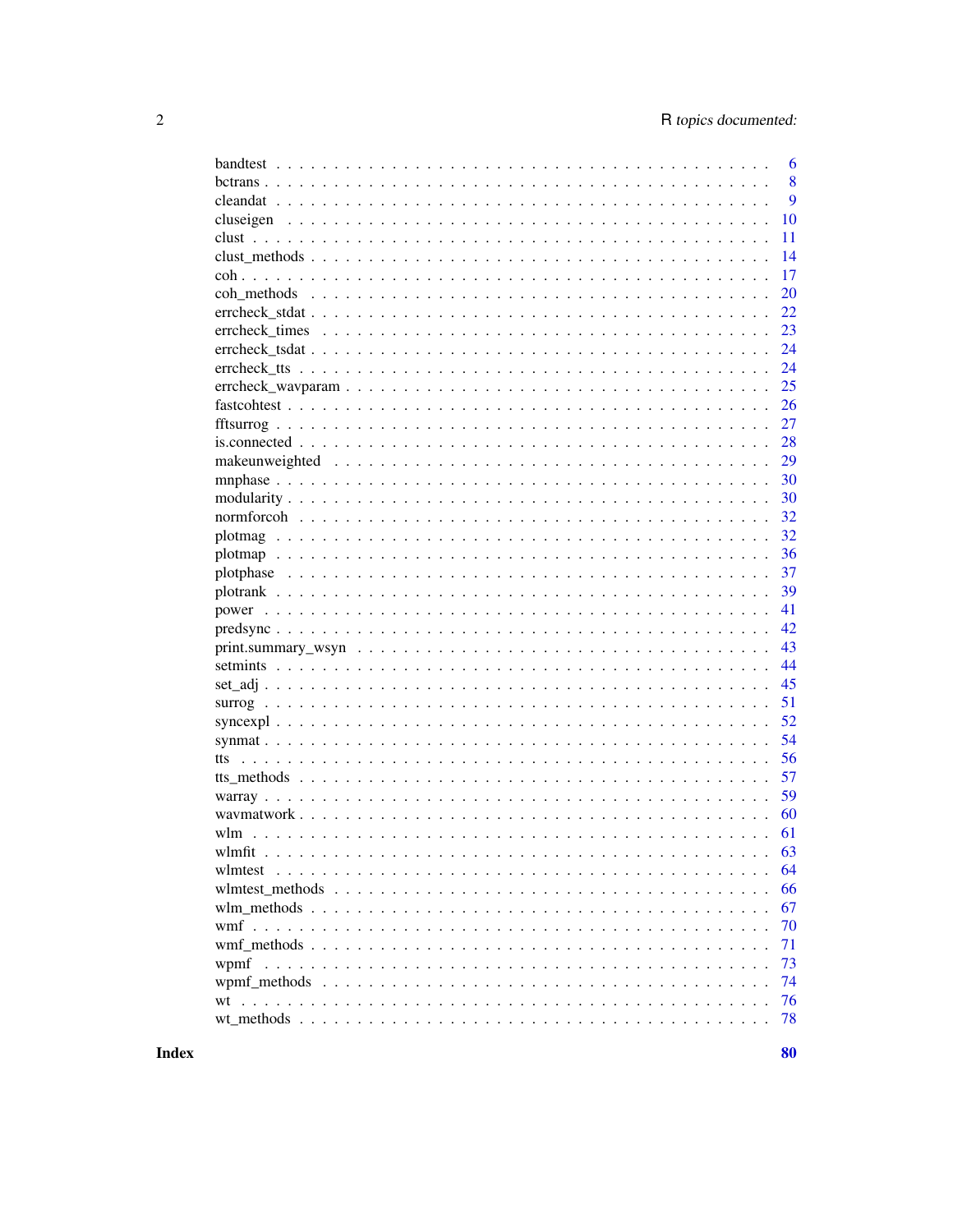<span id="page-2-0"></span>

### Description

When a coh or wlmtets object is created, the ranks slot is NA. This function fills it in.

### Usage

```
addranks(obj)
```
### Arguments

obj An object of class coh or wlmtest

### Value

addranks returns another coh or wlmtest object with ranks slot now included. If obj\$ranks was not NA, the object is returned as is.

### Note

Internal function, no error checking performed

### Author(s)

Thomas Anderson, <anderstl@gmail.com>, Jon Walter, <jaw3es@virginia.edu>; Lawrence Sheppard, <lwsheppard@ku.edu>; Daniel Reuman, <reuman@ku.edu>

#### See Also

[coh](#page-16-1), [wlmtest](#page-63-1), [bandtest](#page-5-1), browseVignettes("wsyn")

<span id="page-2-1"></span>addwmfs *Adds wavelet mean field information to a* clust *object*

#### Description

When a clust object is created, the wmfs slot is NA. This function fills it in.

#### Usage

```
addwmfs(obj)
```
#### Arguments

obj An object of class clust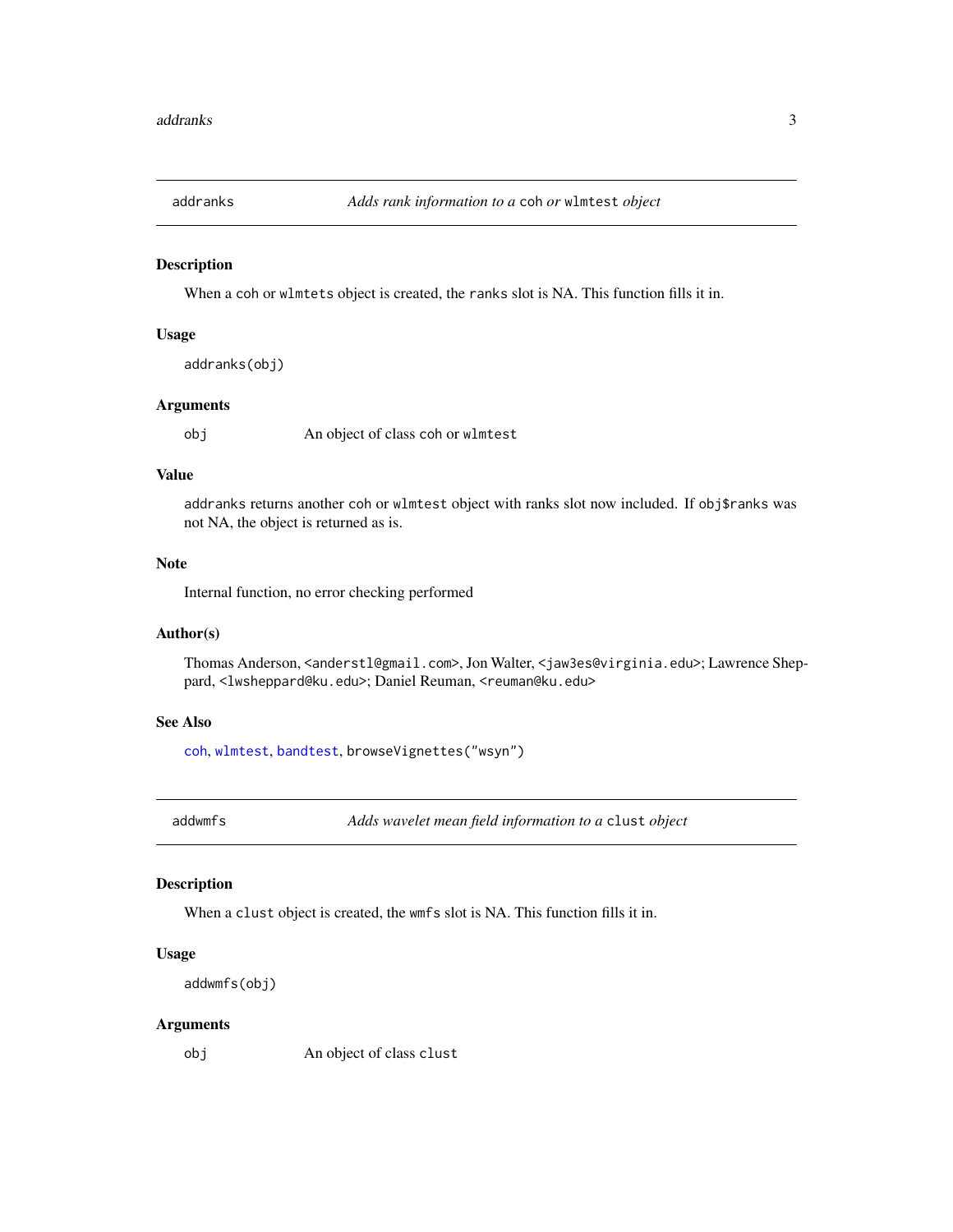### Details

This function uses the values of scale.min, scale.max.input, sigma and f0 stored in obj\$methodspecs. It is possible to create a clust object with bad values for these slots. This function throws an error in that case. You can use a correlation-based method for calculating the synchrony matrix and still pass values of scale.min, scale.max.input, sigma and f0 to clust (in fact, this happens by default) - they won't be used by clust, but they will be there for later use by addwmfs and addwpmfs.

#### Value

addwmfs returns another clust object with wmfs slot now included. If obj\$wmfs was not NA, the object is returned as is.

#### Author(s)

Daniel Reuman, <reuman@ku.edu>

### See Also

[clust](#page-10-1), [addwpmfs](#page-4-1), browseVignettes("wsyn")

### Examples

```
sig <- matrix(.8, 5, 5)diag(sig)<-1
lents<-50
if (requireNamespace("mvtnorm",quietly=TRUE))
{
 dat1<-t(mvtnorm::rmvnorm(lents,mean=rep(0,5),sigma=sig))
 dat2<-t(mvtnorm::rmvnorm(lents,mean=rep(0,5),sigma=sig))
}else
{
 dat1<-t(matrix(rep(rnorm(lents),times=5),lents,5))
 dat2<-t(matrix(rep(rnorm(lents),times=5),lents,5))
}
dat<-rbind(dat1,dat2)
times<-1:lents
dat<-cleandat(dat,times,clev=1)$cdat
coords<-data.frame(Y=rep(0,10),X=1:10)
method<-"coh.sig.fast"
clustobj<-clust(dat,times,coords,method,nsurrogs = 100)
res<-addwmfs(clustobj)
```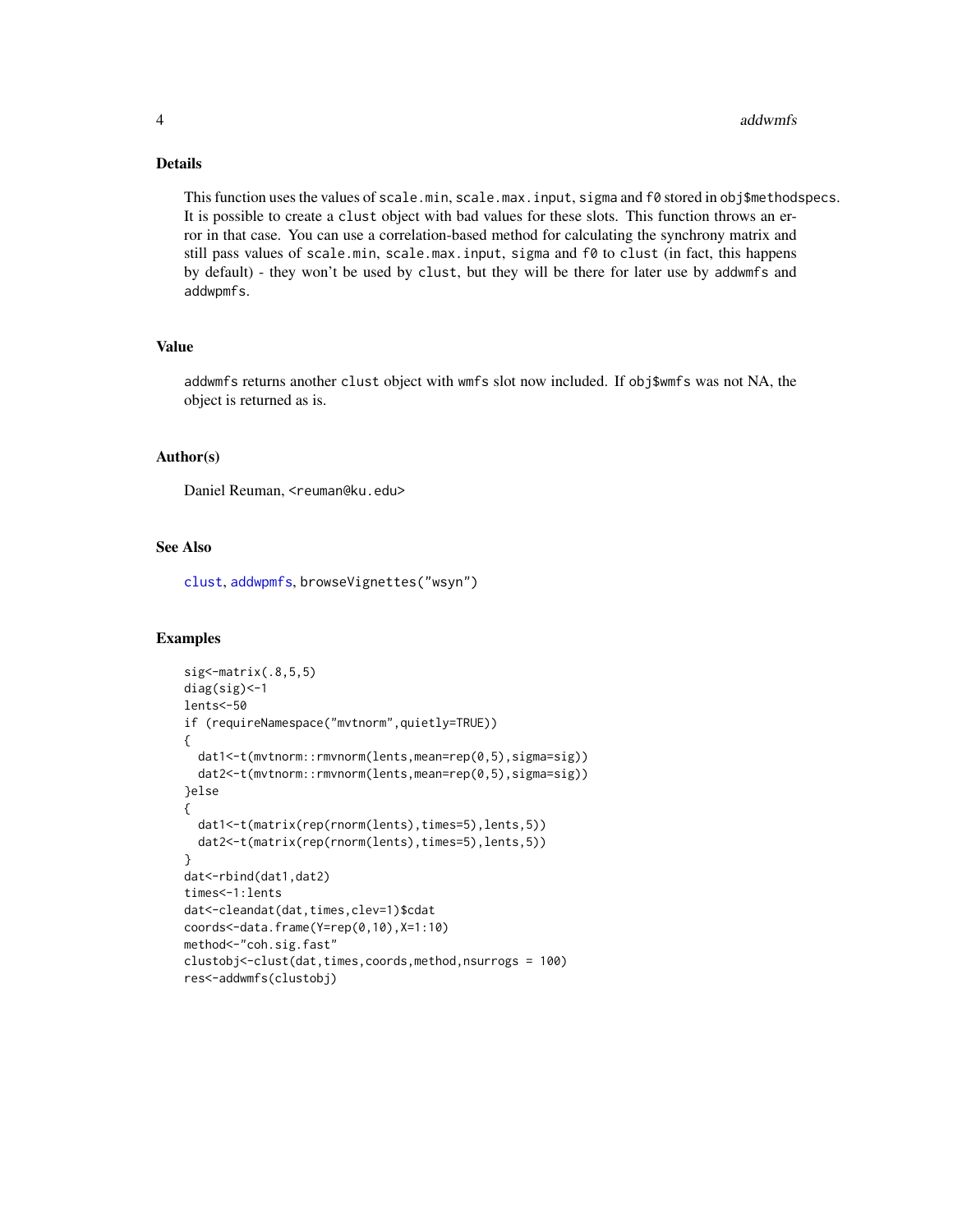<span id="page-4-1"></span><span id="page-4-0"></span>

### Description

When a clust object is created, the wpmfs slot is NA. This function fills it in, or adds to it.

#### Usage

```
addwpmfs(
  obj,
  level = 1:length(obj$clusters),
  sigmethod = "quick",
  nrand = 1000
)
```
#### Arguments

| obi       | An object of class clust                                                                                    |
|-----------|-------------------------------------------------------------------------------------------------------------|
| level     | The clustering level(s) to use. 1 corresponds to no clustering. The default is all<br>levels of clustering. |
| sigmethod | Method for significance testing the wpmf, one of quick, fft, aaft (see details)<br>of the wpmf function)    |
| nrand     | The number of randomizations to be used for significance testing                                            |

#### Details

This function uses the values of scale.min, scale.max.input, sigma and f0 stored in obj\$methodspecs. It is possible to create a clust object with bad values for these slots. This function throws an error in that case. You can use a correlation-based method for calculating the synchrony matrix and still pass values of scale.min, scale.max.input, sigma and f0 to clust (in fact, this happens by default) - they won't be used by clust, but they will be there for later use by addwmfs and addwpmfs.

#### Value

addwpmfs returns another clust object with wpmfs slot now included, or more filled in than it was previously. With values of sigmethod other than "quick", this function can be slow, particularly with large nrand. So in that case the user may want to set level equal only to one clustering level of interest. Unlike wmf, old values in obj\$wpmfs are overwritten.

#### Author(s)

Daniel Reuman, <reuman@ku.edu>

### See Also

[clust](#page-10-1), [addwmfs](#page-2-1), browseVignettes("wsyn")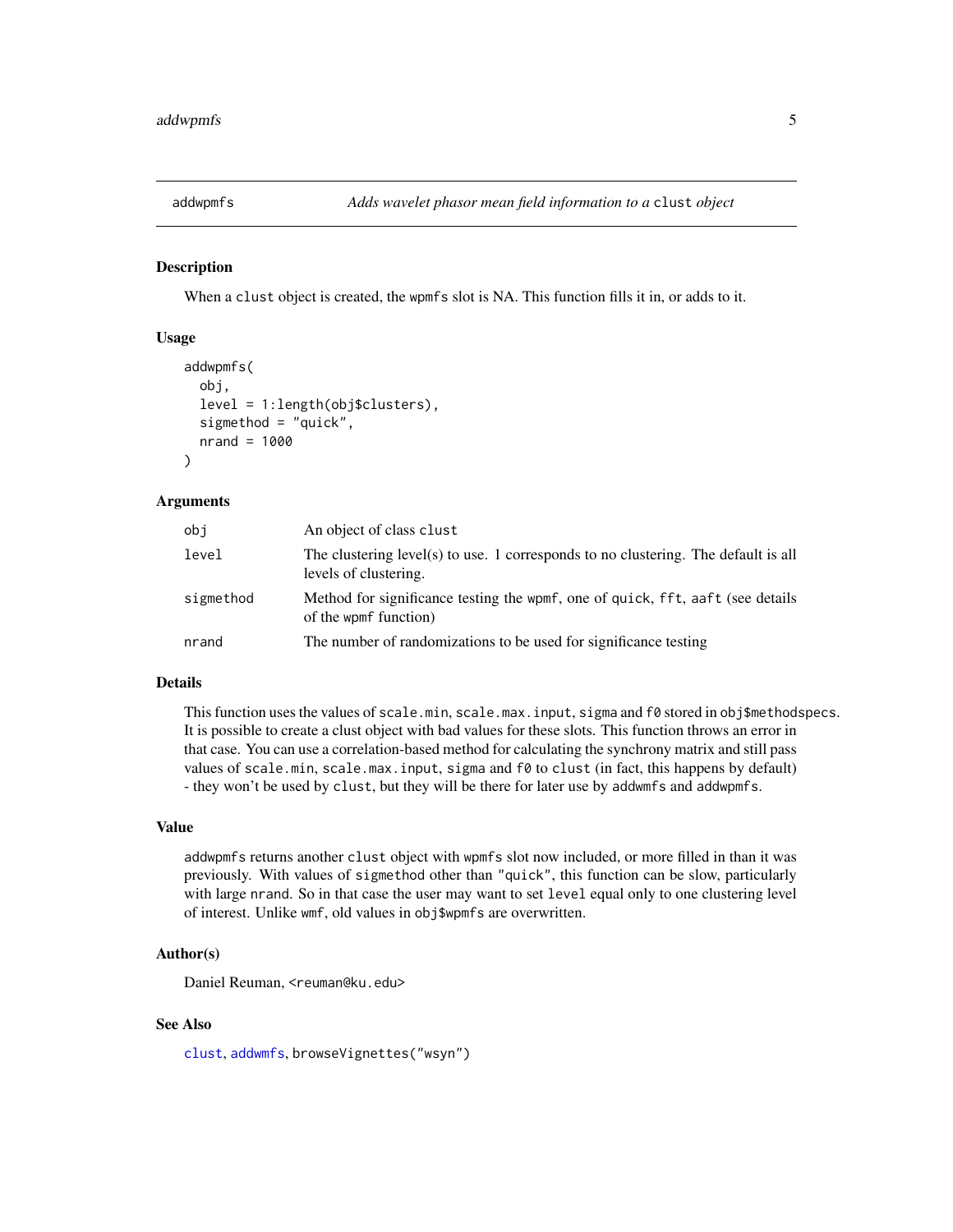**6** bandtest **bandtest bandtest bandtest bandtest bandtest** 

#### Examples

```
sig <- matrix(.8, 5, 5)diag(sig)<-1
lents<-50
if (requireNamespace("mvtnorm",quietly=TRUE))
{
  dat1<-t(mvtnorm::rmvnorm(lents,mean=rep(0,5),sigma=sig))
  dat2<-t(mvtnorm::rmvnorm(lents,mean=rep(0,5),sigma=sig))
}else
{
  dat1<-t(matrix(rep(rnorm(lents),times=5),lents,5))
  dat2<-t(matrix(rep(rnorm(lents),times=5),lents,5))
}
dat<-rbind(dat1,dat2)
times<-1:lents
dat<-cleandat(dat,times,clev=1)$cdat
coords<-data.frame(Y=rep(0,10),X=1:10)
method<-"coh.sig.fast"
clustobj<-clust(dat,times,coords,method,nsurrogs = 100)
res<-addwpmfs(clustobj)
```
<span id="page-5-1"></span>bandtest *Aggregate significance across a timescale band*

#### Description

Computes the aggregate significance of coherence (coh) or of a wavelet linear model test object (wlmtest) across a timescale band, accounting for non-independence of timescales. Also gets the average phase across the band, in the case of coherence.

#### Usage

```
bandtest(object, ...)
## Default S3 method:
bandtest(object, ...)
## S3 method for class 'coh'
bandtest(object, band, ...)
## S3 method for class 'wlmtest'
bandtest(object, band, ...)
```
### Arguments

| object                  | An object of class coh or wlmtest, must have a non-NA signif slot |
|-------------------------|-------------------------------------------------------------------|
| $\cdot$ $\cdot$ $\cdot$ | Passed from the generic to specific methods. Not currently used.  |
| band                    | A length-two numeric vector indicating a timescale band           |

<span id="page-5-0"></span>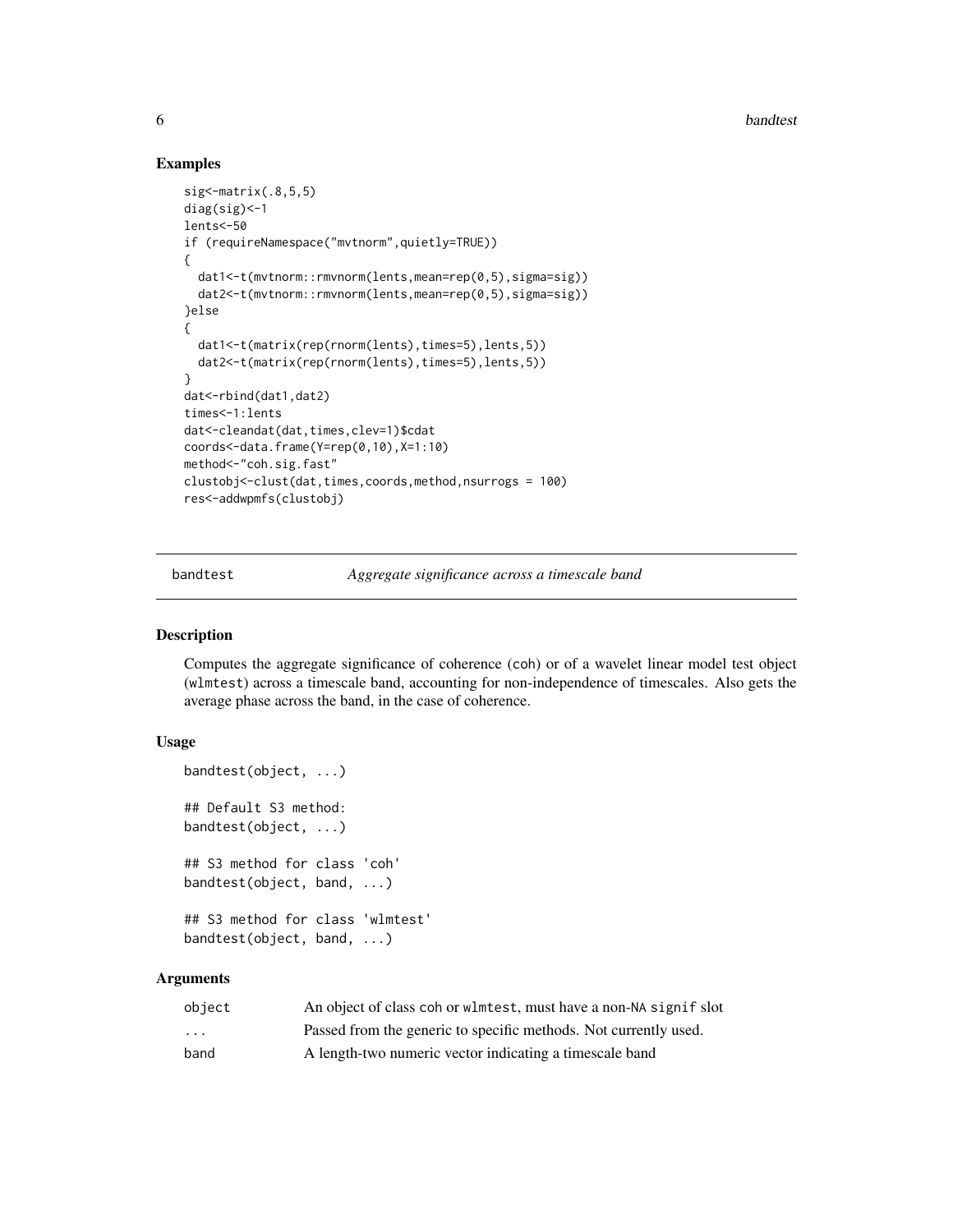#### bandtest 7

#### Value

bandtest returns an object of the same class as its first input but with a bandp slot added. Or if there was already a bandp slot, the output has a bandp slot with an additional row. For a coh object, the bandp slot is a data frame with four columns, the first two indicating the timescale band and the third an associated p-value for the test of coherence over that band. The fourth column is the average phase over the band. For a wlmtest object, the result is only the first three of the above columns.

#### Author(s)

Thomas Anderson, <anderstl@gmail.com>, Jon Walter, <jaw3es@virginia.edu>; Lawrence Sheppard, <lwsheppard@ku.edu>; Daniel Reuman, <reuman@ku.edu>

### References

Sheppard, L.W., et al. (2016) Changes in large-scale climate alter spatial synchrony of aphid pests. Nature Climate Change. DOI: 10.1038/nclimate2881

### See Also

[coh](#page-16-1), [wlm](#page-60-1), [wlmtest](#page-63-1), browseVignettes("wsyn")

#### Examples

```
#Example for a coh object
times < -(-3:100)ts1<-sin(2*pi*times/10)
ts2<-5*sin(2*pi*times/3)
artsig_x<-matrix(NA,11,length(times)) #the driver
for (counter in 1:11)
{
 artsig_x[counter,]=ts1+ts2+rnorm(length(times),mean=0,sd=1.5)
}
times<-0:100
artsig_y<-matrix(NA,11,length(times)) #the driven
for (counter1 in 1:11)
{
  for (counter2 in 1:101)
 {
    artsig_y[counter1,counter2]<-mean(artsig_x[counter1,counter2:(counter2+2)])
 }
}
artsig_y<-artsig_y+matrix(rnorm(length(times)*11,mean=0,sd=3),11,length(times))
artsig_x<-artsig_x[,4:104]
artsig_x<-cleandat(artsig_x,times,1)$cdat
artsig_y<-cleandat(artsig_y,times,1)$cdat
cohobj<-coh(dat1=artsig_x,dat2=artsig_y,times=times,norm="powall",sigmethod="fast",nrand=1000,
            f0=0.5,scale.max.input=28)
cohobj<-bandtest(cohobj,c(2,4))
```
#Example for a wlmtest object - see vignette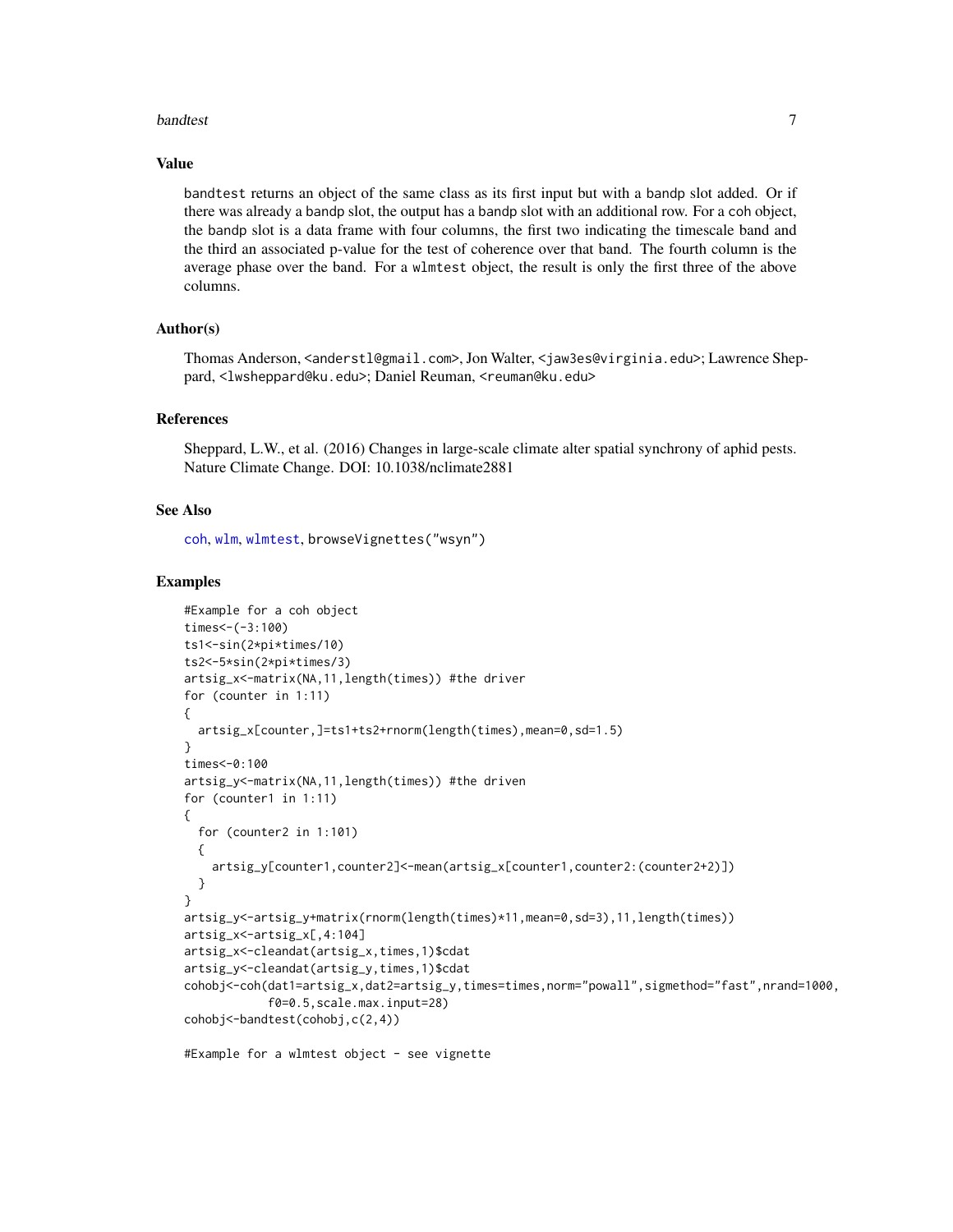### <span id="page-7-0"></span>bctrans *The one-parameter family of Box-Cox transformations*

### Description

The one-parameter family of Box-Cox transformations

### Usage

bctrans(y, lambda)

#### Arguments

|        | A numeric, positive values assumed |
|--------|------------------------------------|
| lambda | The Box-Cox parameter              |

### Details

Internal function. No error checking done. It is assumed the entries of y are positive.

#### Value

bctrans gives ((y^lambda)-1)/lambda for lambda not 0 or ln(y) for lambda equal to 0.

### Author(s)

Daniel Reuman, <reuman@ku.edu>

### References

Box, GEP and Cox, DR (1964) An analysis of transformations (with discussion). Journal of the Royal Statistical Society B, 26, 211–252.

Venables, WN and Ripley, BD (2002) Modern Applied Statistics with S. Fourth edition. Springer.

#### See Also

[cleandat](#page-8-1), browseVignettes("wsyn")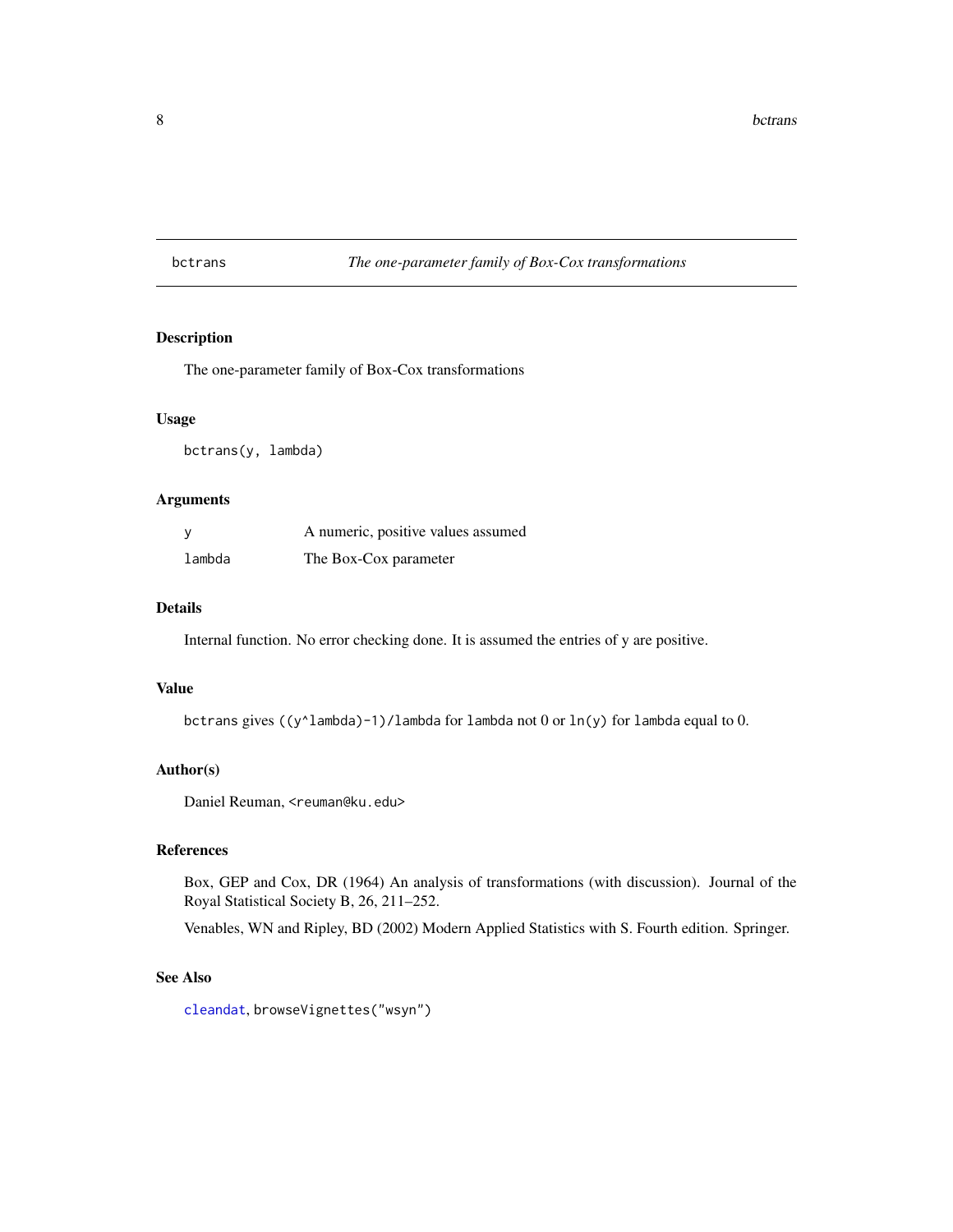<span id="page-8-1"></span><span id="page-8-0"></span>cleandat *Clean (spatio)temporal data matrices to make them ready for analyses using the* wsyn *package*

### Description

A data cleaning function for optimal Box-Cox transformation, detrending, standarizing variance, de-meaning

#### Usage

```
cleandat(dat, times, clev, lambdas = seq(-10, 10, by = 0.01), mints = NA)
```
#### Arguments

| dat     | A locations x time data matrix, or a time series vector (for 1 location)                                                                                                                                                              |
|---------|---------------------------------------------------------------------------------------------------------------------------------------------------------------------------------------------------------------------------------------|
| times   | The times of measurement, spacing 1                                                                                                                                                                                                   |
| clev    | The level of cleaning to do, 1 through 5. See details.                                                                                                                                                                                |
| lambdas | A vector of lambdas to test for optimal Box-Cox transformation, if Box-Cox is<br>performed. Ignored for clev<4. Defaults to seq $(-10,10,$ by=0.01). See details.                                                                     |
| mints   | If clev is 4 or 5, then time series are shifted to have this minimum value before<br>Box-Cox transformation. Default NA means use the smallest difference between<br>consecutive, distinct sorted values. NaN means perform no shift. |

### Details

NAs, Infs, etc. in dat trigger an error. If clev==1, time series are (individually) de-meaned. If clev==2, time series are (individually) linearly detrended and de-meaned. If clev==3, time series are (individually) linearly detrended and de-meaned, and variances are standardized to 1. If clev==4, an optimal Box-Cox normalization procedure is applied jointly to all time series (so the same Box-Cox transformation is applied to all time series after they are individually shifted depending on the value of mints). Transformed time series are then individually linearly detrended, de-meaned, and variances are standardized to 1. If clev==5, an optimal Box-Cox normalization procedure is applied to each time series individually (again after individually shifting according to mints), and transformed time series are then individually linearly detrended, de-meaned, and variances are standardized to 1. Constant time series and perfect linear trends trigger an error for clev>=3. If clev>=4 and the optimal lambda for one or more time series is a boundary case or if there is more than one optimal lambda, it triggers a warning. A wider range of lambda should be considered in the former case.

#### Value

cleandat returns a list containing the cleaned data, clev, and the optimal lambdas from the Box-Cox procedure (NA for clev<4, see details).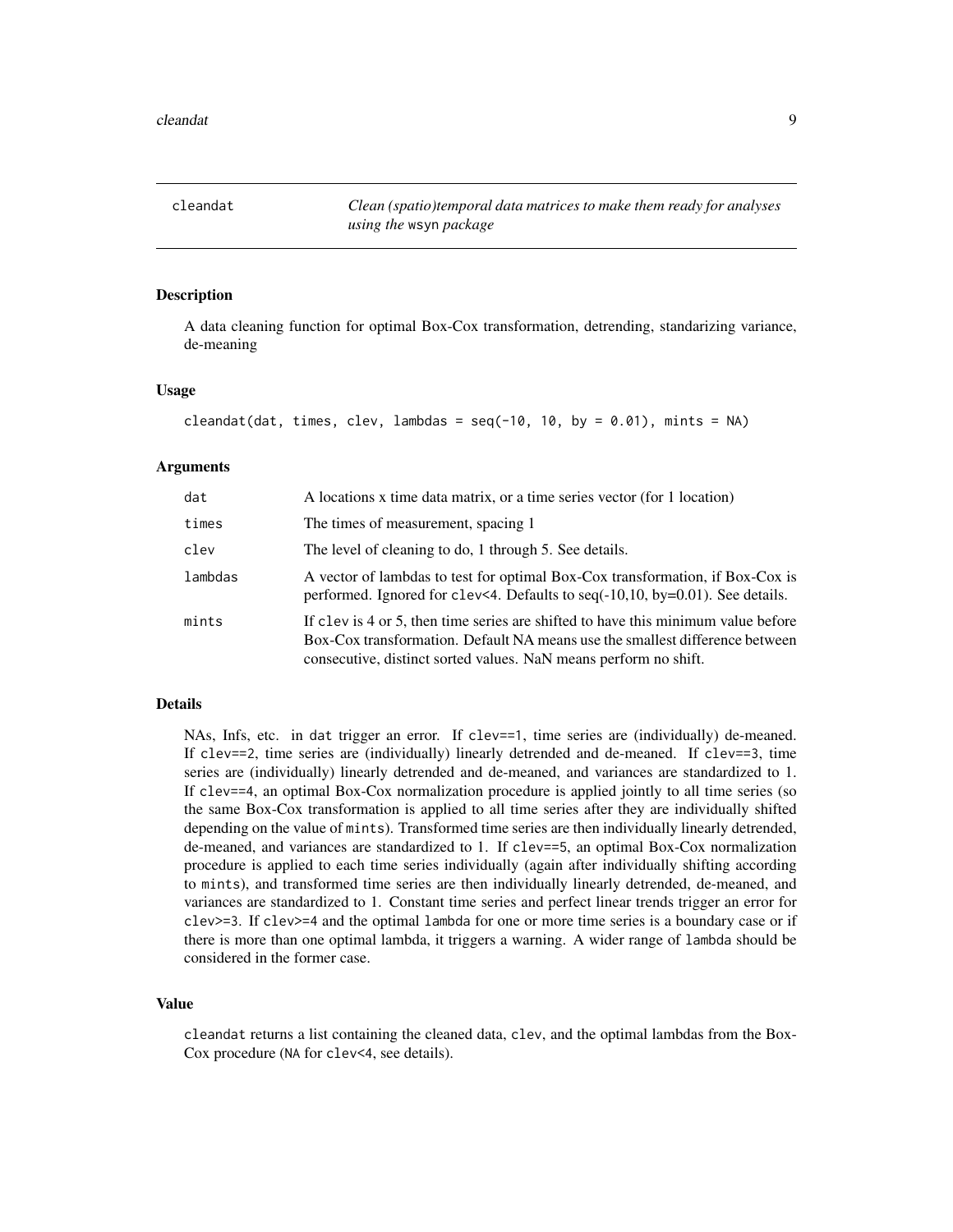#### <span id="page-9-0"></span>Author(s)

Jonathan Walter, <jaw3es@virginia.edu>; Lawrence Sheppard, <lwsheppard@ku.edu>; Daniel Reuman, <reuman@ku.edu>; Lei Zhao, <lei.zhao@cau.edu.cn>

#### References

Box, GEP and Cox, DR (1964) An analysis of transformations (with discussion). Journal of the Royal Statistical Society B, 26, 211–252.

Venables, WN and Ripley, BD (2002) Modern Applied Statistics with S. Fourth edition. Springer.

Sheppard, LW, et al. (2016) Changes in large-scale climate alter spatial synchrony of aphid pests. Nature Climate Change. DOI: 10.1038/nclimate2881

### See Also

[wt](#page-75-1), [wmf](#page-69-1), [wpmf](#page-72-1), [coh](#page-16-1), [wlm](#page-60-1), [wlmtest](#page-63-1), [clust](#page-10-1), browseVignettes("wsyn")

#### Examples

```
times<-1:100
dat<-rnorm(100)
res1<-cleandat(dat,times,1) #this removes the mean
res2<-cleandat(dat,times,2) #detrends and removes the mean
res3<-cleandat(dat,times,3) #variances also standardized
res4<-cleandat(dat,times,4) #also joint Box-Cox applied
res5<-cleandat(dat,times,5) #1-3, also indiv Box-Cox
```
<span id="page-9-1"></span>cluseigen *Community structure detection in networks*

#### Description

Community structure detection in networks based on the leading eigenvector of the community matrix

### Usage

cluseigen(adj)

#### Arguments

adj An adjacency matrix. Should be symmetric with diagonal containing zeros.

### Details

The difference between this function and the algorithm described by Newman is that this function can be used on an adjacency matrix with negative elements, which is very common for correlation matrices and other measures of pairwise synchrony of time series.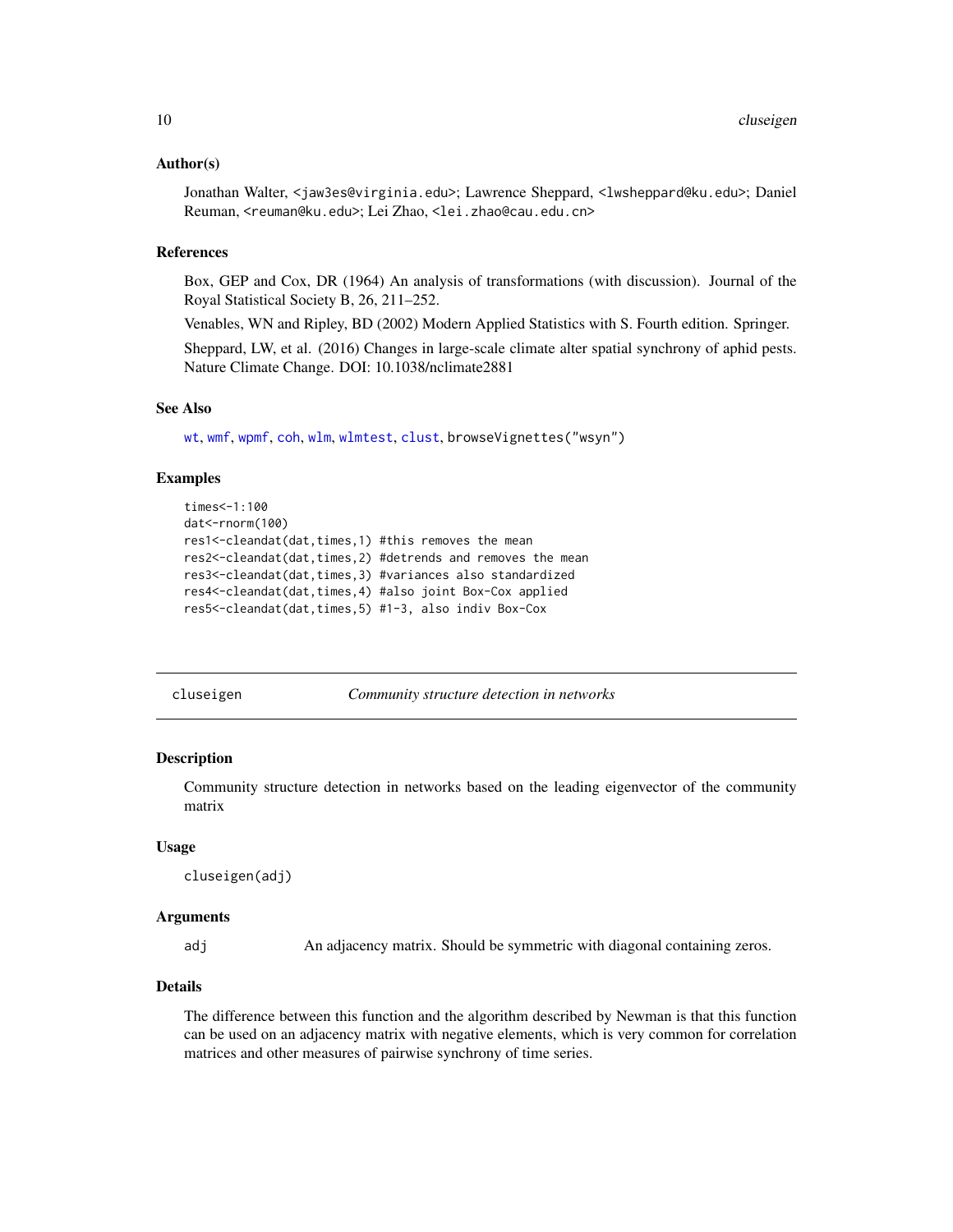#### <span id="page-10-0"></span>clust 11

#### Value

cluseigen returns a list with one element for each of the splits performed by the clustering algorithm. Each element is a vector with entries corresponding to rows and columns of adj and indicating the module membership of the node, following the split. The last element of the list is the final clustering determined by the algorithm when its halting condition is satisfied. The first element is always a vector of all 1s (corresponding to before any splits are performed).

### Author(s)

Lei Zhao, <lei.zhao@cau.edu.cn>; Daniel Reuman, <reuman@ku.edu>

### References

Gomez S., Jensen P. & Arenas A. (2009). Analysis of community structure in networks of correlated data. Phys Rev E, 80, 016114.

Newman M.E.J. (2006). Finding community structure in networks using the eigenvectors of matrices. Phys Rev E, 74, 036104.

Newman M.E.J. (2006) Modularity and community structure in networks. PNAS 103, 8577-8582.

### See Also

```
clust, modularity, browseVignettes("wsyn")
```
#### Examples

```
adj<-matrix(0, 10, 10) # create a fake adjacency matrix
adj[lower.tri(adj)]<-runif(10*9/2, -1, 1)
adj<-adj+t(adj)
colnames(adj)<-letters[1:10]
z<-cluseigen(adj)
```
<span id="page-10-1"></span>

clust *Detection and description of clusters of synchronous locations*

### **Description**

Generator function for the clust S3 class, which supports tools for detecting clusters (aka, modules, sub-networks, communities, etc.) of especially synchronous locations.

#### Usage

clust( dat, times, coords, method,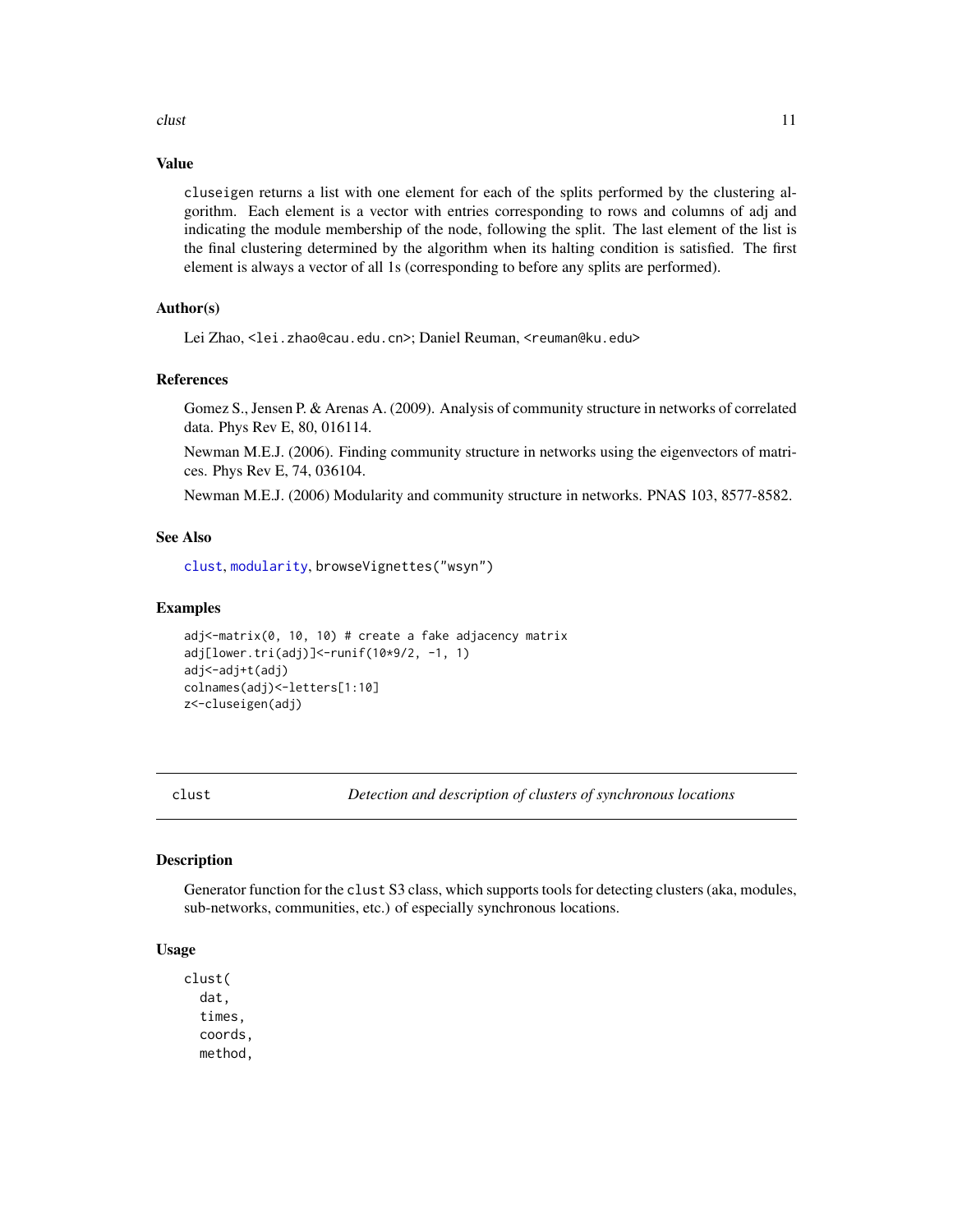```
tsrange = c(\emptyset, Inf),
  nsurrogs = 1000,
  scale.min = 2,
  scale.max.input = NULL,
  sigma = 1.05,
  f0 = 1,
 weighted = TRUE,
  sigthresh = 0.95\mathcal{L}
```
### Arguments

| dat             | A locations (rows) x time (columns) matrix of measurements                                                                                                                                                                                   |
|-----------------|----------------------------------------------------------------------------------------------------------------------------------------------------------------------------------------------------------------------------------------------|
| times           | The times at which measurements were made, spacing 1                                                                                                                                                                                         |
| coords          | A data frame containing X, Y coordinates of locations in data, with column<br>names either X and Y or lon and lat or longitude and latitude. The data<br>frame may contain other columns with additional metainformation about the<br>sites. |
| method          | Method for synchrony calculation. See details.                                                                                                                                                                                               |
| tsrange         | A vector containing the min and max of the focal timescale range. Defaults to all<br>timescales that are valid given choices for scale.min, scale.max.input, f0, sigma.<br>Only used for wavelet-based methods.                              |
| nsurrogs        | Number of surrogates for significance test. Defaults to 1000. Only used for<br>surrogate-based methods.                                                                                                                                      |
| scale.min       | The smallest scale of fluctuation that will be examined. At least 2. Used only<br>for wavelet-based methods.                                                                                                                                 |
| scale.max.input |                                                                                                                                                                                                                                              |
|                 | The largest scale of fluctuation guaranteed to be examined. Only used for<br>wavelet-based methods.                                                                                                                                          |
| sigma           | The ratio of each time scale examined relative to the next timescale. Should be<br>greater than 1. Only used for wavelet-based methods.                                                                                                      |
| f0              | The ratio of the period of fluctuation to the width of the envelope. Only used for<br>wavelet-based methods.                                                                                                                                 |
| weighted        | If TRUE, create a weighted network. If FALSE, create a binary network using<br>statistical significance. Binary networks are only allowed for networks based on<br>significance.                                                             |
| sigthresh       | Significance threshold needed, if weighted is false, for a network link to be<br>realized. Typically 0.95, 0.99, or 0.999, etc. Only used if weighted is FALSE.                                                                              |

### Details

The following values are valid for method: "pearson", "pearson.sig.std", "pearson.sig.fft", "pearson.sig.aaft", "spearman", "spearman.sig.std", "spearman.sig.fft", "spearman.sig.aaft", "kendall", "kendall.sig.std", "kendall.sig.fft", "kendall.sig.aaft", "ReXWT", "ReXWT.sig.fft", "ReXWT.sig.aaft", "ReXWT.sig.fast", "coh", "coh.sig.fft", "coh.sig.aaft", "coh.sig.fast",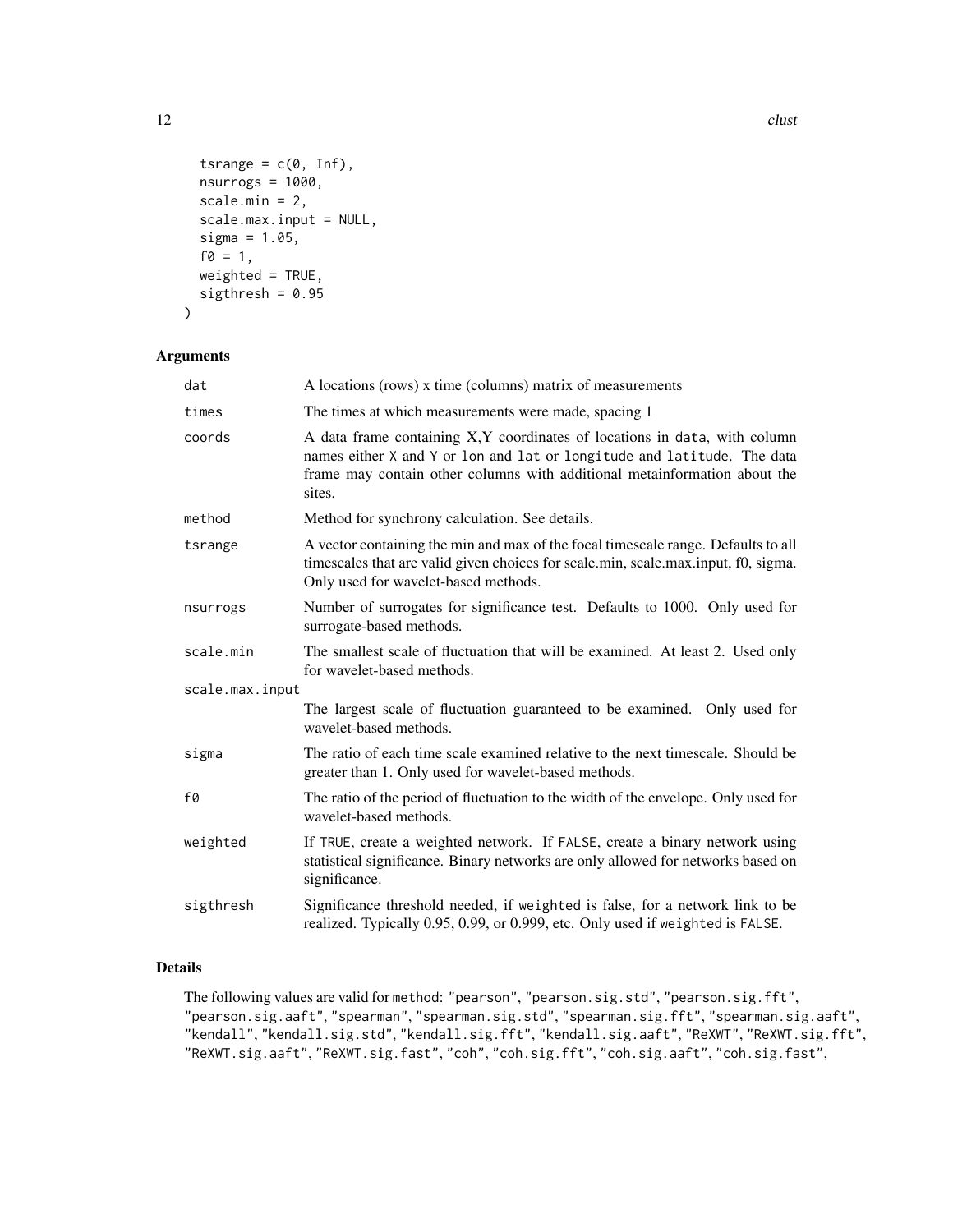#### $\frac{13}{13}$

"phasecoh", "phasecoh.sig.fft", and "phasecoh.sig.aaft". The first portions of these identifiers correspond to the Pearson, Spearman, and Kendall correlations, the real part of the crosswavelet transform, the wavelet coherence, and the wavelet phase coherence. The second portions of these identifiers, when present, indicates that significance of the measure specified in the first portion of the identifies is to be used for establishing the synchrony matrix. Otherwise the value itself is used. The third part of the method identifier indicates what type of significance is used.

Significance testing is performed using standard approaches (method flag containg std; for correlation coefficients, although these are inappropriate for autocorrelated data), or surrogates generated using the Fourier (method flag containing "fft") or amplitude adjusted Fourier surrogates ("aaft"). For "coh" and "ReXWT", the fast testing algorithm of Sheppard et al. (2017) is also implemented ("fast"). That method uses implicit Fourier surrogates. The choice of wavelet coherence (method flag containing "coh") or the real part of the cross-wavelet transform (method flag containing "ReXWT") depends mainly on treatment of out-of-phase relationships. The "ReXWT" is more akin to a correlation coefficient in that strong in-phase relationships approach 1 and strong antiphase relationships approach -1. Wavelet coherence allows any phase relationship and ranges from 0 to 1. Power normalization is applied for "coh" and for "ReXWT". All significance tests are one-tailed. Synchrony matrices for significance-based methods when weighted is TRUE contain 1 minus the p-values.

Clustering is performed using the the eigenvector-based modularity method of Newman (2006).

#### Value

clust returns an object of class clust. Slots are:

| dat             | The input                                                                                                                                                                                                                                                                                                                                                                               |
|-----------------|-----------------------------------------------------------------------------------------------------------------------------------------------------------------------------------------------------------------------------------------------------------------------------------------------------------------------------------------------------------------------------------------|
| times           | The input                                                                                                                                                                                                                                                                                                                                                                               |
| coords          | The input                                                                                                                                                                                                                                                                                                                                                                               |
| methodspecs     | A list with elements specifying the method used, and methodological parameters<br>that were in the input.                                                                                                                                                                                                                                                                               |
| adj             | The adjacency matrix that defines the synchrony network                                                                                                                                                                                                                                                                                                                                 |
| clusters        | A list with one element for each successive split of the networks into subcompo-<br>nents carried out by the clustering algorithm. Each element is a vector of length<br>equal to the number of nodes in the original network, giving cluster membership<br>of the nodes. The first element is a vector of all 1s, corresponding to before the<br>first clustering split was performed. |
| modres          | A list of the same length as clusters, with each element containing the results<br>of calling modularity on the network split to that level.                                                                                                                                                                                                                                            |
| mn <sub>S</sub> | Mean time series for modules. A list of the same length as clusters.                                                                                                                                                                                                                                                                                                                    |
| wmfs            | Wavelet mean fields for modules. NA when clust is first called, but addwmfs<br>causes this entry to be added. It is a list. See documentation for the method<br>addwmfs.                                                                                                                                                                                                                |
| wpmfs           | Wavelet phasor mean fields for modules. NA when clust is first called, but<br>addwpmfs causes this entry to be added. It is a list. See documentation for the<br>method addwpmfs.                                                                                                                                                                                                       |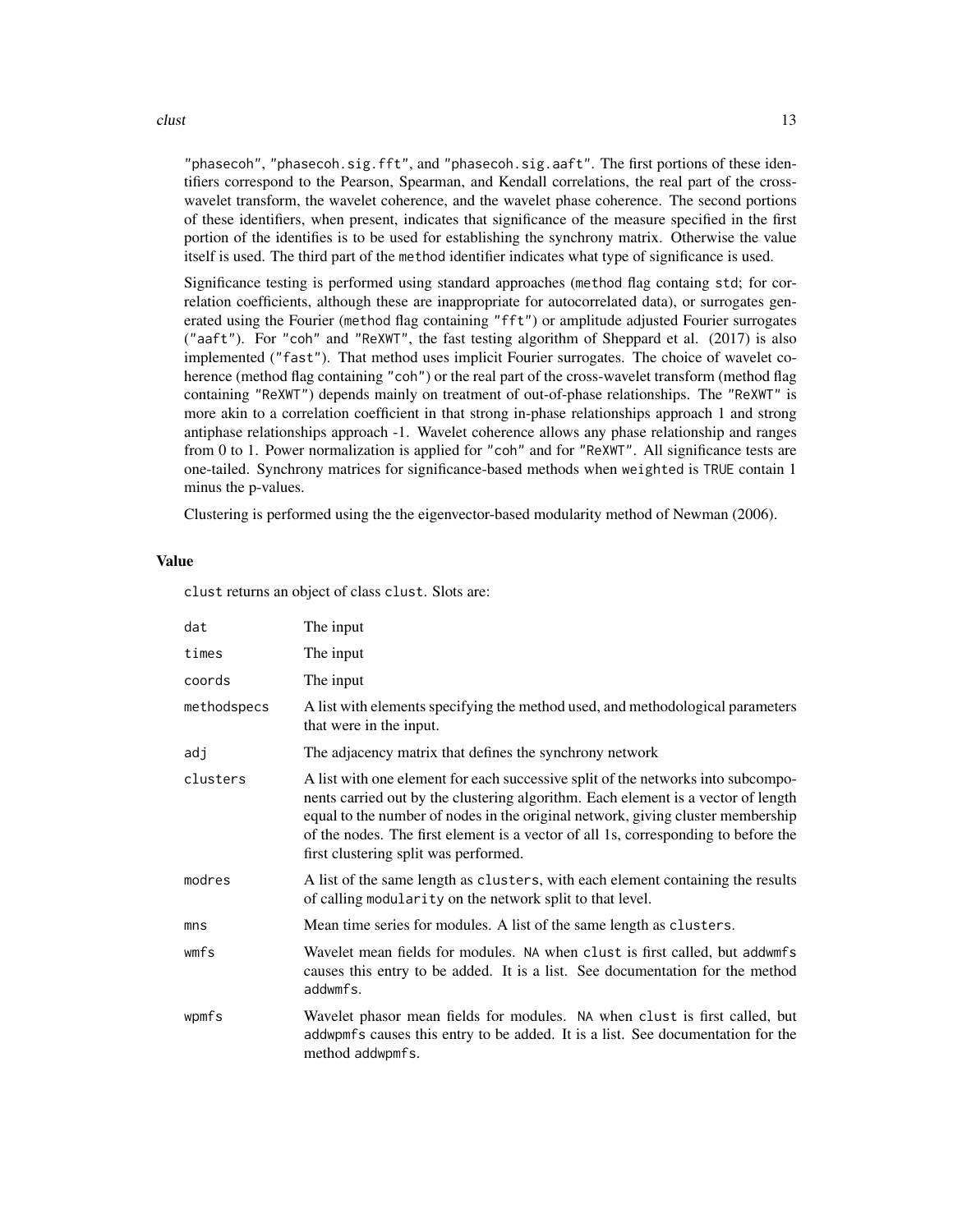#### <span id="page-13-0"></span>Author(s)

Jonathan Walter, <jaw3es@virginia.edu>; Daniel Reuman, <reuman@ku.edu>; Lei Zhao, <lei.zhao@cau.edu.cn>

### References

Walter, J. A., et al. (2017) The geography of spatial synchrony. Ecology Letters. doi: 10.1111/ele.12782

Newman M.E.J. (2006). Finding community structure in networks using the eigenvectors of matrices. Phys Rev E, 74, 036104.

Newman M.E.J. (2006) Modularity and community structure in networks. PNAS 103, 8577-8582.

### See Also

[cluseigen](#page-9-1), [modularity](#page-29-1), [addwmfs](#page-2-1), [addwpmfs](#page-4-1),[clust\\_methods](#page-13-1), [synmat](#page-53-1), [plotmap](#page-35-1), browseVignettes("wsyn")

### Examples

```
sig <- matrix(.8, 5, 5)diag(sig)<-1
lents<-50
if (requireNamespace("mvtnorm",quietly=TRUE))
{
  dat1<-t(mvtnorm::rmvnorm(lents,mean=rep(0,5),sigma=sig))
  dat2<-t(mvtnorm::rmvnorm(lents,mean=rep(0,5),sigma=sig))
}else
{
  dat1<-t(matrix(rep(rnorm(lents),times=5),lents,5))
  dat2<-t(matrix(rep(rnorm(lents),times=5),lents,5))
}
dat<-rbind(dat1,dat2)
times<-1:lents
dat<-cleandat(dat,times,clev=1)$cdat
coords<-data.frame(Y=rep(0,10),X=1:10)
method<-"coh.sig.fast"
res<-clust(dat,times,coords,method,nsurrogs = 50)
#nsurrogs should be much higher for a real application
```
<span id="page-13-1"></span>clust\_methods *Basic methods for the* clust *class*

### Description

Set, get, summary, and print methods for the clust class.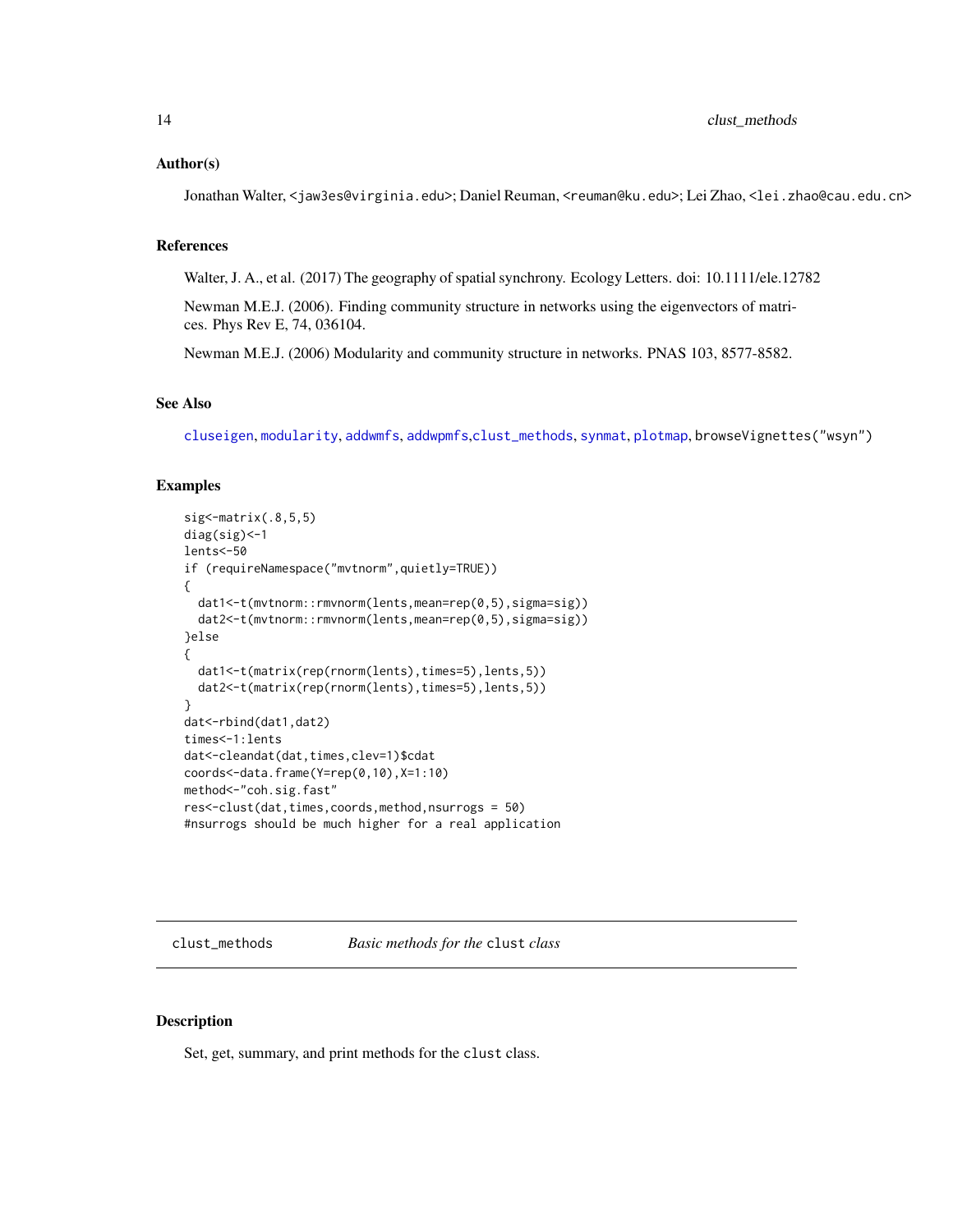### clust\_methods 15

#### Usage

```
## S3 method for class 'clust'
summary(object, ...)
## S3 method for class 'clust'
print(x, \ldots)## S3 method for class 'clust'
set_times(obj, newval)
## S3 method for class 'clust'
set_adj(obj, newval)
## S3 method for class 'clust'
set_clusters(obj, newval)
## S3 method for class 'clust'
set_modres(obj, newval)
## S3 method for class 'clust'
set_mns(obj, newval)
## S3 method for class 'clust'
set_dat(obj, newval)
## S3 method for class 'clust'
set_coords(obj, newval)
## S3 method for class 'clust'
set_methodspecs(obj, newval)
## S3 method for class 'clust'
set_wmfs(obj, newval)
## S3 method for class 'clust'
set_wpmfs(obj, newval)
## S3 method for class 'clust'
get_times(obj)
## S3 method for class 'clust'
get_adj(obj)
## S3 method for class 'clust'
get_clusters(obj)
## S3 method for class 'clust'
get_modres(obj)
```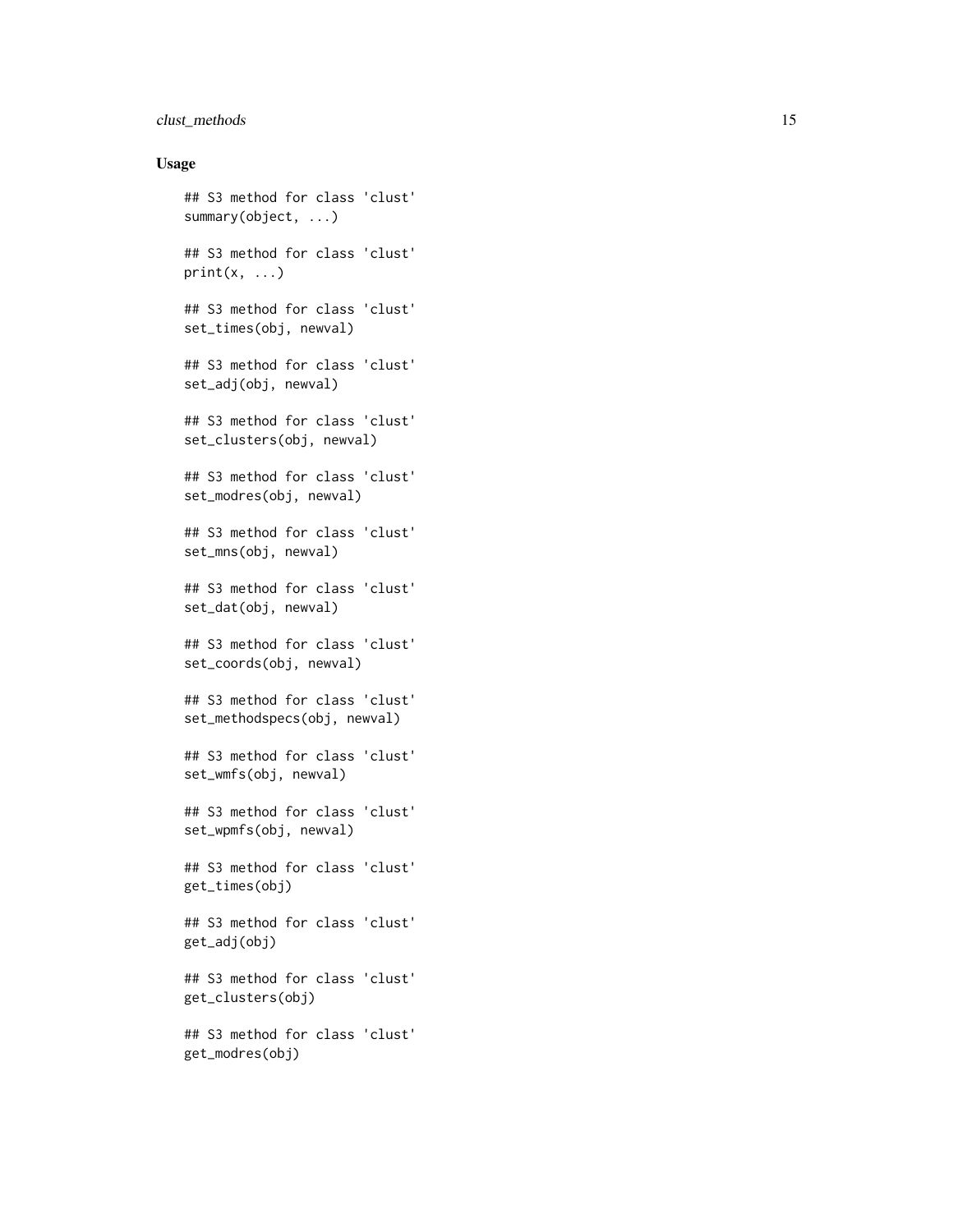```
## S3 method for class 'clust'
get_mns(obj)
## S3 method for class 'clust'
get_dat(obj)
## S3 method for class 'clust'
get_coords(obj)
## S3 method for class 'clust'
get_methodspec(obj)
## S3 method for class 'clust'
get_wmfs(obj)
## S3 method for class 'clust'
get_wpmfs(obj)
```
### Arguments

|                         | object, x, obj An object of class clust                                       |
|-------------------------|-------------------------------------------------------------------------------|
| $\cdot$ $\cdot$ $\cdot$ | Not currently used. Included for argument consistency with existing generics. |
| newval                  | A new value, for the set_ $\star$ methods                                     |

### Value

summary.clust produces a summary of a clust object. A print.clust method is also available. For clust objects, set\_\* and get\_\* methods are available for all slots (see the documentation for clust for a list). The set\_ $\star$  methods just throw an error, to prevent breaking the consistency between the slots of a clust object.

#### Author(s)

Daniel Reuman, <reuman@ku.edu>

### See Also

### [clust](#page-10-1)

### Examples

```
sig<-matrix(.8,5,5)
diag(sig)<-1
lents<-50
if (requireNamespace("mvtnorm",quietly=TRUE))
{
  dat1<-t(mvtnorm::rmvnorm(lents,mean=rep(0,5),sigma=sig))
  dat2<-t(mvtnorm::rmvnorm(lents,mean=rep(0,5),sigma=sig))
}else
```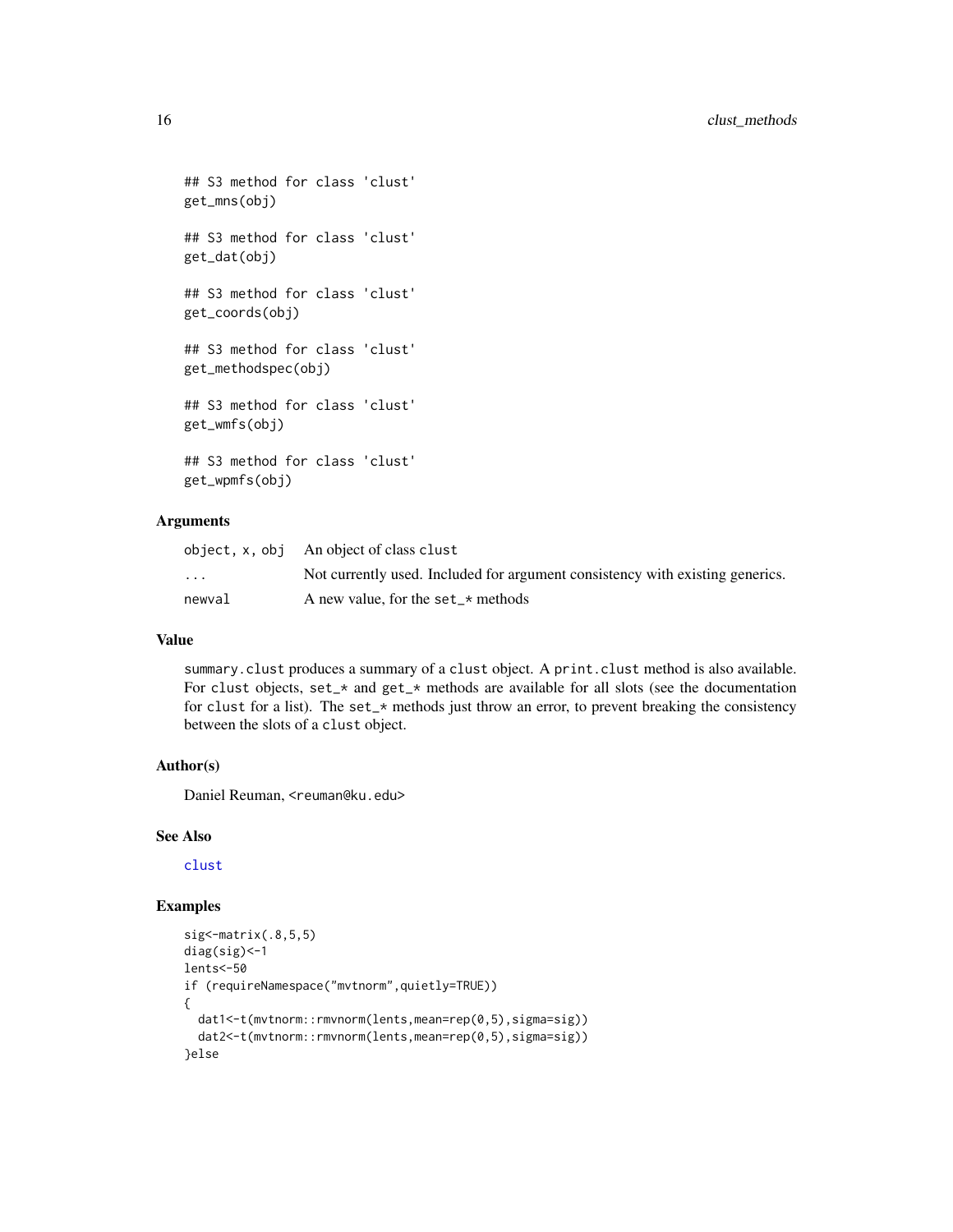```
{
  dat1<-t(matrix(rep(rnorm(lents),times=5),lents,5))
  dat2<-t(matrix(rep(rnorm(lents),times=5),lents,5))
}
dat<-rbind(dat1,dat2)
times<-1:lents
dat<-cleandat(dat,times,clev=1)$cdat
coords<-data.frame(Y=rep(0,10),X=1:10)
method<-"coh.sig.fast"
h<-clust(dat,times,coords,method,nsurrogs = 50)
#nsurrogs should be much higher for a real application
get_times(h)
```
summary(h) print(h)

<span id="page-16-1"></span>coh *Coherence*

#### Description

Wavelet coherence and wavelet phase coherence, spatial or for single time series. Also the generator function for the coh class, which inherits from the list class.

### Usage

```
coh(
  dat1,
  dat2,
  times,
  norm,
  sigmethod = "none",
  nrand = 1000,scale.min = 2,
  scale.max.input = NULL,
  sigma = 1.05,
  f0 = 1
```
### Arguments

 $\mathcal{L}$ 

| dat1  | A locations (rows) x time (columns) matrix (for spatial coherence), or a single<br>time series                                                                          |
|-------|-------------------------------------------------------------------------------------------------------------------------------------------------------------------------|
| dat2  | Same format as dat1, same locations and times                                                                                                                           |
| times | The times at which measurements were made, spacing 1                                                                                                                    |
| norm  | The normalization of wavelet transforms to use. Controls the version of the<br>coherence that is performed. One of "none", "phase", "powall", "powind". See<br>details. |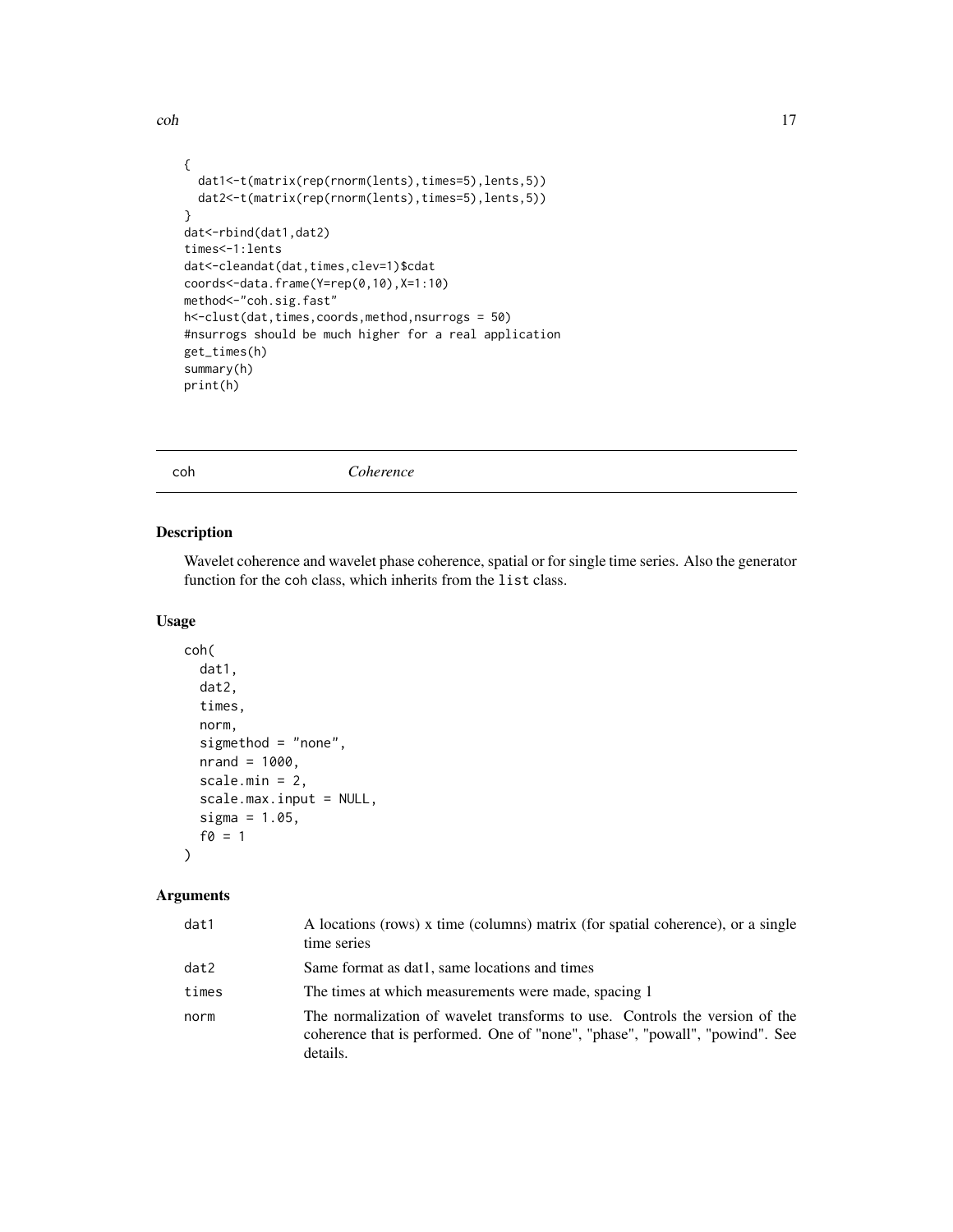| sigmethod       | The method for significance testing. One of "none", "fftsurrog1", "fftsurrog2",<br>"fftsurrog12", "aaftsurrog1", "aaftsurrog2", "aaftsurrog12", "fast". See details. |
|-----------------|----------------------------------------------------------------------------------------------------------------------------------------------------------------------|
| nrand           | Number of surrogate randomizations to use for significance testing.                                                                                                  |
| scale.min       | The smallest scale of fluctuation that will be examined. At least 2.                                                                                                 |
| scale.max.input |                                                                                                                                                                      |
|                 | The largest scale of fluctuation guaranteed to be examined                                                                                                           |
| sigma           | The ratio of each time scale examined relative to the next timescale. Should be<br>greater than 1.                                                                   |
| f0              | The ratio of the period of fluctuation to the width of the envelope                                                                                                  |

#### Details

If the dimensions of dat1 and dat2 are N by T (N is 1 for vector dat1 and dat2), and if the wavelet transform of the nth row of dati is denoted  $W_{i,n,\sigma}(t)$ , then the coherence is the average, over all locations  $n$  and times  $t$  for which wavelet transforms are available, of the quantity  $w_{1,n,\sigma}(t)w_{2,n,\sigma}(t)$ <sup>\*</sup>, where the  $*$  represents complex conjugation and  $w_{i,n,\sigma}(t)$  is a normalization of the wavelet transform. The normalization used depends on norm. If norm is "none" then raw wavelet transforms are used. If norm is "phase" then  $w_{i,n,\sigma}(t) = W_{i,n,\sigma}(t)/|W_{i,n,\sigma}(t)|$ , which gives the wavelet phase coherence, or the spatial wavelet phase coherence if  $N > 1$ . If norm is "powall" then the normalization is that descibed in the "Wavelet mean field" section of the Methods of Sheppard et al. (2016), giving the version of the coherence that was there called simply the wavelet coherence, or the spatial wavelet coherence if  $N > 1$ . If norm is "powind", then  $w_{i,n,\sigma}(t)$ is obtained by dividing  $W_{i,n,\sigma}(t)$  by the square root of the average of  $W_{i,n,\sigma}(t)W_{i,n,\sigma}(t)^*$  over the times for which it is defined; this is done separately for each  $i$  and  $n$ .

The slot signif is NA if sigmethod is "none". Otherwise, and if sigmethod is not "fast", then signif\$coher is the same as coher, and signif\$scoher is a matrix of dimensions nrand by length(coher) with rows with magnitudes equal to coherences of surrogate datasets, computed using the normalization specified by norm. The type of surrogate used (Fourier surrogates or amplitude adjusted Fourier surrogates, see surrog), as well as which of the datasets surrogates are computed on (dat1, dat2, or both) is determined by sigmethod. The first part of the value of sigmethod specifies the type of surrogate used, and the numbers in the second part  $(1, 2, 0r 12)$ specify whether surrogates are applied to dat1, dat2, or both, respectively. Synchrony-preserving surrogates are used. A variety of statements of significance (or lack thereof) can be made by comparing signif\$coher with signif\$scoher (see the plotmag, plotrank, and bandtest methods for the coh class). If sigmethod is "fast", the fast algorithm of Sheppard et al. (2017) is used. In that case signif\$coher can be compared to signif\$scoher to make significance statements about the coherence in exactly the same way, but signif\$coher will no longer precisely equal coher, and coher should not be compared directly to signif\$scoher. Statements about significance of the coherence should be made using signif\$coher and signif\$scoher, whereas coher should be used whenever the actual value of the coherence is needed. No fast algorithm exists for norm equal to "phase" (the phase coherence; Sheppard et al, 2017), so if norm is "phase" and sigmethod is "fast", the function throws an error.

The slots ranks and bandp are empty on an initial call to coh. They are made to compute and hold aggregate significance results over any timescale band of choice. These are filled in when needed by other methods, see plotrank and bandtest.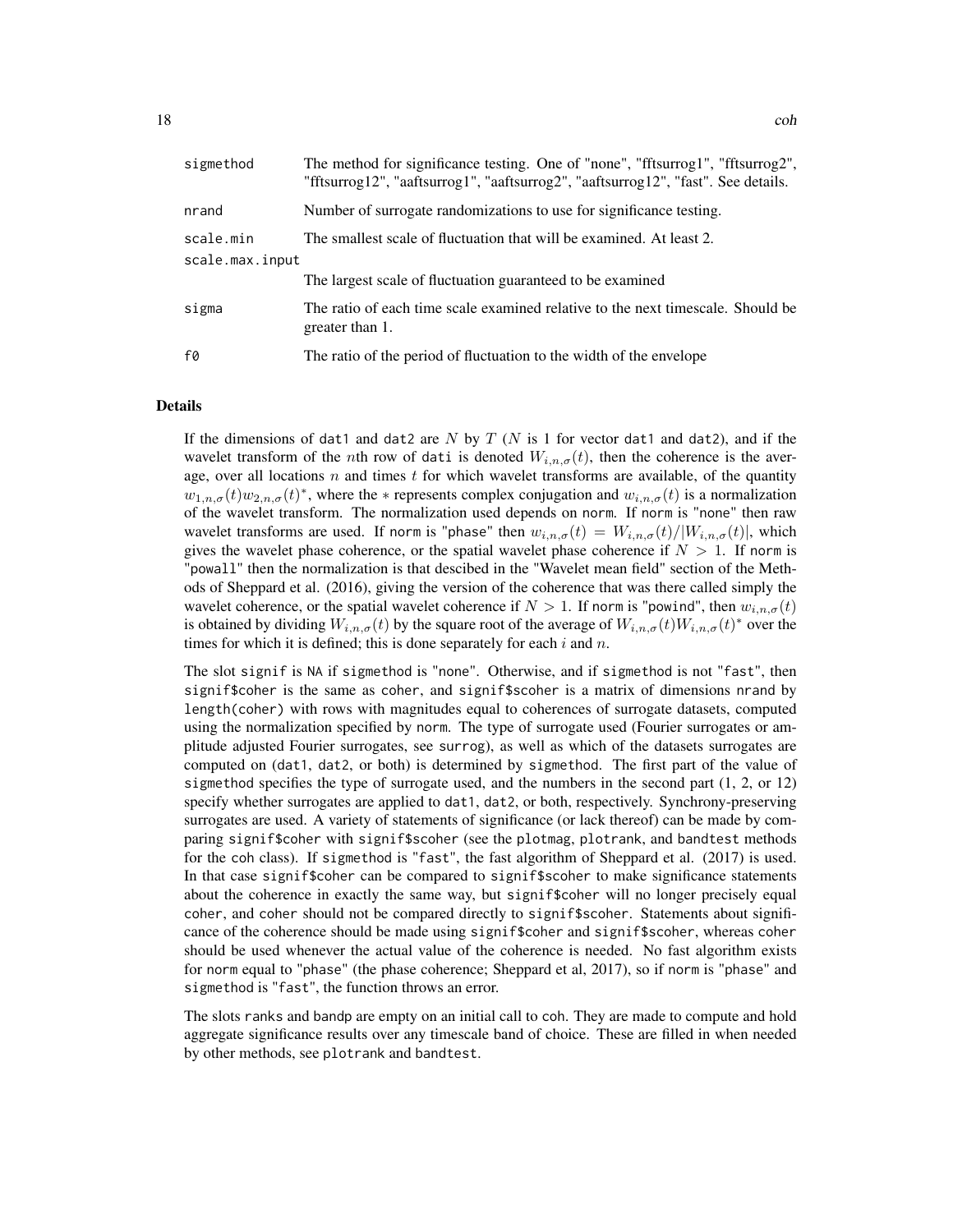Regardless of what the variables represent, the normalized transform of dat1 is multiplied by the conjugate of the normalized transform of dat2. Thus, a positive phase of the coherence indicates dat1 would be leading dat2.

#### Value

coh returns an object of class coh. Slots are:

| dat1, dat2 | The input data                                                                                                                                                                                                           |
|------------|--------------------------------------------------------------------------------------------------------------------------------------------------------------------------------------------------------------------------|
| times      | The times associated with the data                                                                                                                                                                                       |
| sigmethod  | The method for significance testing, as inputted.                                                                                                                                                                        |
| norm       | The normalization of the wavelet transforms that will be used in computing the<br>coherence. Different values result in different versions of the coherence. One of<br>"none", "phase", "powall", "powind". See details. |
| wtopt      | The inputted wavelet transform options scale.min, scale.max.input, sigma, f0 in<br>a list                                                                                                                                |
| timescales | The timescales associated with the coherence                                                                                                                                                                             |
| coher      | The complex magnitude of this quantity is the coherence, calculated in the usual<br>way (which depends on norm, see details), and with scalloping of the transforms.                                                     |
| signif     | A list with information from the significance testing. Elements are coher and<br>scoher. See details.                                                                                                                    |
| ranks      | A list with ranking information for signif. NA until plotrank is called, see<br>documentation for plotrank.                                                                                                              |
| bandp      | A data frame containing results of computing significances of the coherence<br>across timescale bands. Empty on an initial call to coh, filled in by the function<br>bandtest. See details.                              |

#### Author(s)

Thomas Anderson, <anderstl@gmail.com>, Jon Walter, <jaw3es@virginia.edu>; Lawrence Sheppard, <lwsheppard@ku.edu>; Daniel Reuman, <reuman@ku.edu>

#### References

Sheppard, L.W., et al. (2016) Changes in large-scale climate alter spatial synchrony of aphid pests. Nature Climate Change. DOI: 10.1038/nclimate2881

Sheppard, L.W., et al. (2017) Rapid surrogate testing of wavelet coherences. European Physical Journal, Nonlinear and Biomedical Physics, 5, 1. DOI: 10.1051/epjnbp/2017000

### See Also

[cleandat](#page-8-1), [coh\\_methods](#page-19-1), [bandtest](#page-5-1), [plotmag](#page-31-1), [plotphase](#page-36-1), [plotrank](#page-38-1), browseVignettes("wsyn")

 $\mathcal{L}$  coh  $\blacksquare$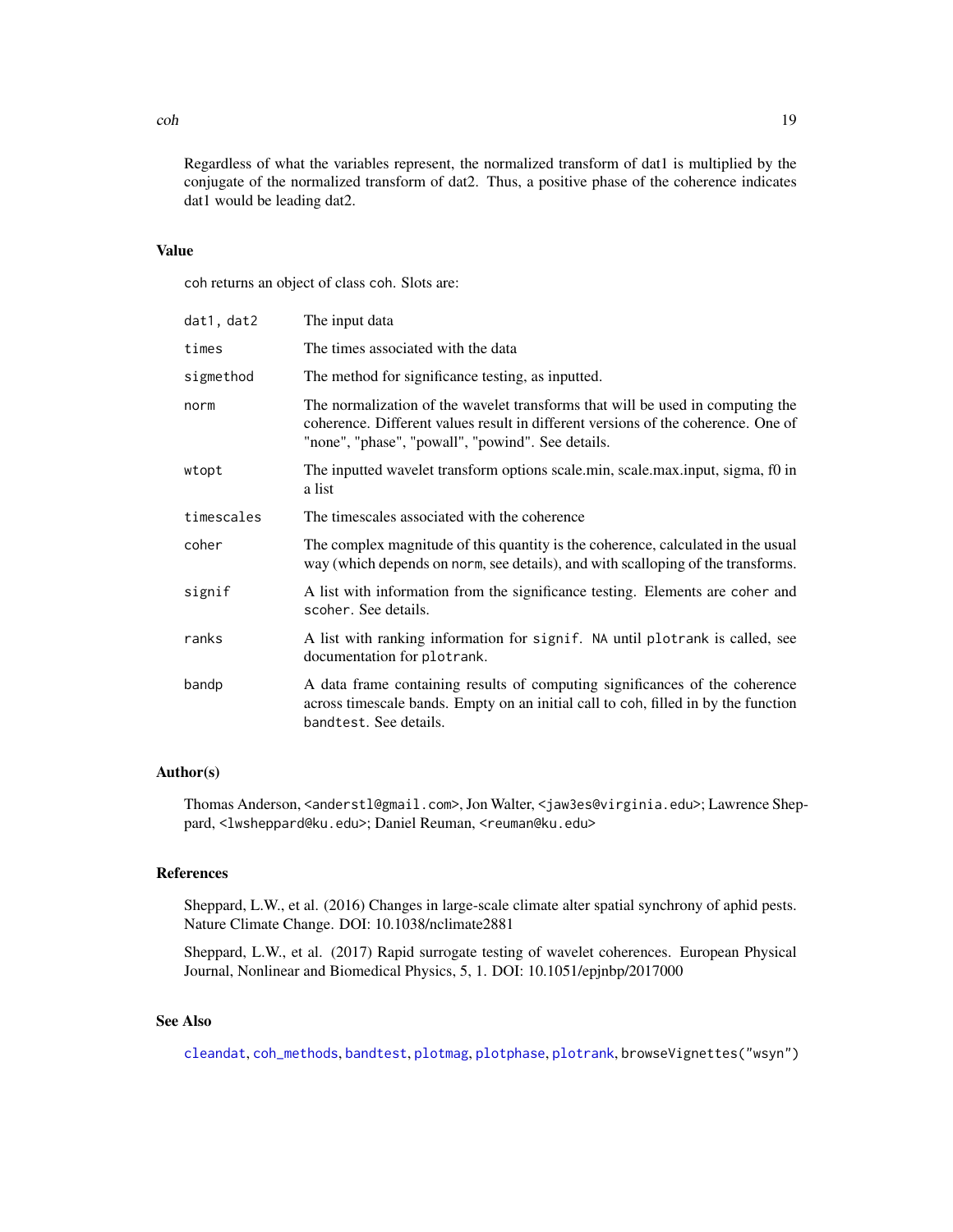#### Examples

```
times<-1:100
dat1<-matrix(rnorm(1000),10,100)
dat2<-matrix(rnorm(1000),10,100)
dat1<-cleandat(dat1,times,1)$cdat
dat2<-cleandat(dat2,times,1)$cdat
norm<-"powall"
sigmethod <- "fast"
nrand<-10
res<-coh(dat1,dat2,times,norm,sigmethod,nrand)
#for real applications, use a much bigger nrand
```
#### <span id="page-19-1"></span>coh\_methods *Basic methods for the* coh *class*

### Description

Set, get, summary, and print methods for the coh class.

#### Usage

```
## S3 method for class 'coh'
summary(object, ...)
## S3 method for class 'coh'
print(x, \ldots)## S3 method for class 'coh'
set_times(obj, newval)
## S3 method for class 'coh'
set_timescales(obj, newval)
## S3 method for class 'coh'
set_coher(obj, newval)
## S3 method for class 'coh'
set_dat1(obj, newval)
## S3 method for class 'coh'
set_dat2(obj, newval)
## S3 method for class 'coh'
set_wtopt(obj, newval)
## S3 method for class 'coh'
```
<span id="page-19-0"></span>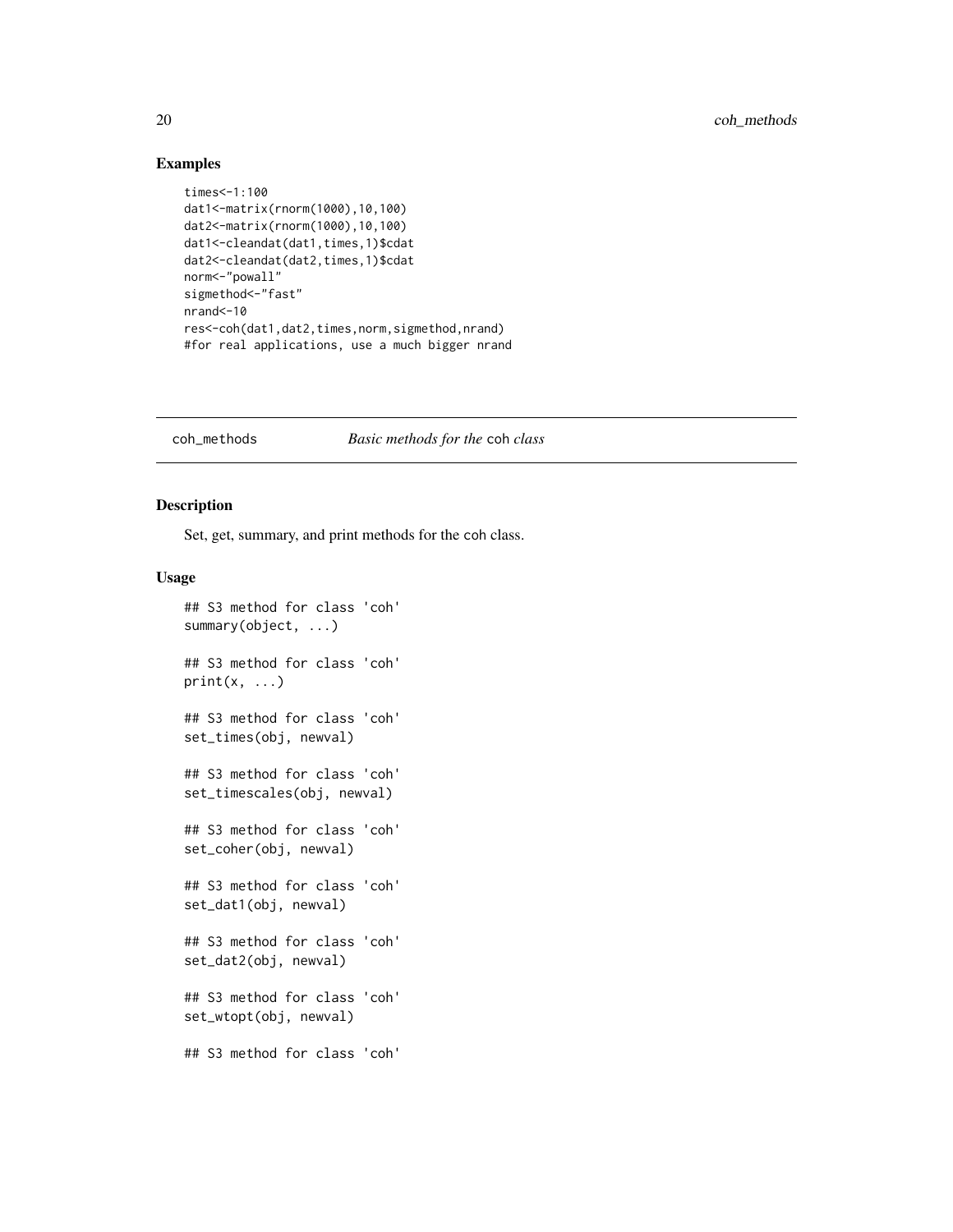### coh\_methods 21

```
set_norm(obj, newval)
## S3 method for class 'coh'
set_sigmethod(obj, newval)
## S3 method for class 'coh'
set_signif(obj, newval)
## S3 method for class 'coh'
set_ranks(obj, newval)
## S3 method for class 'coh'
set_bandp(obj, newval)
## S3 method for class 'coh'
get_times(obj)
## S3 method for class 'coh'
get_timescales(obj)
## S3 method for class 'coh'
get_coher(obj)
## S3 method for class 'coh'
get_dat1(obj)
## S3 method for class 'coh'
get_dat2(obj)
## S3 method for class 'coh'
get_wtopt(obj)
## S3 method for class 'coh'
get_norm(obj)
## S3 method for class 'coh'
get_sigmethod(obj)
## S3 method for class 'coh'
get_signif(obj)
## S3 method for class 'coh'
get_ranks(obj)
## S3 method for class 'coh'
get_bandp(obj)
```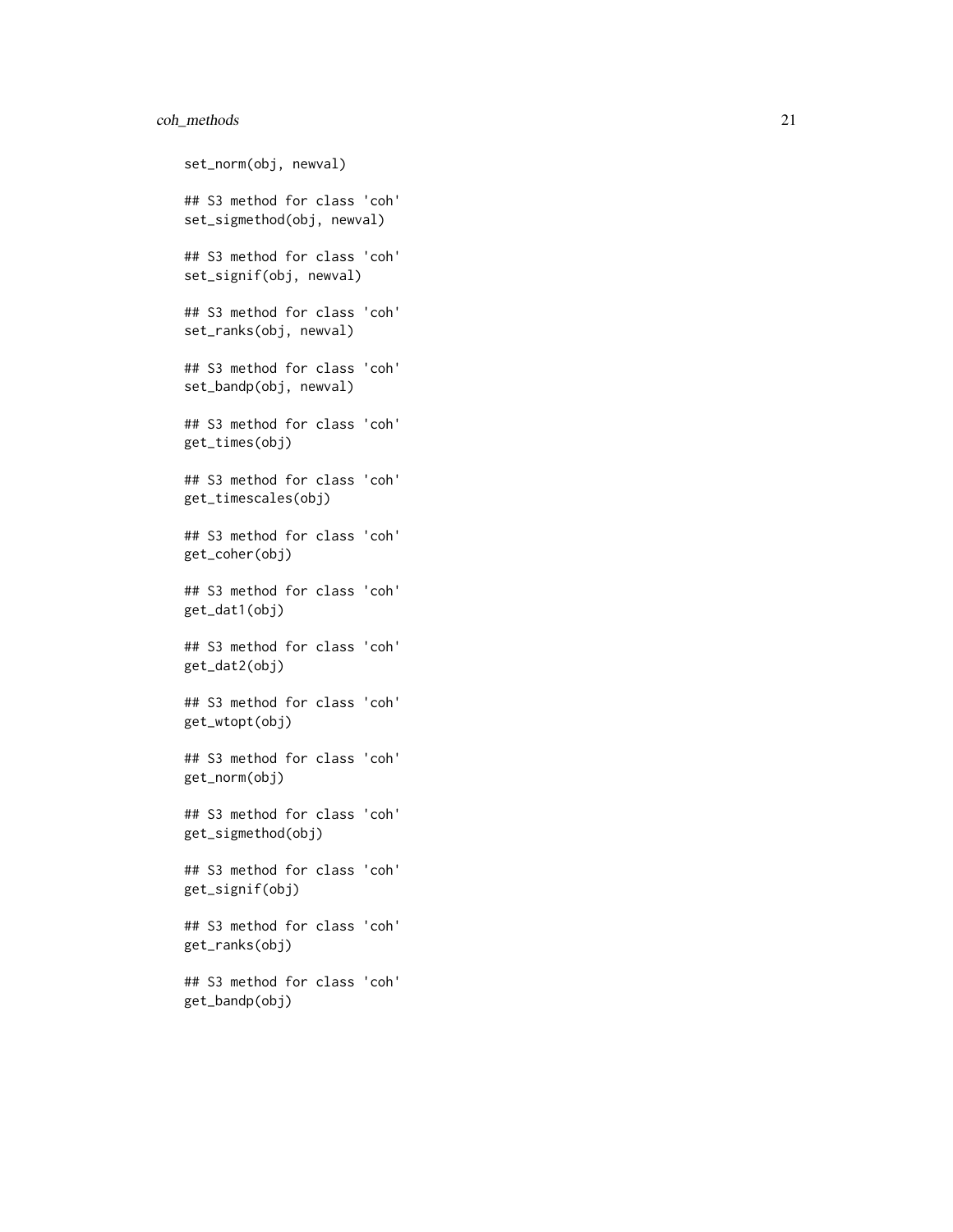#### <span id="page-21-0"></span>Arguments

|                         | object, $x$ , $obj$ An object of class coh                                    |
|-------------------------|-------------------------------------------------------------------------------|
| $\cdot$ $\cdot$ $\cdot$ | Not currently used. Included for argument consistency with existing generics. |
| newval                  | A new value, for the set $\star$ methods                                      |

### Value

summary.coh produces a summary of a coh object. A print.coh method is also available. For coh objects, set\_\* and get\_\* methods are available for all slots (see the documentation for coh for a list). The set<sub> $z^*$ </sub> methods just throw an error, to prevent breaking the consistency between the slots of a coh object.

#### Author(s)

Daniel Reuman, <reuman@ku.edu>

#### See Also

[coh](#page-16-1)

#### Examples

```
times<-1:100
dat1<-matrix(rnorm(1000),10,100)
dat2<-matrix(rnorm(1000),10,100)
dat1<-cleandat(dat1,times,1)$cdat
dat2<-cleandat(dat2,times,1)$cdat
norm<-"powall"
sigmethod <- "fast"
nrand<-10
h<-coh(dat1,dat2,times,norm,sigmethod,nrand)
get_times(h)
summary(h)
print(h)
```
errcheck\_stdat *Error check for appropriate spatio-temporal data*

### Description

Error checking whether a times vector and a matrix with each row a time series make a legitimate spatio-temporal data set for wavelet analysis

### Usage

errcheck\_stdat(times, dat, callfunc)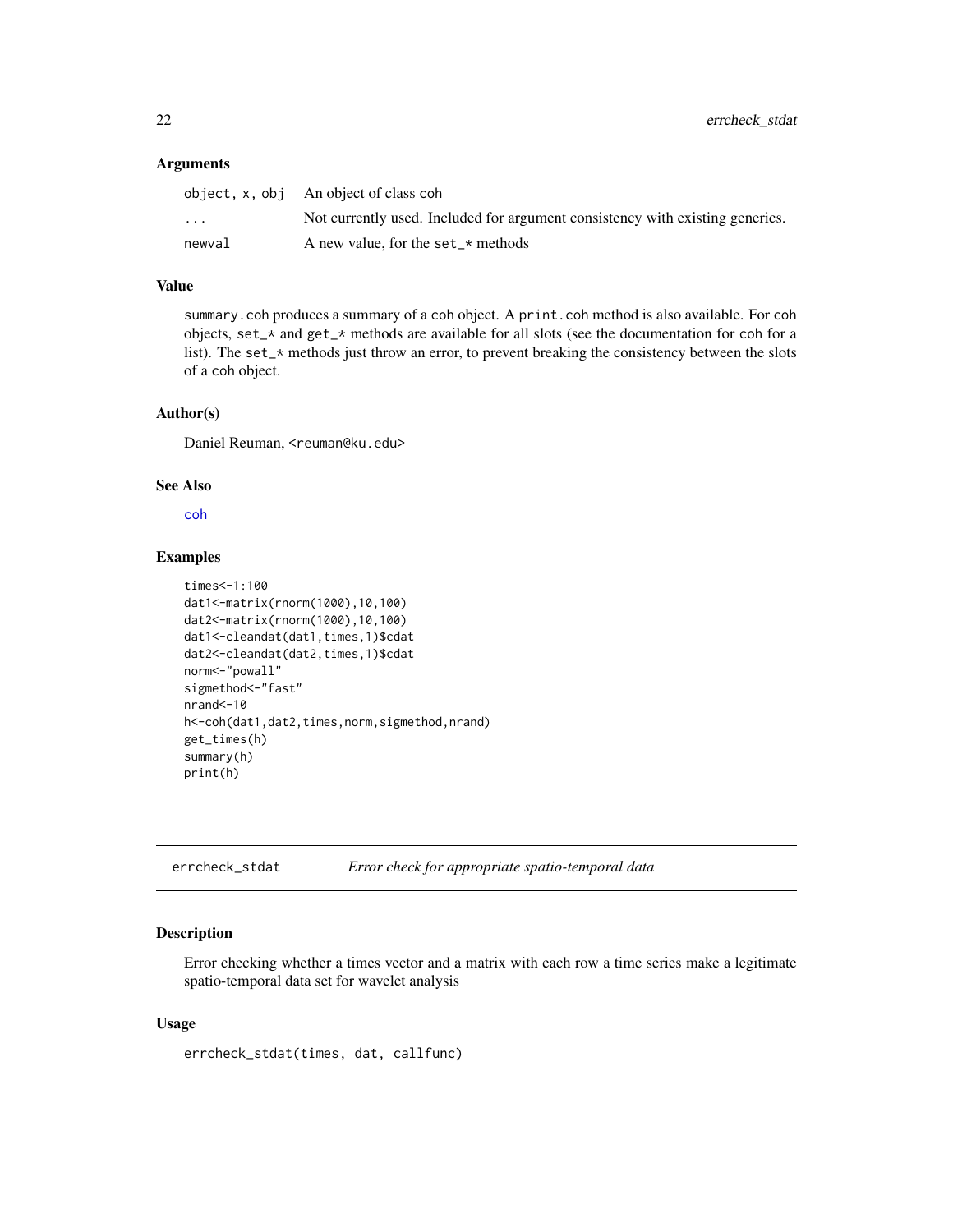### <span id="page-22-0"></span>errcheck\_times 23

### Arguments

| times    | the times of measurement, spacing 1                     |
|----------|---------------------------------------------------------|
| dat      | each row is a time series - must have at least two rows |
| callfunc | the function calling this one, for error tracking       |

### Value

errcheck\_stdat returns nothing but throws and error if inputs not appropriate

### Author(s)

Daniel Reuman, <reuman@ku.edu>

errcheck\_times *Error check* times

### Description

Error check whether a vector can represent times at which data suitable for wavelet transforms were measured

### Usage

```
errcheck_times(times, callfunc)
```
### Arguments

| times    | Tests whether this is a numeric vector with unit-spaced increasing values |
|----------|---------------------------------------------------------------------------|
| callfunc | Function calling this one, for better error messaging                     |

### Value

errcheck\_times returns nothing but throws and error if the conditions are not met

### Author(s)

Daniel Reuman, <reuman@ku.edu>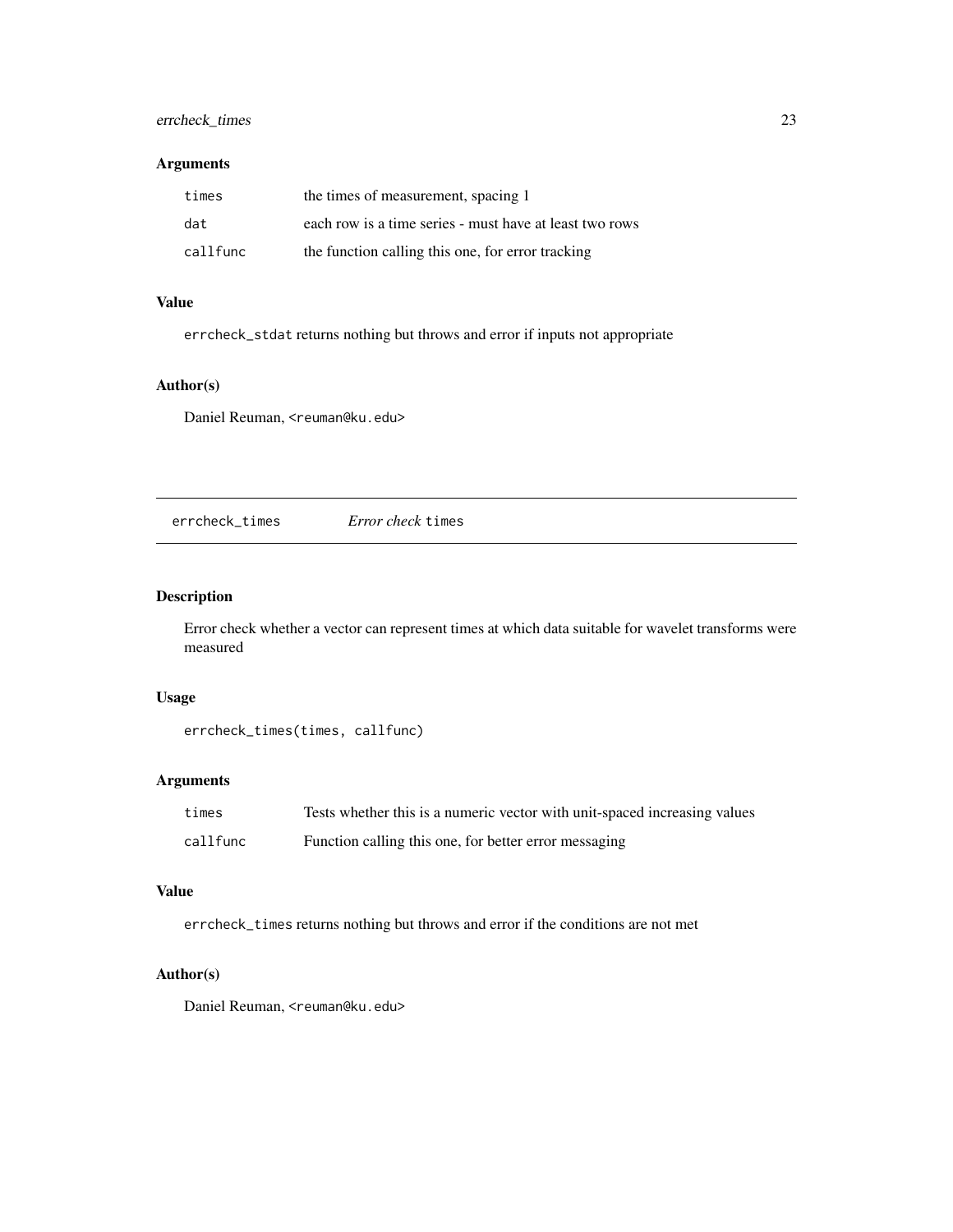<span id="page-23-0"></span>

### Description

Error checking whether a times vector and t.series vector make a legitimate time series for wavelet analysis

### Usage

errcheck\_tsdat(times, t.series, callfunc)

#### Arguments

| times    | times of measurement, spacing 1                                 |
|----------|-----------------------------------------------------------------|
| t.series | the measurements                                                |
| callfunc | the function from which this one was called, for error tracking |

### Value

errcheck\_tsdat returns nothing but throws and error if inputs not appropriate

#### Author(s)

Daniel Reuman, <reuman@ku.edu>

errcheck\_tts *Error check whether inputs are suitable for a tts object*

### Description

Error check whether inputs are suitable for a tts object

#### Usage

```
errcheck_tts(times, timescales, values, callfunc)
```
### Arguments

| times      | times of measurement, spacing 1                                 |
|------------|-----------------------------------------------------------------|
| timescales | timescales of analysis                                          |
| values     | a times by timescales matrix                                    |
| callfunc   | the function from which this one was called, for error tracking |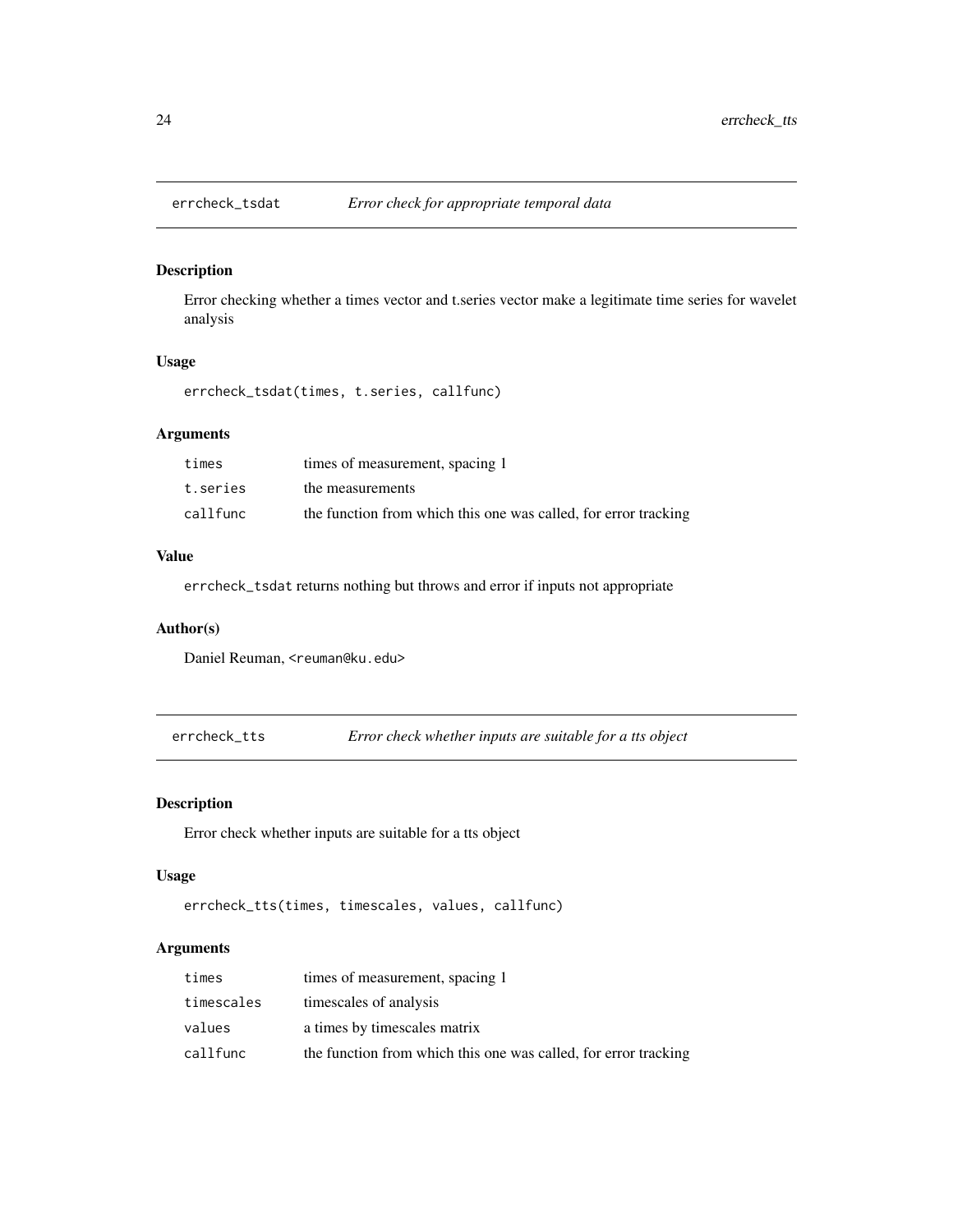### <span id="page-24-0"></span>errcheck\_wavparam 25

### Value

errcheck\_tts returns nothing but throws and error if inputs not appropriate

### Author(s)

Daniel Reuman, <reuman@ku.edu>

errcheck\_wavparam *Error check wavelet transform parameters*

### Description

Error check the parameters scale.min, scale.max.input, sigma, f0

### Usage

errcheck\_wavparam(scale.min, scale.max.input, sigma, f0, times, callfunc)

### Arguments

| scale.min       | The smallest scale of fluctuation that will be examined. At least 2.                               |
|-----------------|----------------------------------------------------------------------------------------------------|
| scale.max.input |                                                                                                    |
|                 | The largest scale of fluctuation that is guaranteed to be examined                                 |
| sigma           | The ratio of each time scale examined relative to the next timescale. Should be<br>greater than 1. |
| f0              | The ratio of the period of fluctuation to the width of the envelope. Defaults to 1.                |
| times           | The times data were measured at, spacing 1                                                         |
| callfunc        | Function calling this one, for better error messaging                                              |

#### Value

errcheck\_wavparam returns nothing but throws and error if the conditions are not met

#### Author(s)

Daniel Reuman, <reuman@ku.edu>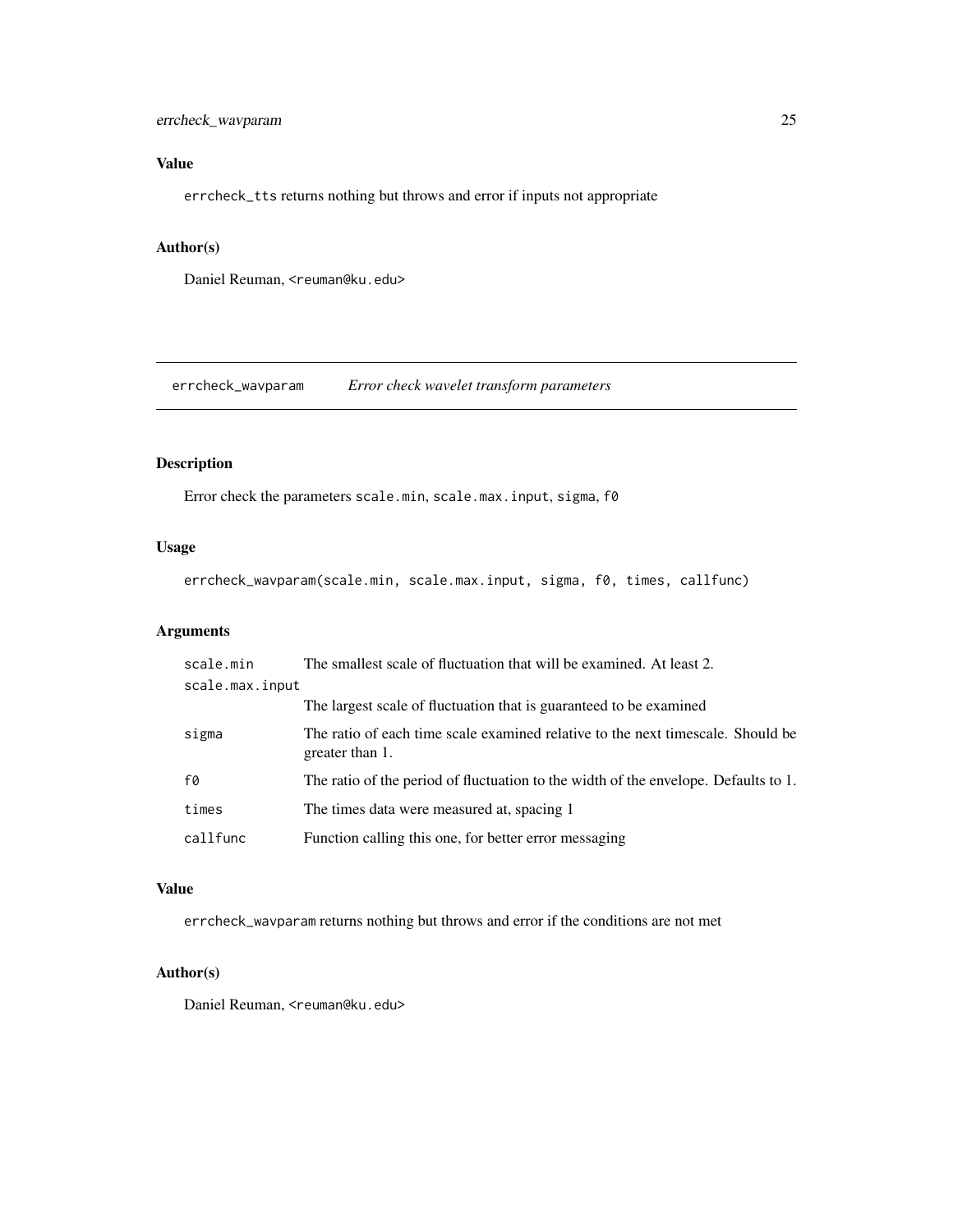<span id="page-25-0"></span>

### Description

This is the algorithm of Sheppard et al. (2017) (see references).

### Usage

```
fastcohtest(
 dat1,
 dat2,
 scale.min,
 scale.max.input,
  sigma,
  f0,
 nrand,
  randnums,
  randbits,
 norm
)
```
### Arguments

| dat1                         | A locations (rows) x time (columns) matrix (for spatial coherence), or a single<br>time series                                                                                                                                            |
|------------------------------|-------------------------------------------------------------------------------------------------------------------------------------------------------------------------------------------------------------------------------------------|
| dat2                         | Same format as dat1, same locations and times                                                                                                                                                                                             |
| scale.min<br>scale.max.input | The smallest scale of fluctuation that will be examined. At least 2.                                                                                                                                                                      |
|                              | The largest scale of fluctuation guaranteed to be examined                                                                                                                                                                                |
| sigma                        | The ratio of each time scale examined relative to the next timescale. Should be<br>greater than 1.                                                                                                                                        |
| f0                           | The ratio of the period of fluctuation to the width of the envelope                                                                                                                                                                       |
| nrand                        | Number of surrogate randomizations to use for significance testing                                                                                                                                                                        |
| randnums                     | A bunch of independent random numbers uniformly distributed on $(0,1)$ . There<br>must be nrand*floor( $(dim(data)[2]-1)/2$ ) of these.                                                                                                   |
| randbits                     | A bunch of random bits $(0 \text{ or } 1)$ . There must be nrand of these if time series are<br>of odd length and 2*nrand if even length. You may pass more than this, so, in<br>particular, you may pass 2*nrand for even or odd length. |
| norm                         | The normalization of wavelet transforms to use. Controls the version of the<br>coherence that is performed. One of "none", "powall", "powind". See details in<br>the documentation of coh.                                                |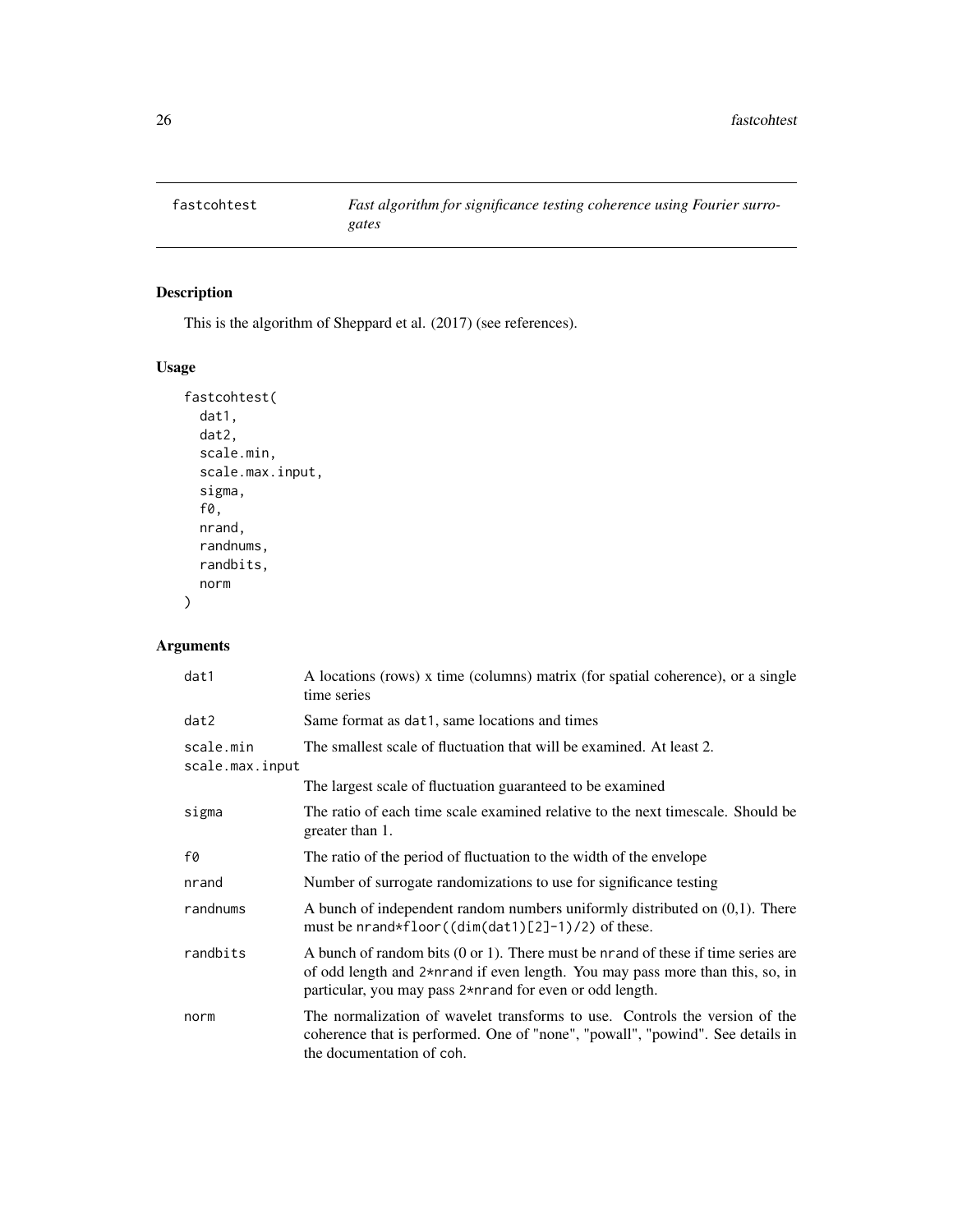#### <span id="page-26-0"></span>fftsurrog 27

### Value

fastcohtest returns a list with these elements:

| timescales | The timescales used                                                                                                          |
|------------|------------------------------------------------------------------------------------------------------------------------------|
| coher      | The magnitude of this is the fast-algorithm version of the coherence between the<br>two datasets, for comparison with scoher |
| scoher     | A matrix with nrand rows, the magnitude of each one is the fast-algorithm ver-<br>sion of the coherence for a surrogate      |

### Note

Internal function, minimal error checking.

### Author(s)

Lawrence Sheppard, <lwsheppard@ku.edu>; Daniel Reuman, <reuman@ku.edu>

### References

Sheppard, L.W., et al. (2017) Rapid surrogate testing of wavelet coherences. European Physical Journal, Nonlinear and Biomedical Physics, 5, 1. DOI: 10.1051/epjnbp/2017000

fftsurrog *Surrogate time series using Fourier surrogates*

### Description

Creates surrogate time series using Fourier surrogates

#### Usage

fftsurrog(dat, nsurrogs, syncpres)

### Arguments

| dat      | A locations x time matrix of observations                                                                                                                                                |
|----------|------------------------------------------------------------------------------------------------------------------------------------------------------------------------------------------|
| nsurrogs | The number of surrogates to produce                                                                                                                                                      |
| syncpres | Logical. TRUE for "synchrony preserving" surrogates (same phase randomiza-<br>tions used for all time series). FALSE leads to independent phase randomiza-<br>tions for all time series. |

#### Value

fftsurrog returns a list of nsurrogs surrogate datasets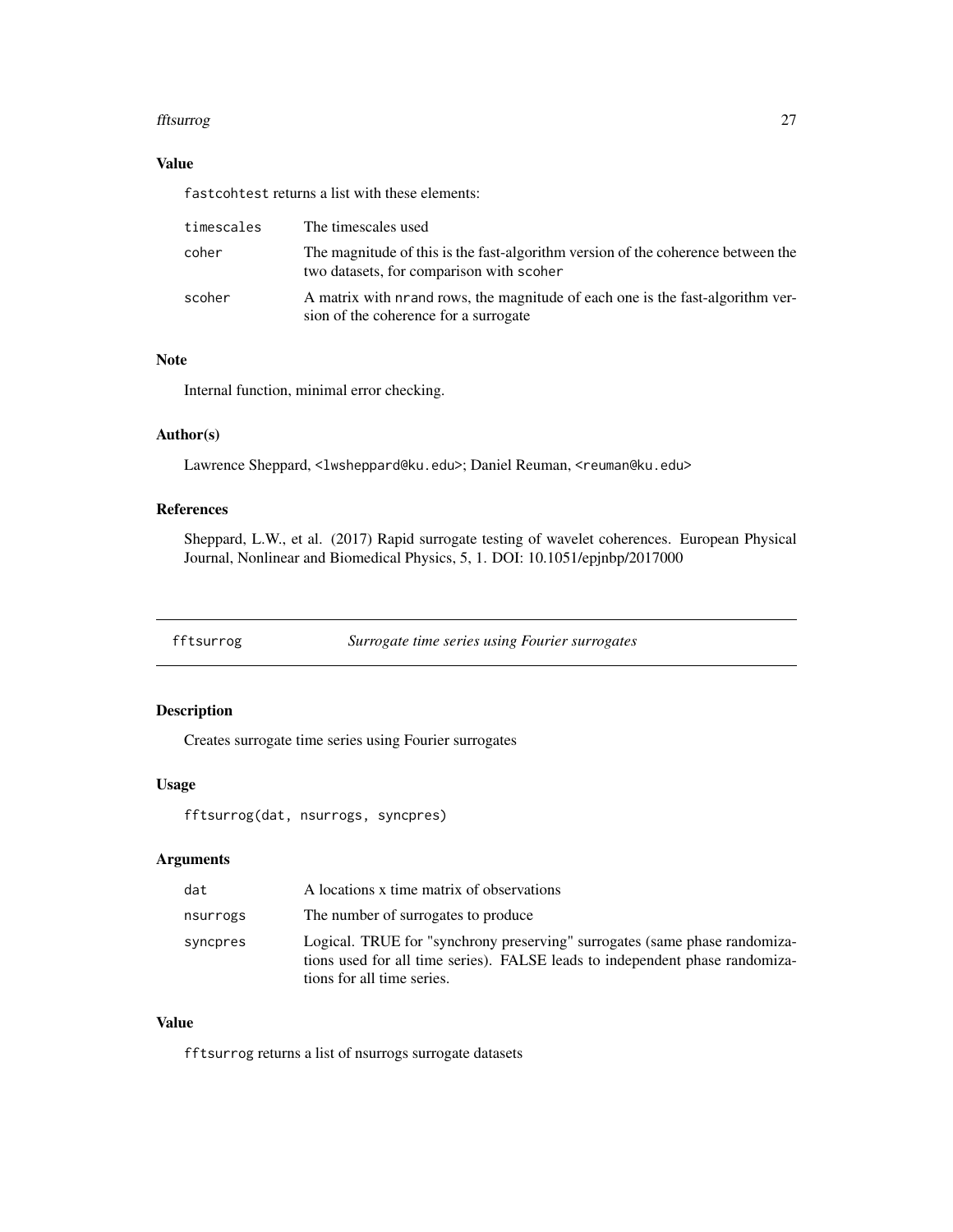<span id="page-27-0"></span>For internal use, no error checking

#### Author(s)

Jonathan Walter, <jaw3es@virginia.edu>; Lawrence Sheppard, <lwsheppard@ku.edu>; Daniel Reuman, <reuman@ku.edu>

#### **References**

Sheppard, LW, et al. (2016) Changes in large-scale climate alter spatial synchrony of aphid pests. Nature Climate Change. DOI: 10.1038/nclimate2881

Schreiber, T and Schmitz, A (2000) Surrogate time series. Physica D 142, 346-382.

Prichard, D and Theiler, J (1994) Generating surrogate data for time series with several simultaneously measured variables. Physical Review Letters 73, 951-954.

is.connected *Tests if a graph is connected*

### Description

Tests if a graph represented by an adjacency matrix is connected.

#### Usage

is.connected(adj)

#### Arguments

adj An adjacency matrix. Must be a numeric matrix with non-negative entries.

#### Details

Idea by Ed Scheinerman, circa 2006. Source: http://www.ams.jhu.edu/~ers/matgraph/; routine: matgraph/@graph/isconnected.m

### Value

is.connected returns TRUE or FALSE depending on whether the graph represented in adj is a connected graph.

### Author(s)

Lei Zhao, <lei.zhao@cau.edu.cn>

### See Also

[cluseigen](#page-9-1), [clust](#page-10-1), browseVignettes("wsyn")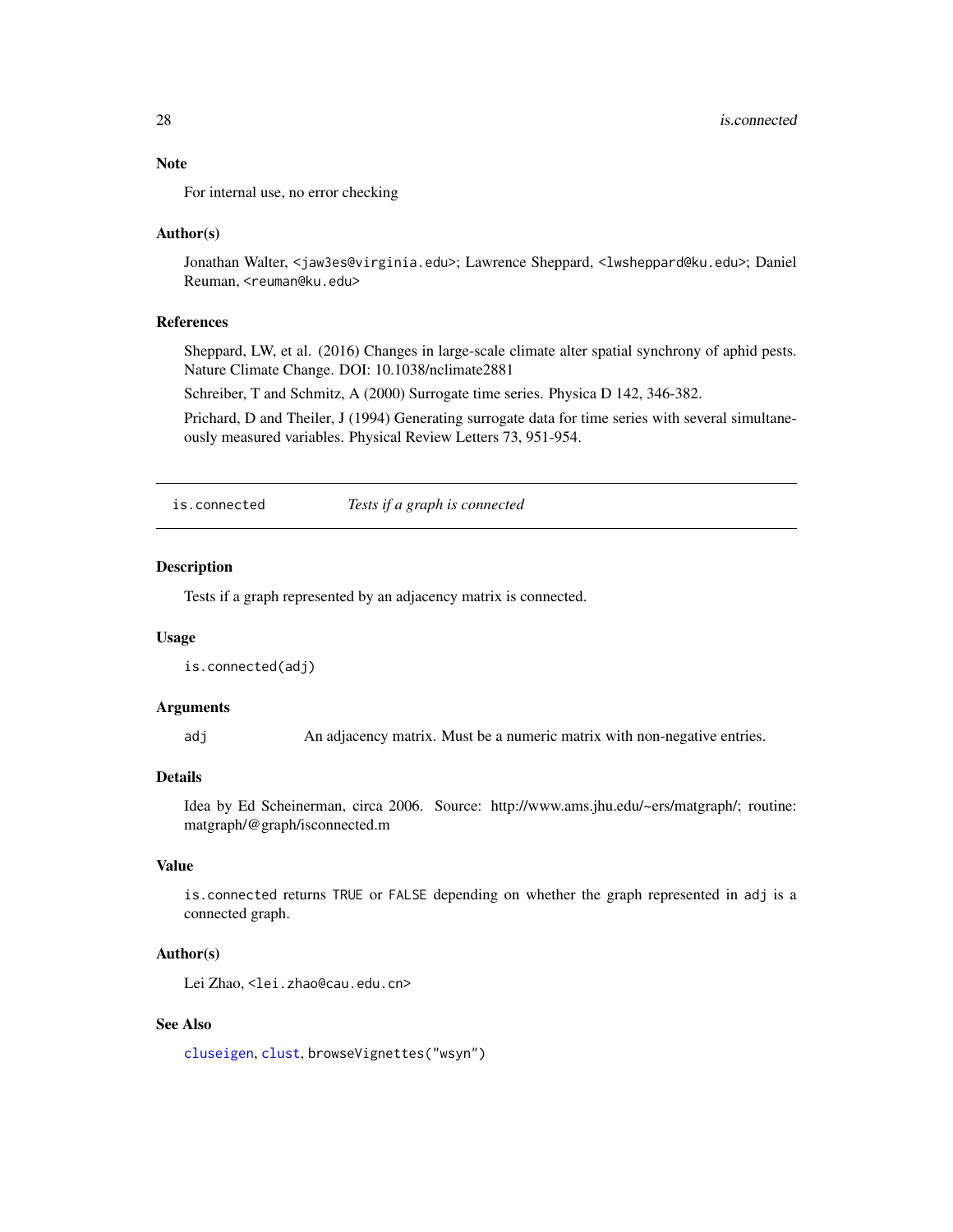### <span id="page-28-0"></span>makeunweighted 29

### Examples

```
g1<-matrix(c(0,0,0,1,1,0,0,0,0,1,0,0,0,0,1,0),4,4)
is.connected(g1)
g2<-matrix(c(0,1,0,0,1,0,0,0,0,0,0,1,0,0,1,0),4,4)
is.connected(g2)
```
makeunweighted *For converting certain synchrony matrices to unweighted versions*

### Description

Convenience function for converting certain synchrony matrices to unweighted versions

### Usage

```
makeunweighted(mat, sigthresh)
```
#### Arguments

| mat       | A synchrony matrix based on significance testing |
|-----------|--------------------------------------------------|
| sigthresh | Significance threshold to use                    |

### Value

makeunweighted converts to an unweighted version of the input. Entries of mat less than sigthresh become a 1, other entries become a 0. The diagonal is NA.

### Note

Internal function, no error checking

### Author(s)

Lei Zhao, <lei.zhao@cau.edu.cn>, Daniel Reuman <reuman@ku.edu>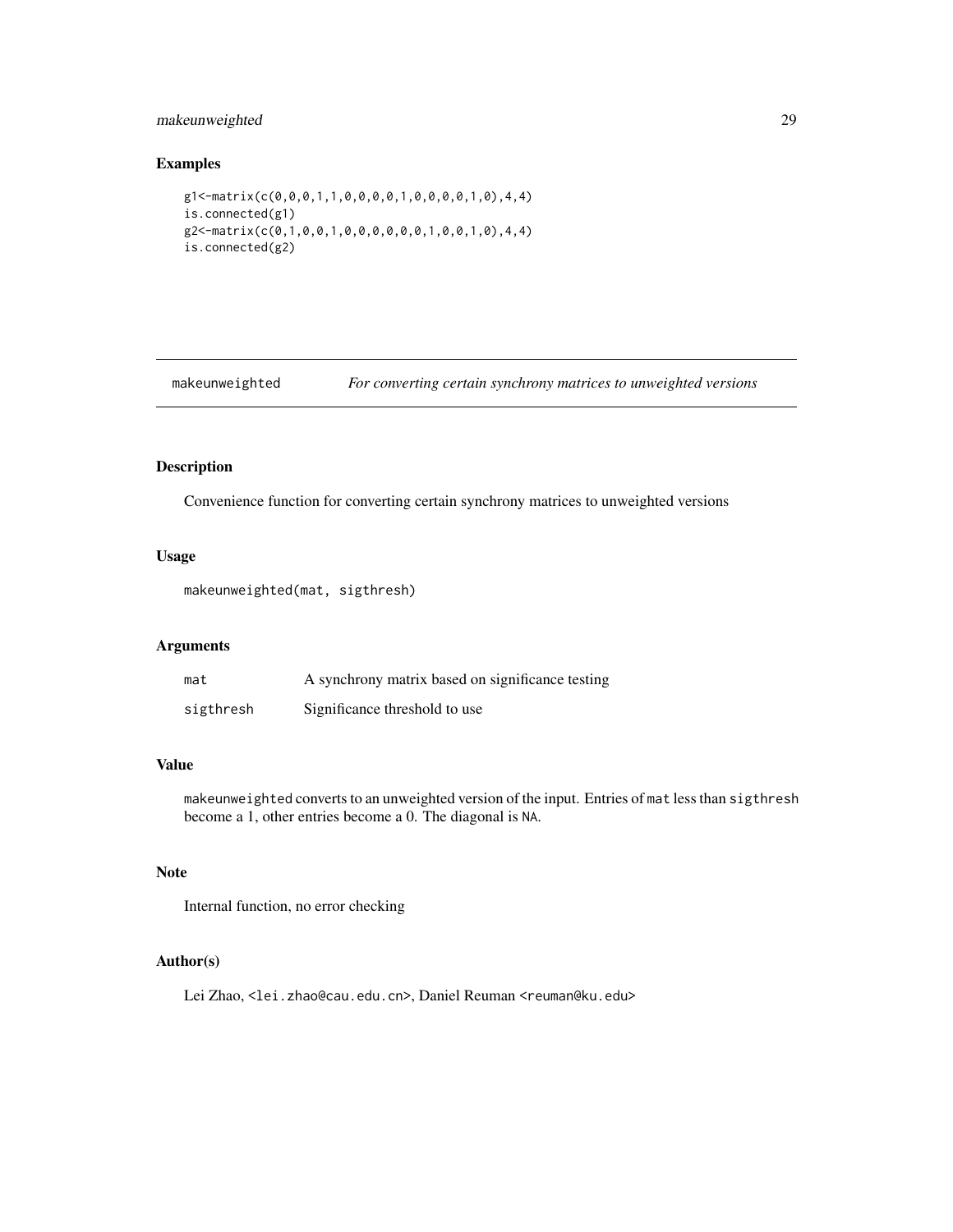<span id="page-29-0"></span>

### Description

Gets the mean phase of a bunch of complex numbers

#### Usage

mnphase(nums)

### Arguments

nums A vector of complex numbers

#### Value

mnphase returns the mean phase

#### Note

Internal funcion, no error catching

### Author(s)

Daniel Reuman, <reuman@ku.edu>

<span id="page-29-1"></span>modularity *Modularity of a community structure of a graph*

### Description

Computes the modularity of partitioning of a graph into sub-graphs. Similar to the modularity function in the igraph package, but allows negative edge weights.

### Usage

```
modularity(adj, membership, decomp = FALSE)
```
### Arguments

| adi        | An adjacency matrix, which should be symmetric with zeros on the diagonal.                                                           |
|------------|--------------------------------------------------------------------------------------------------------------------------------------|
| membership | Vector of length equal to the number of graph nodes (columns/rows of adj)<br>indicating the cluster/sub-graph each nodes belongs to. |
| decomp     | Logical. If TRUE, calculate the decomposition of modularity by modules and<br>nodes. Default FALSE.                                  |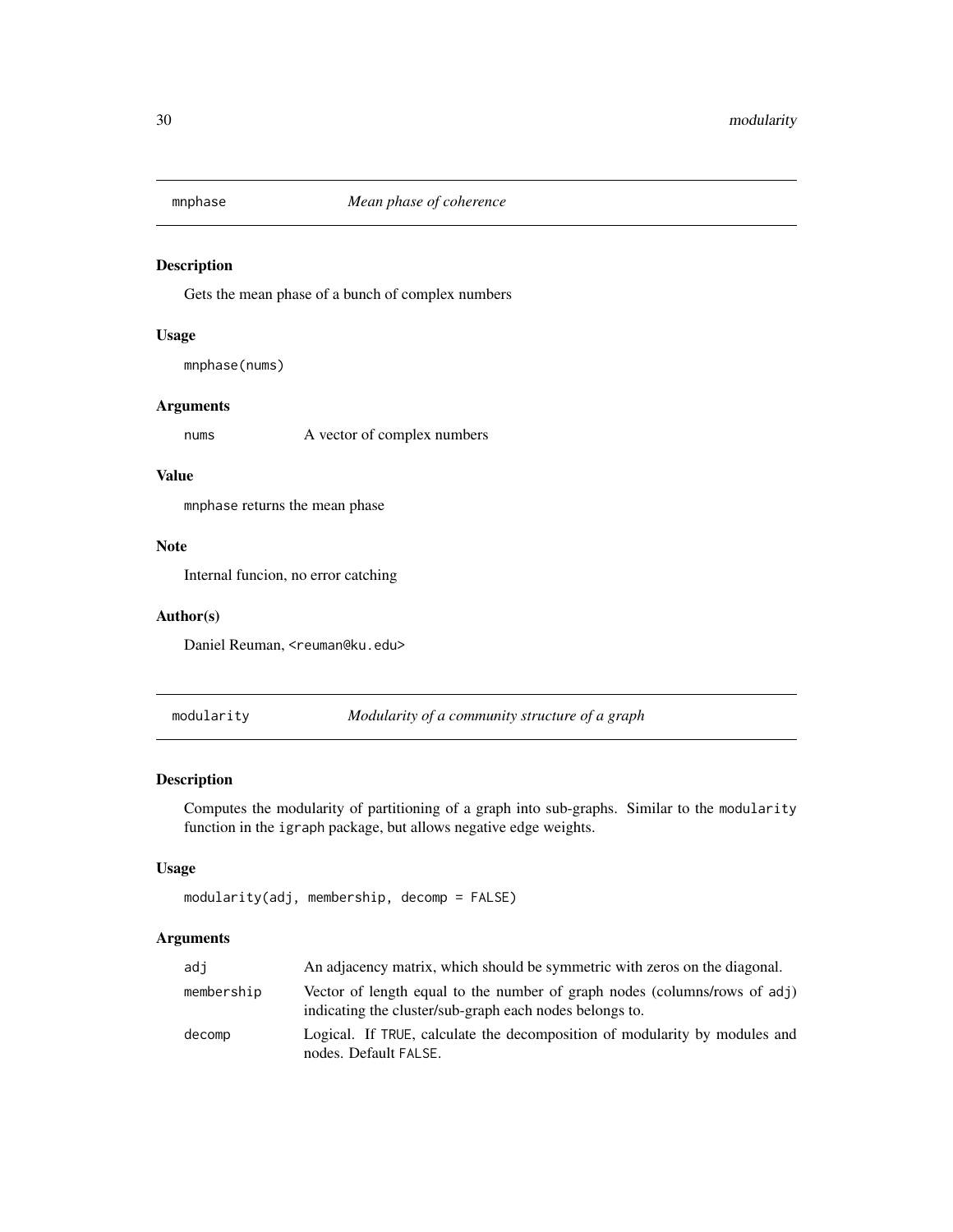#### modularity 31

### Details

The difference between this function and the function modularity in the package igraph is that this function can be used with an adjacency matrix with negative elements. This is a common case for matrices arrising from a for correlation matrix or another synchrony matrix. If the matrix is non-negative, the result of this function should be exactly the same as the result from modularity in the igraph package.

#### Value

modularity returns a list containing the following:

| tot0  | The total modularity. This is the only output if decomp=FALSE |
|-------|---------------------------------------------------------------|
| mod0  | The contribution of each module to the total modularity       |
| node0 | The contribution of each node to the total modularity         |

### Note

Adapted from code developed by Robert J. Fletcher, Jr.

#### Author(s)

Jonathan Walter, <jonathan.walter@ku.edu>; Lei Zhao, <lei.zhao@cau.edu.cn>; Daniel Reuman, <reuman@ku.edu>

### References

Fletcher Jr., R.J., et al. (2013) Network modularity reveals critical scales for connectivity in ecology and evolution. Nature Communications. doi: 10.1038//ncomms3572.

Gomez S., Jensen P. & Arenas A. (2009). Analysis of community structure in networks of correlated data. Phys Rev E, 80, 016114.

Newman M.E. (2006). Finding community structure in networks using the eigenvectors of matrices. Phys Rev E, 74, 036104.

#### See Also

[clust](#page-10-1), [cluseigen](#page-9-1), browseVignettes("wsyn")

#### Examples

```
adj<-matrix(0, 10, 10) # create a fake adjacency matrix
adj[lower.tri(adj)]<-runif(10*9/2, -1, 1)
adj<-adj+t(adj)
colnames(adj)<-letters[1:10]
m<-cluseigen(adj)
z<-modularity(adj, m[[length(m)]], decomp=TRUE)
```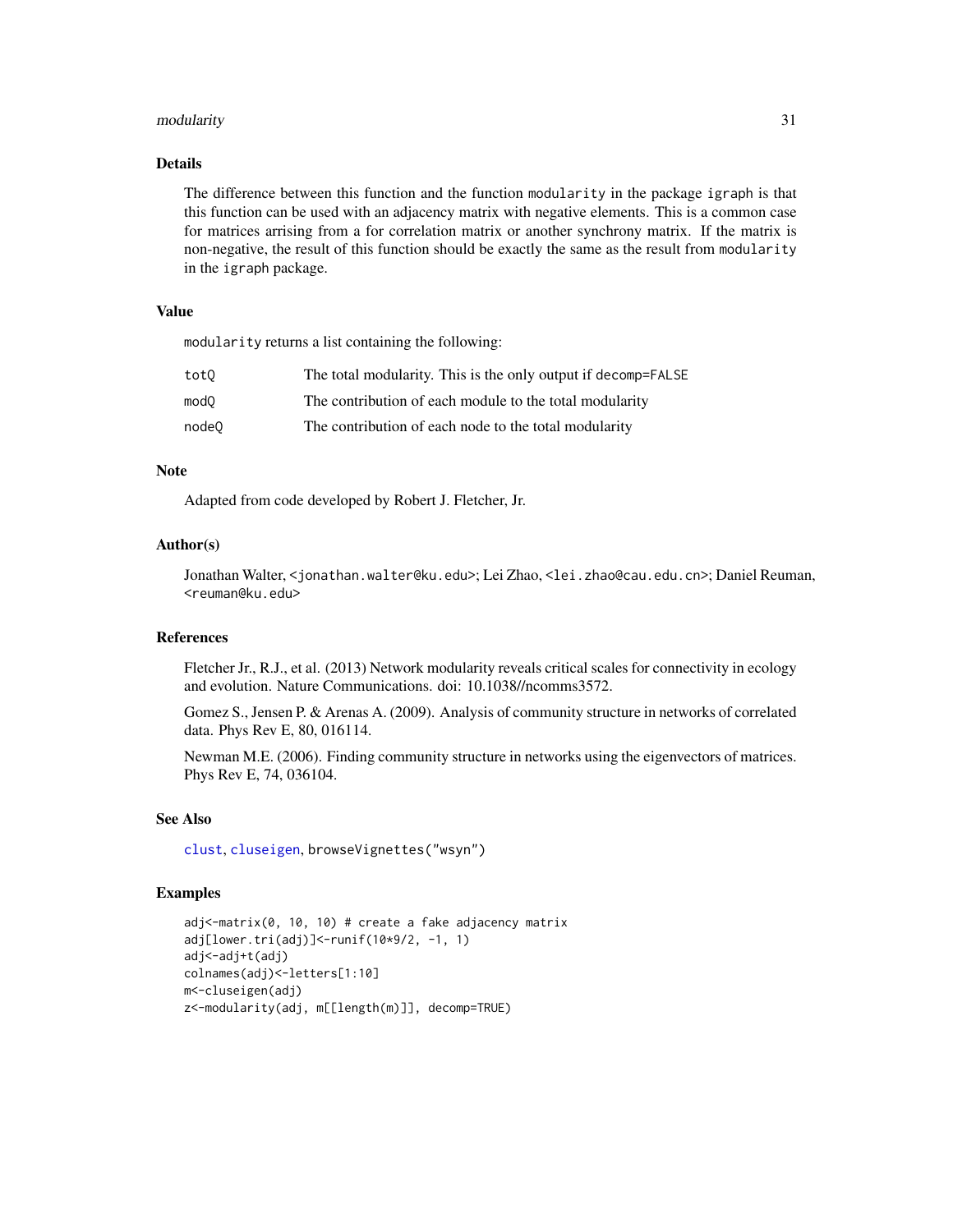<span id="page-31-0"></span>

### Description

A convenience function for performing the normalization step for the coh function.

### Usage

normforcoh(W, norm)

### Arguments

| W    | An array of wavelet transforms, locations by times by timescales                                                                                                                                             |
|------|--------------------------------------------------------------------------------------------------------------------------------------------------------------------------------------------------------------|
| norm | The normalization of wavelet transforms to use. Controls the version of the<br>coherence that is performed. One of "none", "phase", "powall", "powind". See<br>details section of the documentation for coh. |

#### Value

normforcoh returns an array the same dimensions as W of normalized transforms

### Note

Internal function, no error checking

### Author(s)

Daniel Reuman, <reuman@ku.edu>

<span id="page-31-1"></span>plotmag *For plotting the magnitude of values in* tts*,* coh *and* wlmtest *objects*

### Description

For plotting the magnitude of values in tts objects (and derived classes) against time and timescale, and coh and wlmtest objects against timescale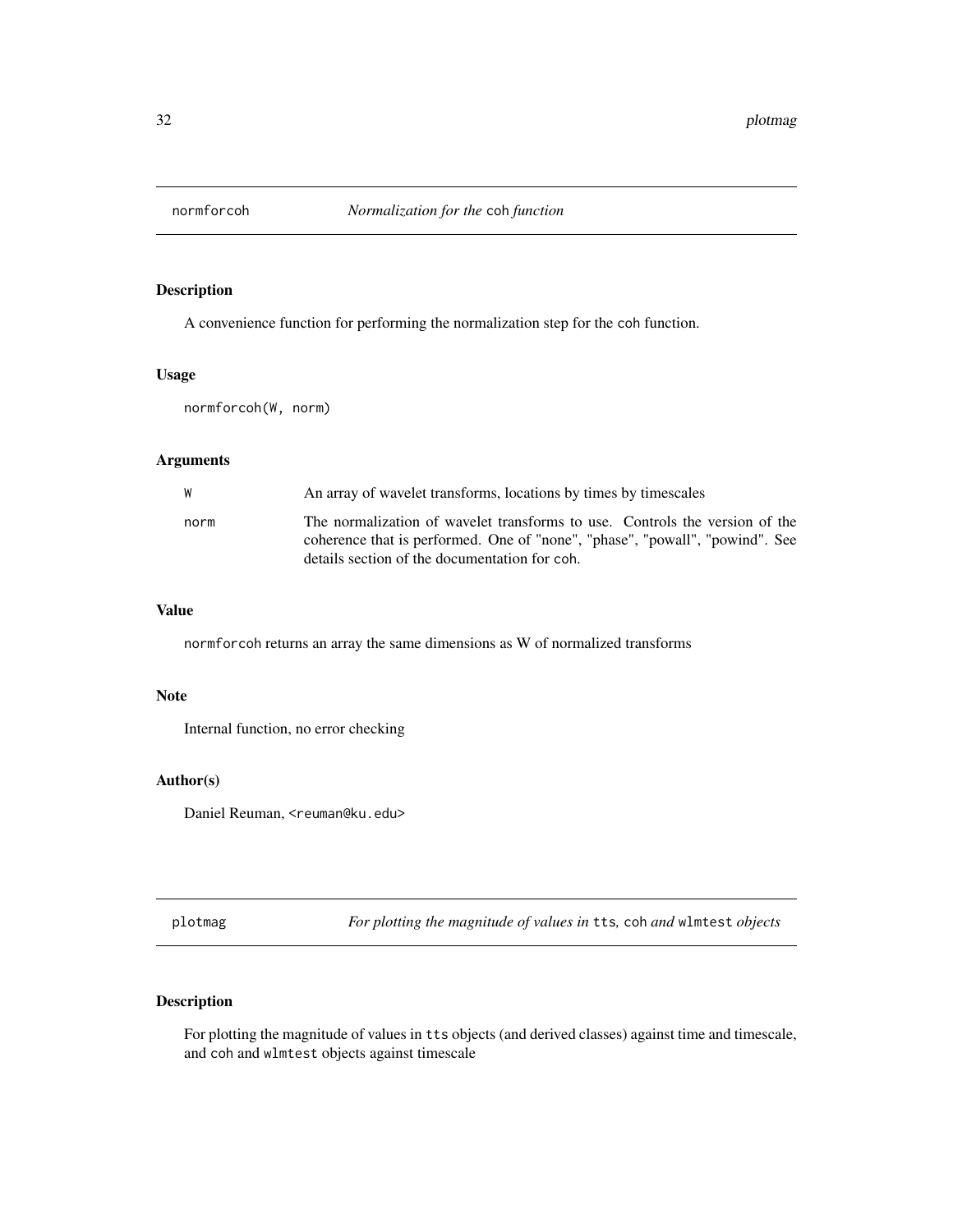#### plotmag 33

### Usage

```
plotmag(object, ...)
## S3 method for class 'tts'
plotmag(
 object,
  zlims = NULL,
 neat = TRUE,colorfill = NULL,
 colorbar = TRUE,
  title = NULL,
  filename = NA,
  ...
\mathcal{L}## S3 method for class 'wt'
plotmag(
 object,
 zlims = NULL,
 neat = TRUE,colorfill = NULL,
  colorbar = TRUE,
  title = NULL,
 filename = NA,
  ...
\lambda## S3 method for class 'wmf'
plotmag(
 object,
 zlims = NULL,
 neat = TRUE,colorfill = NULL,
 colorbar = TRUE,
  title = NULL,
 filename = NA,
  ...
)
## S3 method for class 'wpmf'
plotmag(
 object,
 zlims = NULL,
 neat = TRUE,colorfill = NULL,
  sigthresh = 0.95,
  colorbar = TRUE,
  title = NULL,
```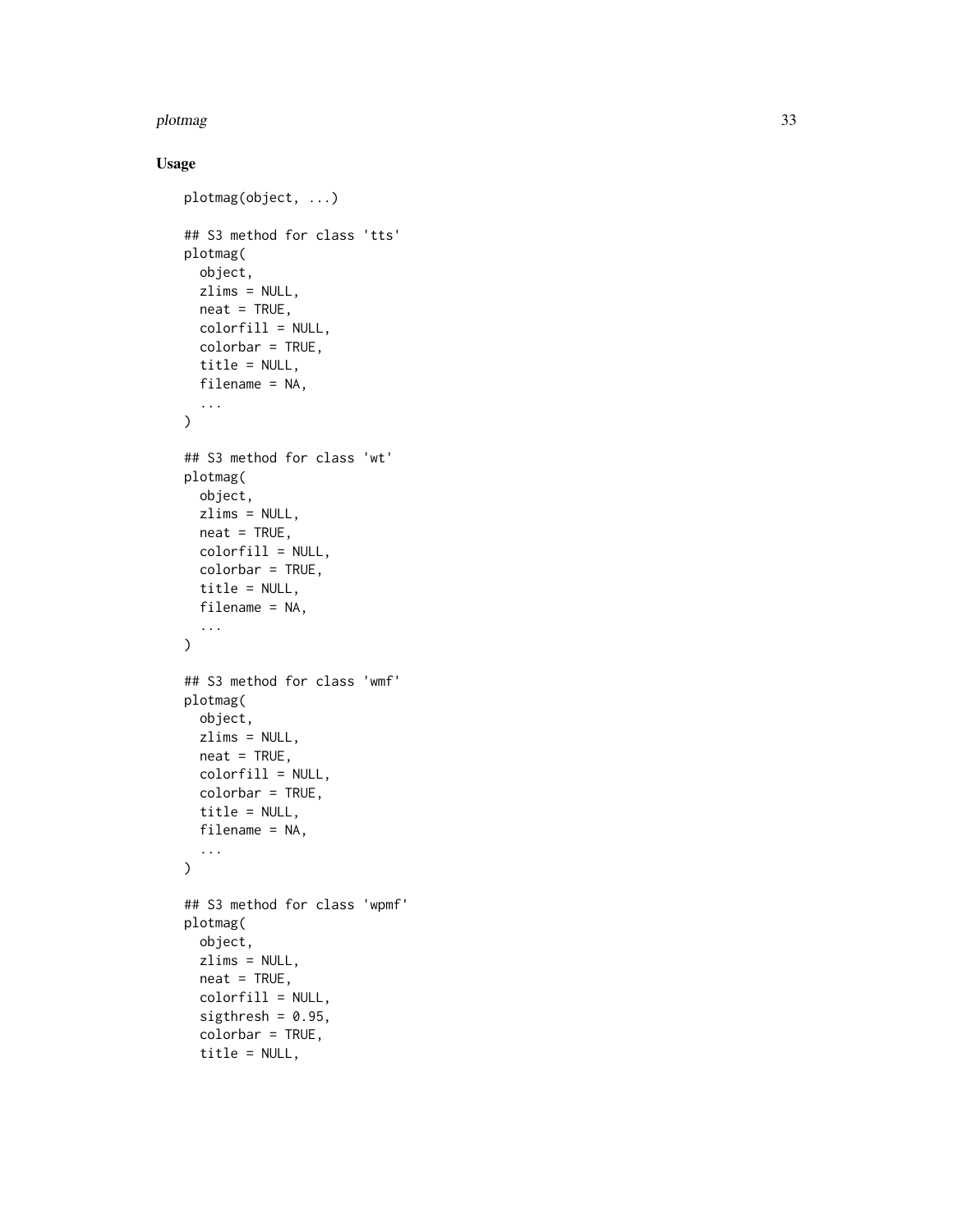34 plotmag

```
filename = NA,
  ...
\mathcal{L}## S3 method for class 'coh'
plotmag(
  object,
  sightresh = c(0.95, 0.99),
  bandprows = "all",filename = NA,
  ...
\mathcal{L}## S3 method for class 'wlmtest'
plotmag(
  object,
  sightresh = c(0.95, 0.99),
  bandprows = "all",filename = NA,
  ...
\mathcal{L}## Default S3 method:
plotmag(object, ...)
```
### Arguments

| object    | An object of class tts or some class that inherits from tts or of class coh or<br>wlmtest                                                                                                                                                               |
|-----------|---------------------------------------------------------------------------------------------------------------------------------------------------------------------------------------------------------------------------------------------------------|
| $\ddotsc$ | Additional graphics parameters passed to image (graphics package) if colorbar==FALSE,<br>or to image.plot (fields package) if colorbar==TRUE (for tts objects)                                                                                          |
| zlims     | z axis limits. If specified, must encompass the range of Mod(get_values(object)).<br>Default NULL uses this range.                                                                                                                                      |
| neat      | Logical. Should timescales with no values be trimmed?                                                                                                                                                                                                   |
| colorfill | Color spectrum to use, set through colorRampPalette. Default value NULL pro-<br>duces jet colors from Matlab.                                                                                                                                           |
| colorbar  | Logical. Should a colorbar legend be plotted?                                                                                                                                                                                                           |
| title     | Title for the top of the plot.                                                                                                                                                                                                                          |
| filename  | Filename (without extension), for saving as pdf. Default value NA saves no file<br>and uses the default graphics device.                                                                                                                                |
| sigthresh | Significance threshold(s). Numeric vector with values between 0 and 1. Typ-<br>ically 0.95, 0.99, 0.999, etc. For wpmf objects, contours are plotted at these<br>values; for coh and wlmtest objects the threshholds are plotted on coherence<br>plots. |
| bandprows | The rows of object\$bandp for which to display results in coh plots                                                                                                                                                                                     |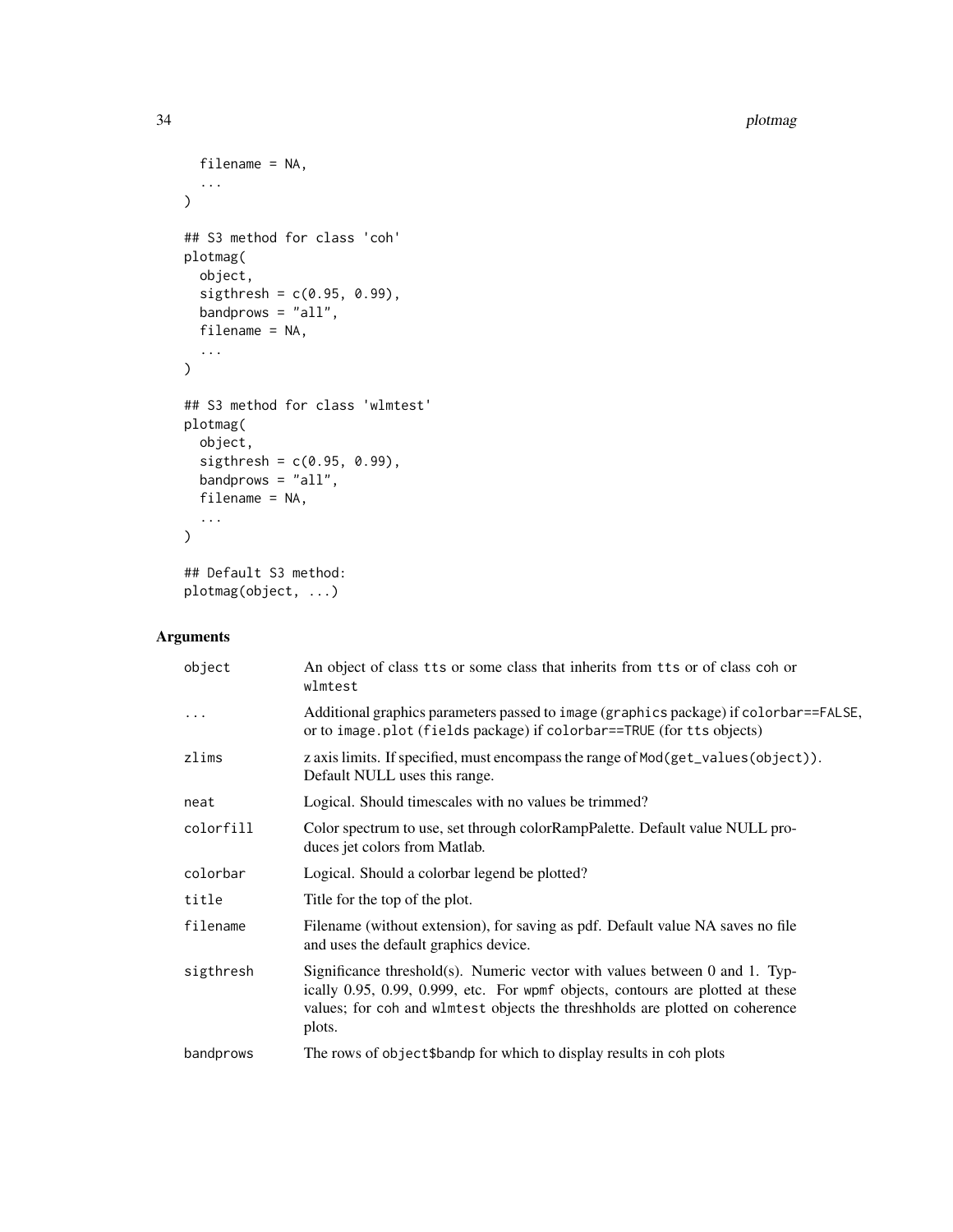#### plotmag 35

#### Details

For coh (respectively, wlmtest) objects, the modulus of object\$coher (respectively, object\$wlmobj\$coher) is plotted using a solid red line, and the modulus of object\$signif\$coher is plotted using a dashed red line. The two coherences agree except for sigmethod="fast", for which they are close. The dashed line is what should be compared to the distribution of surrogate coherences (black lines, which only appear for coh objects if signif is not NA). Horizontal axis ticks are labeled as timescales, but are spaced on the axis as  $log(1/t$  imescale), i.e., log frequencies.

#### Author(s)

Thomas Anderson, <anderstl@gmail.com>, Jon Walter, <jaw3es@virginia.edu>; Lawrence Sheppard, <lwsheppard@ku.edu>; Daniel Reuman, <reuman@ku.edu>

#### References

Sheppard, L.W., et al. (2016) Changes in large-scale climate alter spatial synchrony of aphid pests. Nature Climate Change. DOI: 10.1038/nclimate2881

Sheppard, LW et al. (2019) Synchrony is more than its top-down and climatic parts: interacting Moran effects on phytoplankton in British seas. Plos Computational Biology 15, e1006744. doi: 10.1371/journal.pcbi.1006744

#### See Also

[tts](#page-55-1), [wt](#page-75-1), [wmf](#page-69-1), [wpmf](#page-72-1), [coh](#page-16-1), [wlmtest](#page-63-1), [plotphase](#page-36-1), [bandtest](#page-5-1), [plotrank](#page-38-1), browseVignettes("wsyn")

### Examples

```
#For a wt object
time1<-1:100
time2<-101:200
ts1p1<-sin(2*pi*time1/15)
ts1p2<-0*time1
ts2p1<-0*time2
ts2p2<-sin(2*pi*time2/8)
ts1<-ts1p1+ts1p2
ts2<-ts2p1+ts2p2
ts < -c(ts1, ts2)ra<-rnorm(200,mean=0,sd=0.5)
t.series<-ts+ra
t.series<-t.series-mean(t.series)
times<-c(time1,time2)
res<-wt(t.series, times)
plotmag(res)
#For a wmf object
x1 < -0:50x2<-51:100
x < -c(x1, x2)ts1<-c(sin(2*pi*x1/10),sin(2*pi*x2/5))+1.1
dat<-matrix(NA,11,length(x))
```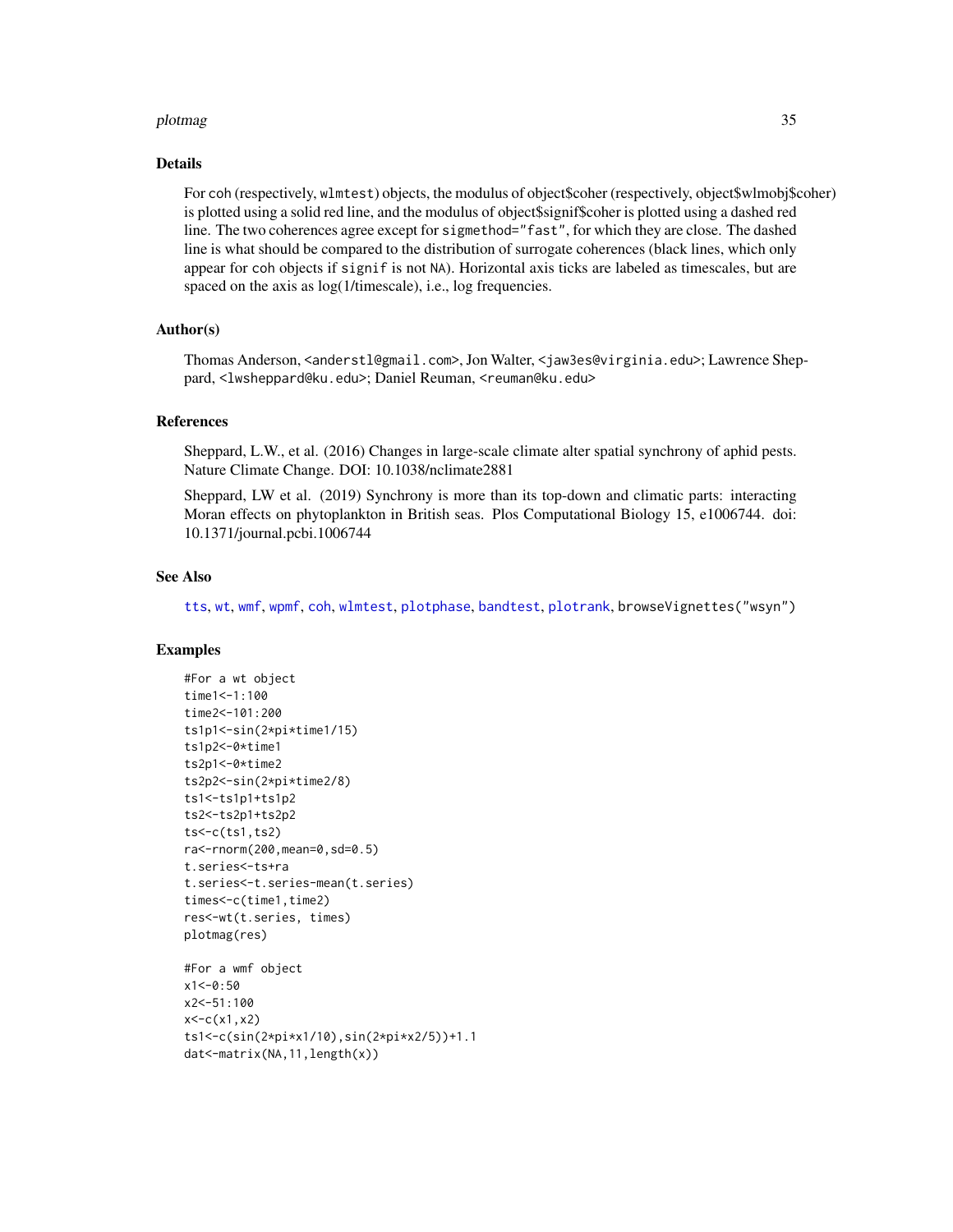#### 36 plotmap and the set of the set of the set of the set of the set of the set of the set of the set of the set of the set of the set of the set of the set of the set of the set of the set of the set of the set of the set o

```
for (counter in 1:dim(dat)[1])
{
  ts2<-3*sin(2*pi*x/3+2*pi*runif(1))+3.1
  ts3 < -rnorm(length(x), 0, 1.5)dat[counter,]<-ts1+ts2+ts3
  dat[counter,]<-dat[counter,]-mean(dat[counter,])
}
times<-x
res<-wmf(dat,times)
plotmag(res)
#similar calls for wpmf, coh, wlm, wlmtest objects
#see documentation
```
<span id="page-35-1"></span>plotmap *Map clusters from a* clust *object*

#### Description

Produces a map of the locations of sampling for a clust object, with colors indicating module (cluster) identity. The sizes of nodes (locations) are scaled according to the strength of membership in its module.

### Usage

```
plotmap(
  inclust,
  spltlvl = length(inclust$clusters),
  nodesize = c(1, 3),
  filename = NA
\lambda
```
#### Arguments

| inclust  | A clust object, as created with wsyn:: clust                                                                                                                                                    |
|----------|-------------------------------------------------------------------------------------------------------------------------------------------------------------------------------------------------|
| spltlvl  | The split level in the clustering to use. This is the index of inclust\$clusters.<br>Default the final split.                                                                                   |
| nodesize | A length $= 2$ vector giving the minimum and maximum node size for plotting.<br>Defaults to $c(1,3)$ .                                                                                          |
| filename | a filename, possibly including path info, but without a file extension. If present,<br>exports the plot as a .pdf using the specified filename. Default NA uses the default<br>plotting device. |

### Value

plotmap produces a map.

<span id="page-35-0"></span>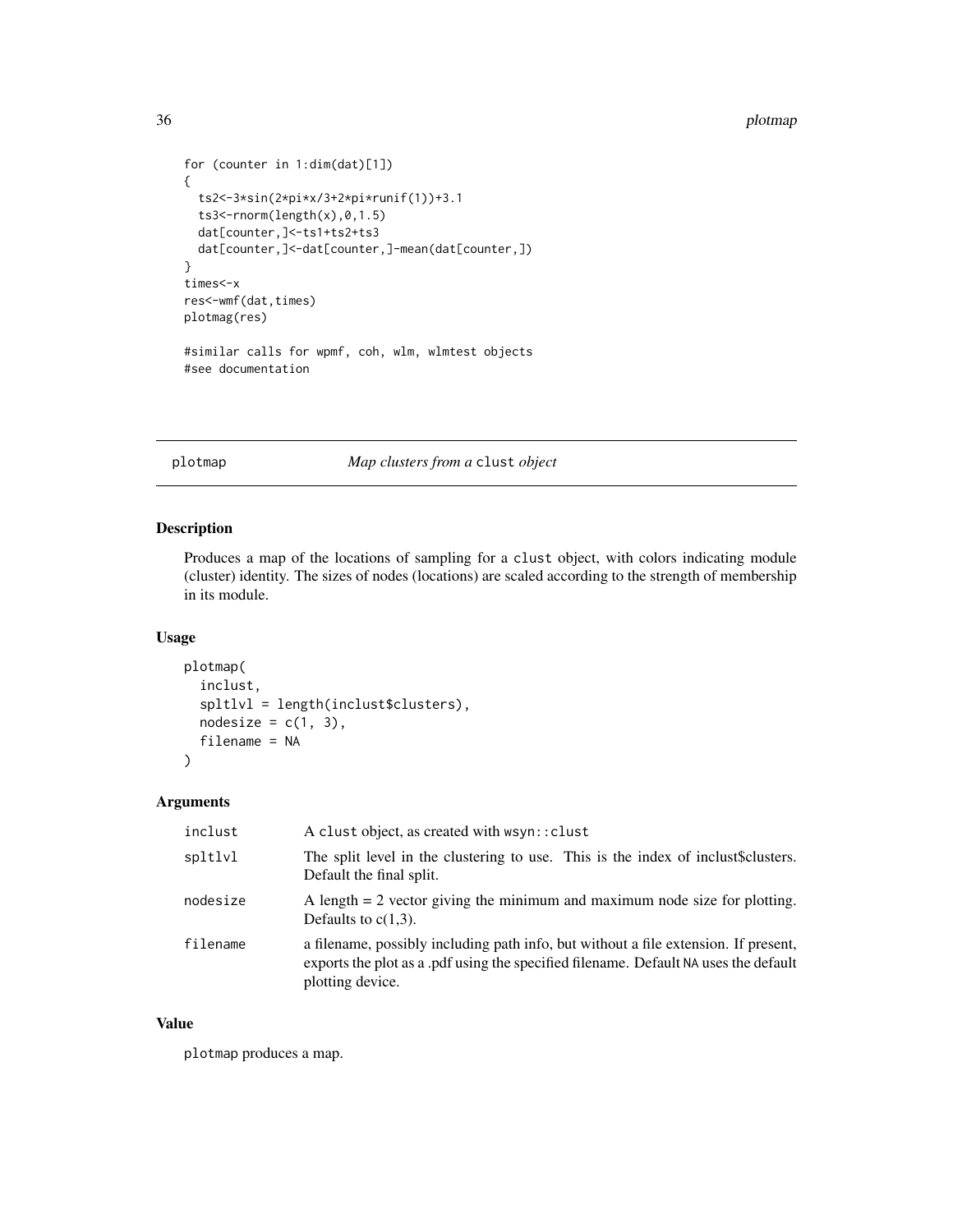### plotphase 37

## Author(s)

Jonathan Walter, <jaw3es@virginia.edu>

# References

Walter, J. A., et al. (2017) The geography of spatial synchrony. Ecology Letters. doi: 10.1111/ele.12782

# See Also

```
clust, browseVignettes("wsyn")
```
### Examples

```
Tmax<-500
tim<-1:Tmax
ts1<-sin(2*pi*tim/5)
ts1s<-sin(2*pi*tim/5+pi/2)
ts2<-sin(2*pi*tim/12)
ts2s<-sin(2*pi*tim/12+pi/2)
gp1A<-1:2
gp1B<-3:4
gp2A<-5:6
gp2B<-7:8
d<-matrix(NA,Tmax,8)
d[,c(gp1A,gp1B)]<-ts1
d[,c(gp2A,gp2B)]<-ts1s
d[,c(gp1A,gp2A)]<-d[,c(gp1A,gp2A)]+matrix(ts2,Tmax,4)
d[,c(gp1B,gp2B)]<-d[,c(gp1B,gp2B)]+matrix(ts2s,Tmax,4)
d<-d+matrix(rnorm(Tmax*8,0,2),Tmax,8)
d < -t(d)d<-cleandat(d,1:Tmax,1)$cdat
coordinates -data.frame(X=c(rep(1,4),rep(2,4)),Y=rep(c(1:2,4:5),times=2))
cl5<-clust(dat=d,times=1:Tmax,coords=coords,method="ReXWT",tsrange=c(4,6))
plotmap(cl5)
cl12<-clust(dat=d,times=1:Tmax,coords=coords,method="ReXWT",tsrange=c(11,13))
plotmap(cl12)
```
<span id="page-36-0"></span>plotphase *For plotting the phases of values in* tts *and* coh *objects*

# Description

For plotting the phases of values in tts objects (and derived classes) against time and timescale, and coh objects against timescale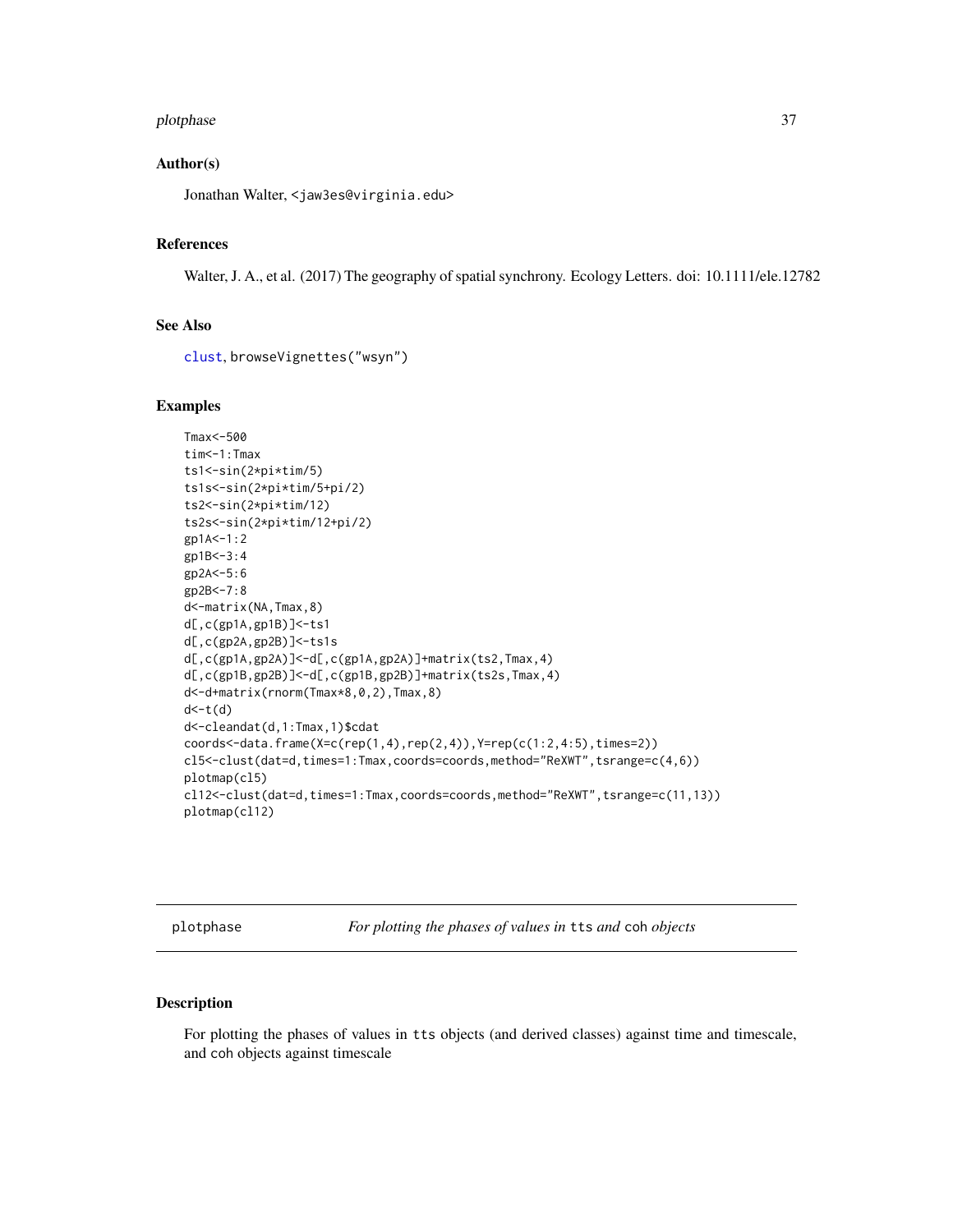# Usage

```
plotphase(object, ...)
## S3 method for class 'tts'
plotphase(object, filename = NA, ...)
## S3 method for class 'wt'
plotphase(object, filename = NA, ...)
## S3 method for class 'wmf'
plotphase(object, filename = NA, ...)
## S3 method for class 'wpmf'
plotphase(object, filename = NA, ...)
## S3 method for class 'coh'
plotphase(object, bandprows = "all", filename = NA, ...)
## Default S3 method:
plotphase(object, ...)
```
## Arguments

| object    | A coh object.                                                                                                            |
|-----------|--------------------------------------------------------------------------------------------------------------------------|
| $\ddotsc$ | Passed from the generic to specific methods. The plotphase tss method passes it<br>to fields::image.plot.                |
| filename  | Filename (without extension), for saving as pdf. Default value NA saves no file<br>and uses the default graphics device. |
| bandprows | The rows of object \$bandp for which to display p-value results in the plot                                              |

## Author(s)

Thomas Anderson, <anderstl@gmail.com>, Jon Walter, <jaw3es@virginia.edu>; Lawrence Sheppard, <lwsheppard@ku.edu>; Daniel Reuman, <reuman@ku.edu>

## References

Sheppard, L.W., et al. (2016) Changes in large-scale climate alter spatial synchrony of aphid pests. Nature Climate Change. DOI: 10.1038/nclimate2881

## See Also

[tts](#page-55-0), [wt](#page-75-0), [wmf](#page-69-0), [wpmf](#page-72-0), [coh](#page-16-0), [plotmag](#page-31-0), [plotrank](#page-38-0), browseVignettes("wsyn")

### Examples

#For a tts object times<-1:100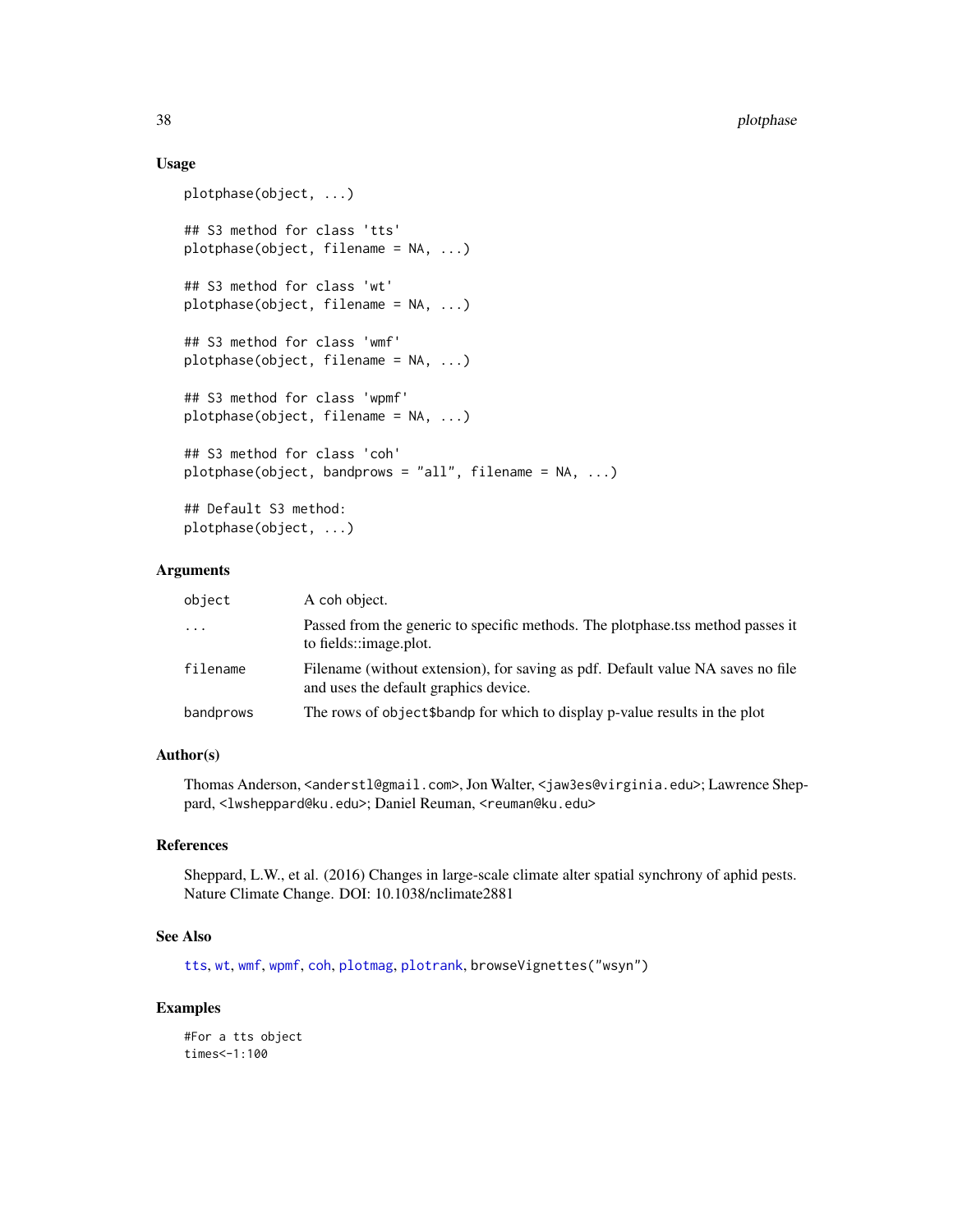### plotrank 39

```
timescales<-1:100
cplx<-complex(modulus=1,argument=seq(from=-pi,to=pi,length.out=100))
values1<-matrix(cplx,length(times),length(timescales))
tts1<-tts(times,timescales,values1)
plotphase(tts1)
#For a coh oject
times < -(-3:100)ts1<-sin(2*pi*times/10)
ts2<-5*sin(2*pi*times/3)
artsig_x<-matrix(NA,11,length(times)) #the driver
for (counter in 1:11)
{
 artsig_x[counter,]=ts1+ts2+rnorm(length(times),mean=0,sd=1.5)
}
times<-0:100
artsig_y<-matrix(NA,11,length(times)) #the driven
for (counter1 in 1:11)
{
 for (counter2 in 1:101)
 {
   artsig_y[counter1,counter2]<-mean(artsig_x[counter1,counter2:(counter2+2)])
 }
}
artsig_y<-artsig_y+matrix(rnorm(length(times)*11,mean=0,sd=3),11,length(times))
artsig_x<-artsig_x[,4:104]
artsig_x<-cleandat(artsig_x,times,1)$cdat
artsig_y<-cleandat(artsig_y,times,1)$cdat
res<-coh(dat1=artsig_x,dat2=artsig_y,times=times,norm="powall",sigmethod="fast",nrand=50,
         f0=0.5,scale.max.input=28)
res<-bandtest(res,c(2,4))
res<-bandtest(res,c(4,30))
res<-bandtest(res,c(8,12))
plotphase(res)
```
<span id="page-38-0"></span>

plotrank *Plots* ranks *slot for* coh *and* wlmtest *objects*

## Description

Plots the ranks slot for coh and wlmtest objects to help identify statistical significance of coherence

### Usage

```
plotrank(object, ...)
## S3 method for class 'coh'
plotrank(object, sigthresh = 0.95, bandprows = "all", filename = NA, ...)
```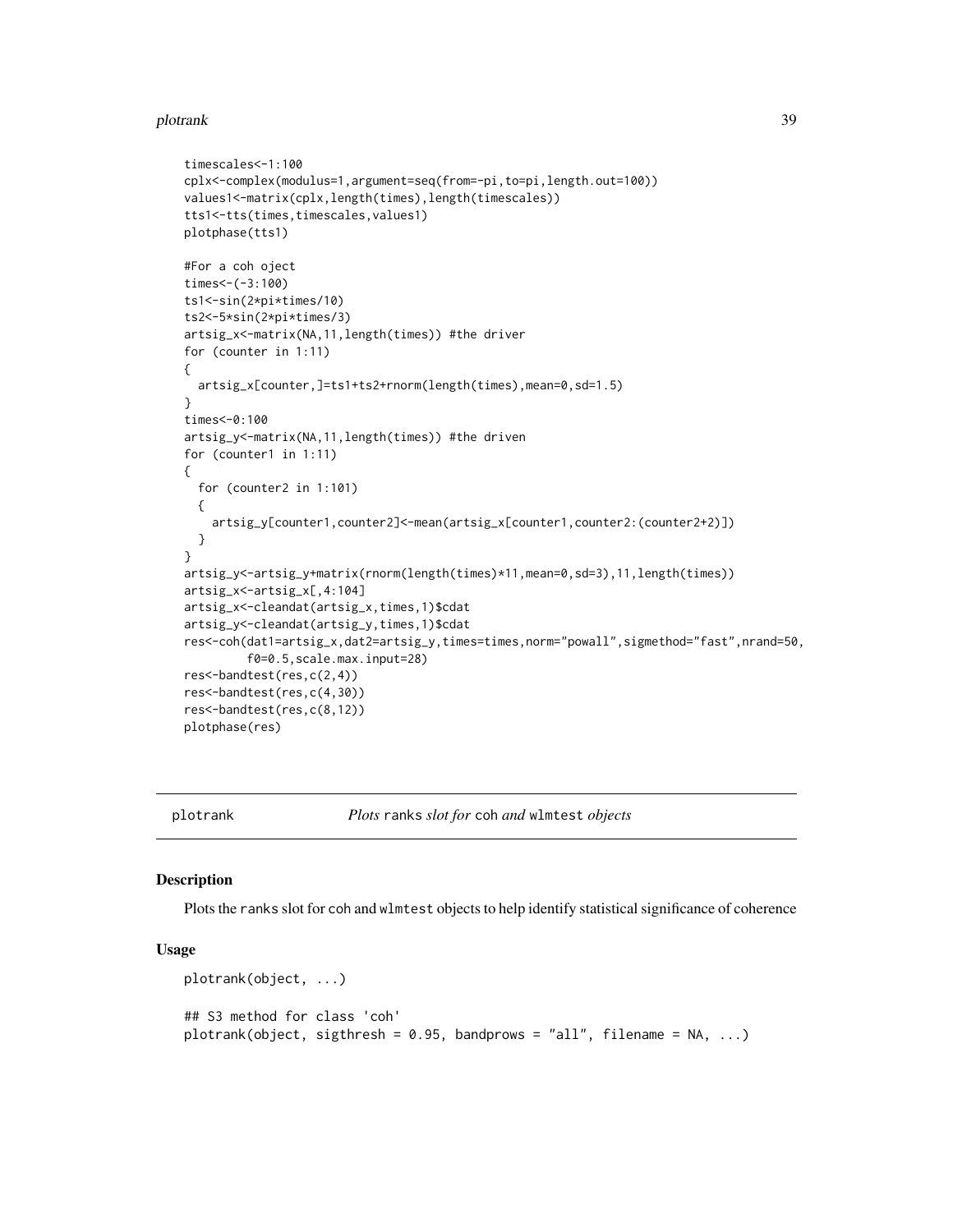40 plotrank

```
## S3 method for class 'wlmtest'
plotrank(object, sigthresh = 0.95, bandprows = "all", filename = NA, ...)
## Default S3 method:
plotrank(object, ...)
```
### Arguments

| object    | A coh or wlmtest object. Must have a non-NA signif slot.                                                                                                                                         |
|-----------|--------------------------------------------------------------------------------------------------------------------------------------------------------------------------------------------------|
| $\cdots$  | Passed from the generic to specific methods. Not currently used.                                                                                                                                 |
| sigthresh | Significance threshold(s). Numeric vector with values between 0 and 1. Typ-<br>ically 0.95, 0.99, 0.999, etc. The threshhold $(s)$ are plotted on the rank plot as<br>dashed horizontal line(s). |
| bandprows | The rows of object \$bandp for which to display p-value results in the plot                                                                                                                      |
| filename  | Filename (without extension), for saving as pdf. Default value NA saves no file<br>and uses the default graphics device.                                                                         |

# Details

The plot shows the modulus of object\$ranks\$coher versus log(1/object\$timescales). Horizontal axis ticks are labeled as timescales, but are spaced on the axis as log(1/timescale), i.e., log frequencies. p-values from object\$bandp are displayed above the rank plot.

### Author(s)

Thomas Anderson, <anderstl@gmail.com>, Jon Walter, <jaw3es@virginia.edu>; Lawrence Sheppard, <lwsheppard@ku.edu>; Daniel Reuman, <reuman@ku.edu>

## References

Sheppard, L.W., et al. (2016) Changes in large-scale climate alter spatial synchrony of aphid pests. Nature Climate Change. DOI: 10.1038/nclimate2881

Sheppard, LW et al. (2019) Synchrony is more than its top-down and climatic parts: interacting Moran effects on phytoplankton in British seas. Plos Computational Biology 15, e1006744. doi: 10.1371/journal.pcbi.1006744

## See Also

[coh](#page-16-0), [wlmtest](#page-63-0), [bandtest](#page-5-0), [plotphase](#page-36-0), [plotmag](#page-31-0), browseVignettes("wsyn")

# Examples

```
#For a coh object
times<-(-3:100)
ts1<-sin(2*pi*times/10)
ts2<-5*sin(2*pi*times/3)
artsig_x<-matrix(NA,11,length(times)) #the driver
for (counter in 1:11)
{
```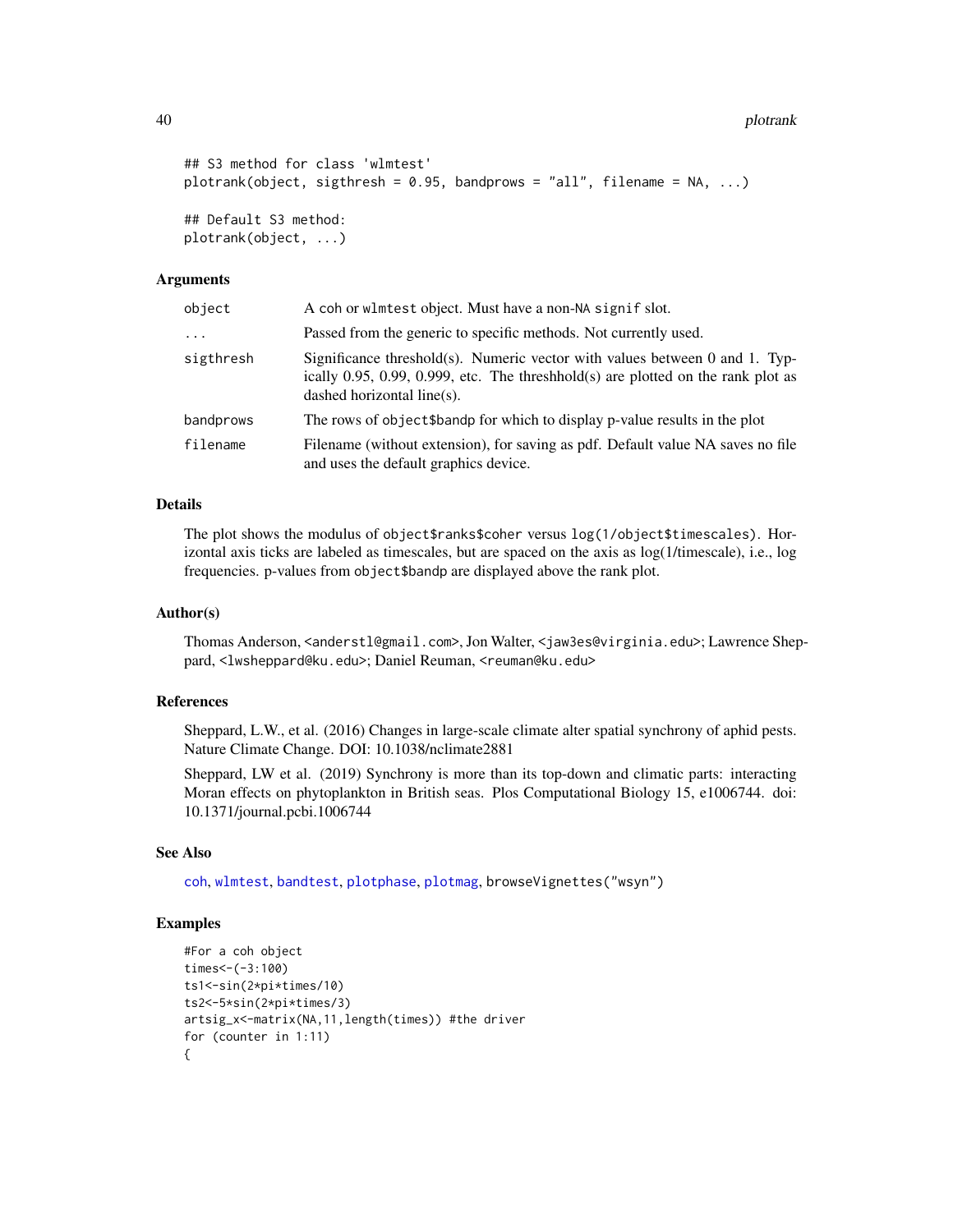power that the contract of the contract of the contract of the contract of the contract of the contract of the contract of the contract of the contract of the contract of the contract of the contract of the contract of the

```
artsig_x[counter,]=ts1+ts2+rnorm(length(times),mean=0,sd=1.5)
}
times<-0:100
artsig_y<-matrix(NA,11,length(times)) #the driven
for (counter1 in 1:11)
{
  for (counter2 in 1:101)
  {
   artsig_y[counter1,counter2]<-mean(artsig_x[counter1,counter2:(counter2+2)])
  }
}
artsig_y<-artsig_y+matrix(rnorm(length(times)*11,mean=0,sd=3),11,length(times))
artsig_x<-artsig_x[,4:104]
artsig_x<-cleandat(artsig_x,times,1)$cdat
artsig_y<-cleandat(artsig_y,times,1)$cdat
res<-coh(dat1=artsig_x,dat2=artsig_y,times=times,norm="powall",sigmethod="fast",
nrand=100,f0=0.5,scale.max.input=28)
#use larger nrand for a real application
res<-bandtest(res,c(2,4))
res<-bandtest(res,c(8,12))
plotrank(res)
```
#For a wlmtest object, see vignette

<span id="page-40-0"></span>

power *Power of a* tts *object*

# Description

Returns the power of a tts object, i.e., the mean over time of the squared magnitude (which is a function of timescale)

### Usage

```
power(object)
```
## S3 method for class 'tts' power(object)

### Arguments

object A tts object

### Value

power returns a data frame with columns timescales and power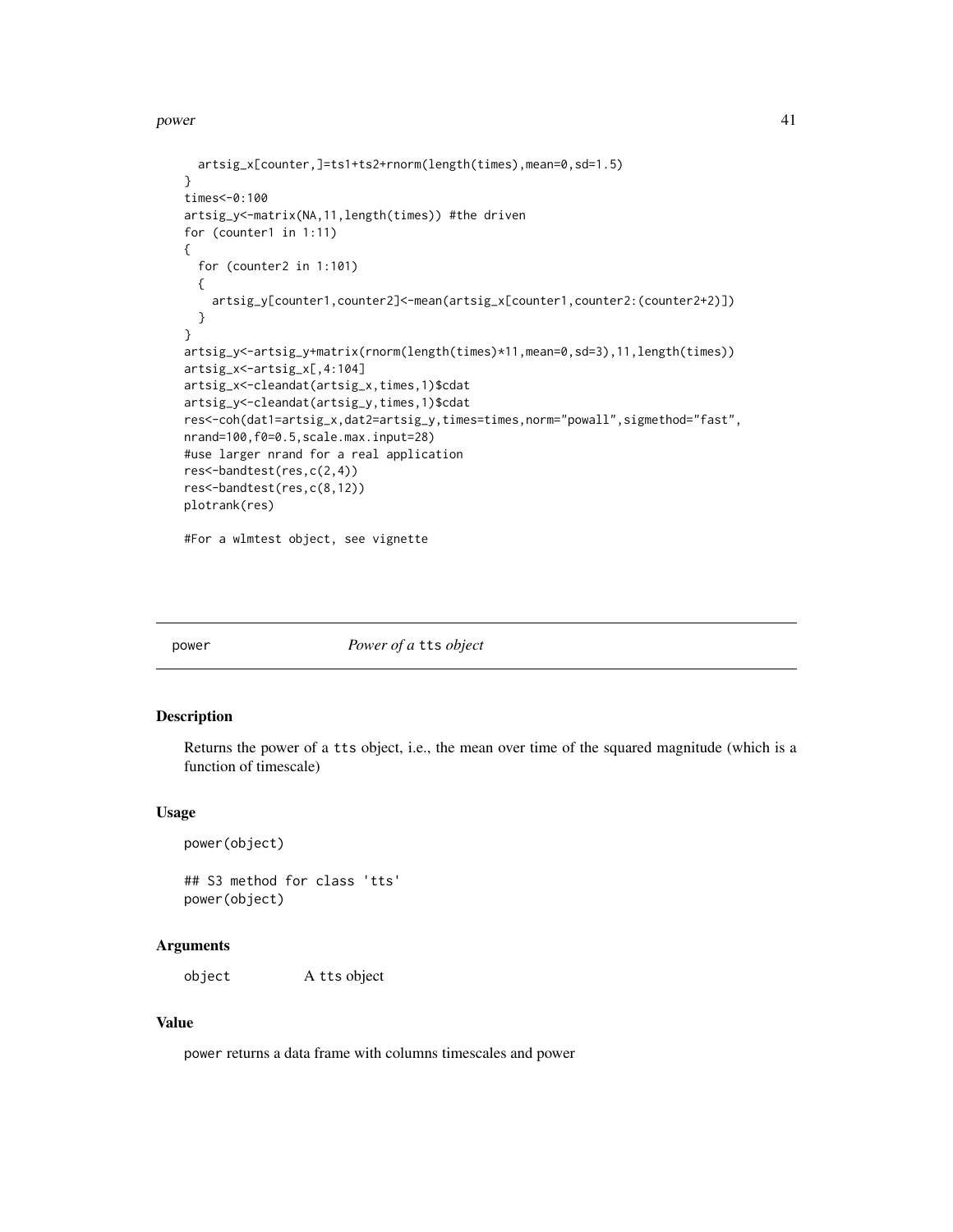### Author(s)

Daniel Reuman, <reuman@ku.edu>

### See Also

[tts](#page-55-0), [wt](#page-75-0), [wmf](#page-69-0), [wpmf](#page-72-0), browseVignettes("wsyn")

## Examples

```
times<-1:10
timescales<-1:10
values<-matrix(rep(complex(modulus=1,argument=2*pi*c(0:9)/10),times=10),10,10)
ttsobj<-tts(times,timescales,values)
res<-power(ttsobj)
```
<span id="page-41-0"></span>predsync *Predicted synchrony of a wavelet linear model*

#### Description

Predicted synchrony of a wlm object. This is described in the first paragraph of Appendix S15 of Sheppard et al (2019).

### Usage

```
predsync(wlmobj)
```
## S3 method for class 'wlm' predsync(wlmobj)

## Arguments

wlmobj A wlm object

### Value

predsync returns a tts object. Plotting the magnitude (see plotmag) displays a picture of predicted synchrony versus time and timescale that is comparable with the wavelet mean field (see wmf) of the response variable of the model. Calling the power function on that tts object should give the same results as one of the columns of output of syncexpl. Only norm="powall" implemented so far.

### Author(s)

Thomas Anderson, <anderstl@gmail.com>, Jon Walter, <jaw3es@virginia.edu>; Lawrence Sheppard, <lwsheppard@ku.edu>; Daniel Reuman, <reuman@ku.edu>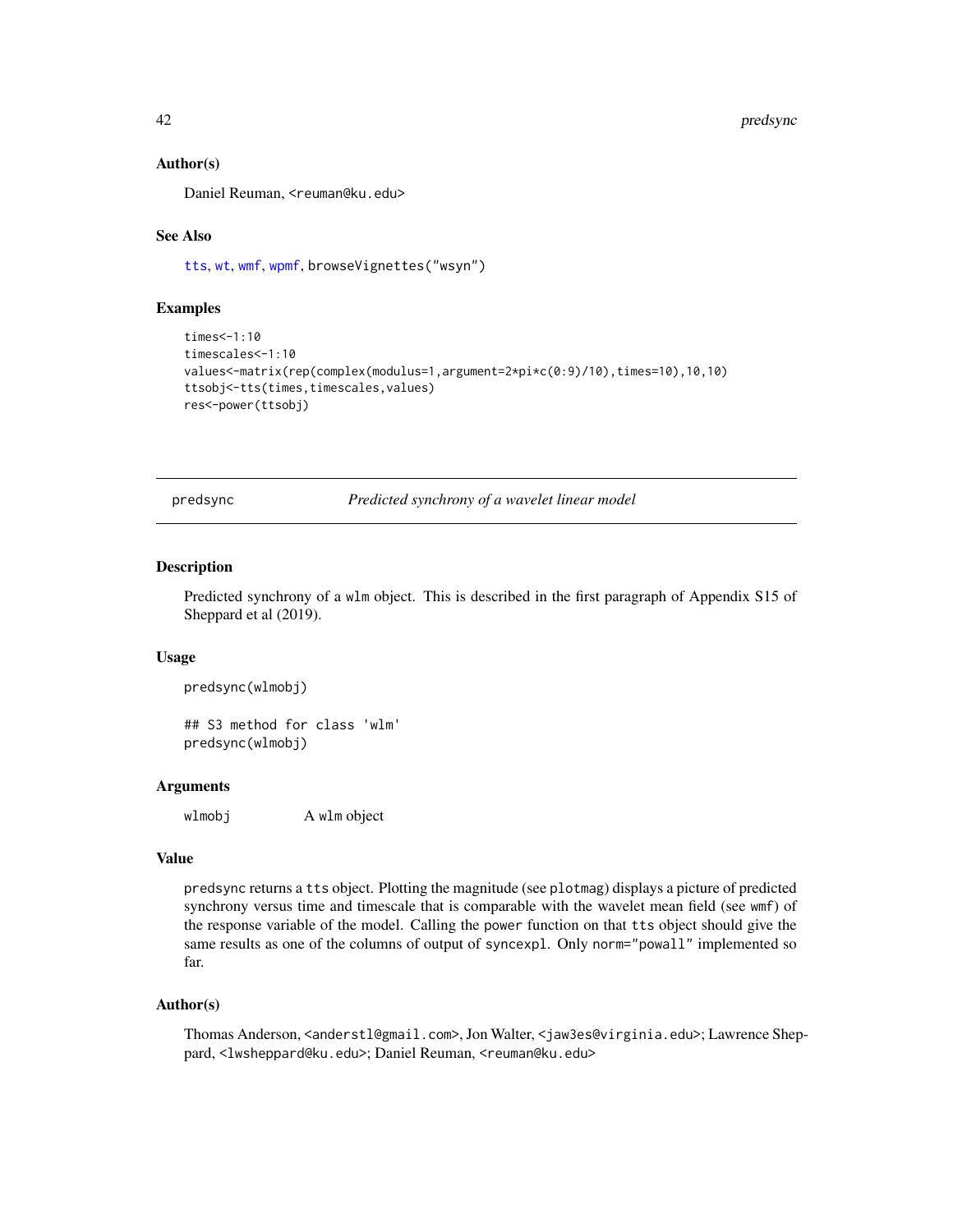### References

Sheppard, LW et al. (2019) Synchrony is more than its top-down and climatic parts: interacting Moran effects on phytoplankton in British seas. Plos Computational Biology 15, e1006744. doi: 10.1371/journal.pcbi.1006744

### See Also

[wlm](#page-60-0), [tts](#page-55-0), [plotmag](#page-31-0), [wmf](#page-69-0), [power](#page-40-0), [syncexpl](#page-51-0), browseVignettes("wsyn")

## Examples

```
times<-(-3:100)
ts1<-sin(2*pi*times/10)
ts2<-5*sin(2*pi*times/3)
artsig_x<-matrix(NA,11,length(times)) #the driver
for (counter in 1:11)
{
  artsig_x[counter,]<-ts1+ts2+rnorm(length(times),mean=0,sd=.5)
}
times<-0:100
artsig_y<-matrix(NA,11,length(times)) #the driven
for (counter1 in 1:11)
{
  for (counter2 in 1:101)
  {
    artsig_y[counter1,counter2]<-mean(artsig_x[counter1,counter2:(counter2+2)])
  }
}
artsig_y<-artsig_y+matrix(rnorm(length(times)*11,mean=0,sd=1),11,length(times))
artsig_x<-artsig_x[,4:104]
artsig_i<-matrix(rnorm(11*length(times)),11,length(times)) #the irrelevant
artsig_x<-cleandat(artsig_x,times,1)$cdat
artsig_y<-cleandat(artsig_y,times,1)$cdat
artsig_i<-cleandat(artsig_i,times,1)$cdat
dat<-list(driven=artsig_y,driver=artsig_x,irrelevant=artsig_i)
resp<-1
pred<-2:3
norm<-"powall"
wlmobj<-wlm(dat,times,resp,pred,norm)
res<-predsync(wlmobj)
```
print.summary\_wsyn *Print method for* summary\_wsyn *class*

### Description

Print method for summary\_wsyn class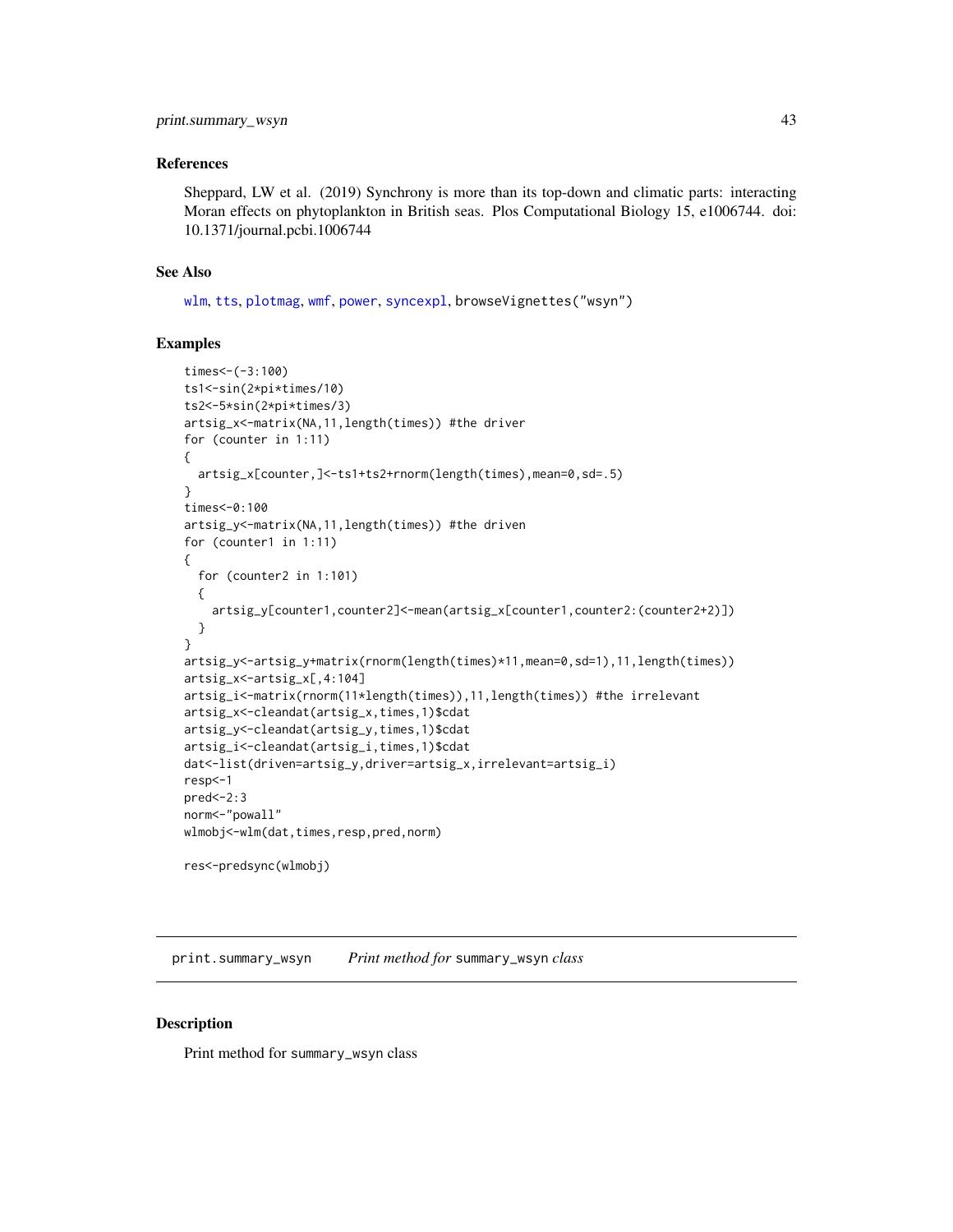# Usage

```
## S3 method for class 'summary_wsyn'
print(x, \ldots)
```
# Arguments

|          | A summary_wsyn object                                                         |
|----------|-------------------------------------------------------------------------------|
| $\cdots$ | Not currently used. Included for argument consistency with existing generics. |

# Value

print.summary\_wsyn is called for its effect of printing to the screen.

### Author(s)

Daniel Reuman, <reuman@ku.edu>

# See Also

[tts\\_methods](#page-56-0), [wt\\_methods](#page-77-0), [wmf\\_methods](#page-70-0), [wpmf\\_methods](#page-73-0), [coh\\_methods](#page-19-0), [wlm\\_methods](#page-66-0), [wlmtest\\_methods](#page-65-0), [clust\\_methods](#page-13-0), browseVignettes("wsyn")

## Examples

```
times<-1:10
timescales<-1/c(1:10)
values<-matrix(1,length(times),length(timescales))
h<-tts(times,timescales,values)
print(summary(h))
```
setmints *Shifts a vector according to the argument mints*

## Description

Shifts a vector according to the argument mints

## Usage

setmints(ts, mints)

# Arguments

| ts    | A vector of numeric values representing a time series                           |
|-------|---------------------------------------------------------------------------------|
| mints | The time series is shifted to have this minimum value. Default NA means use     |
|       | the smallest difference between consecutive, distinct sorted values of the time |
|       | series. NaN means perform no shift.                                             |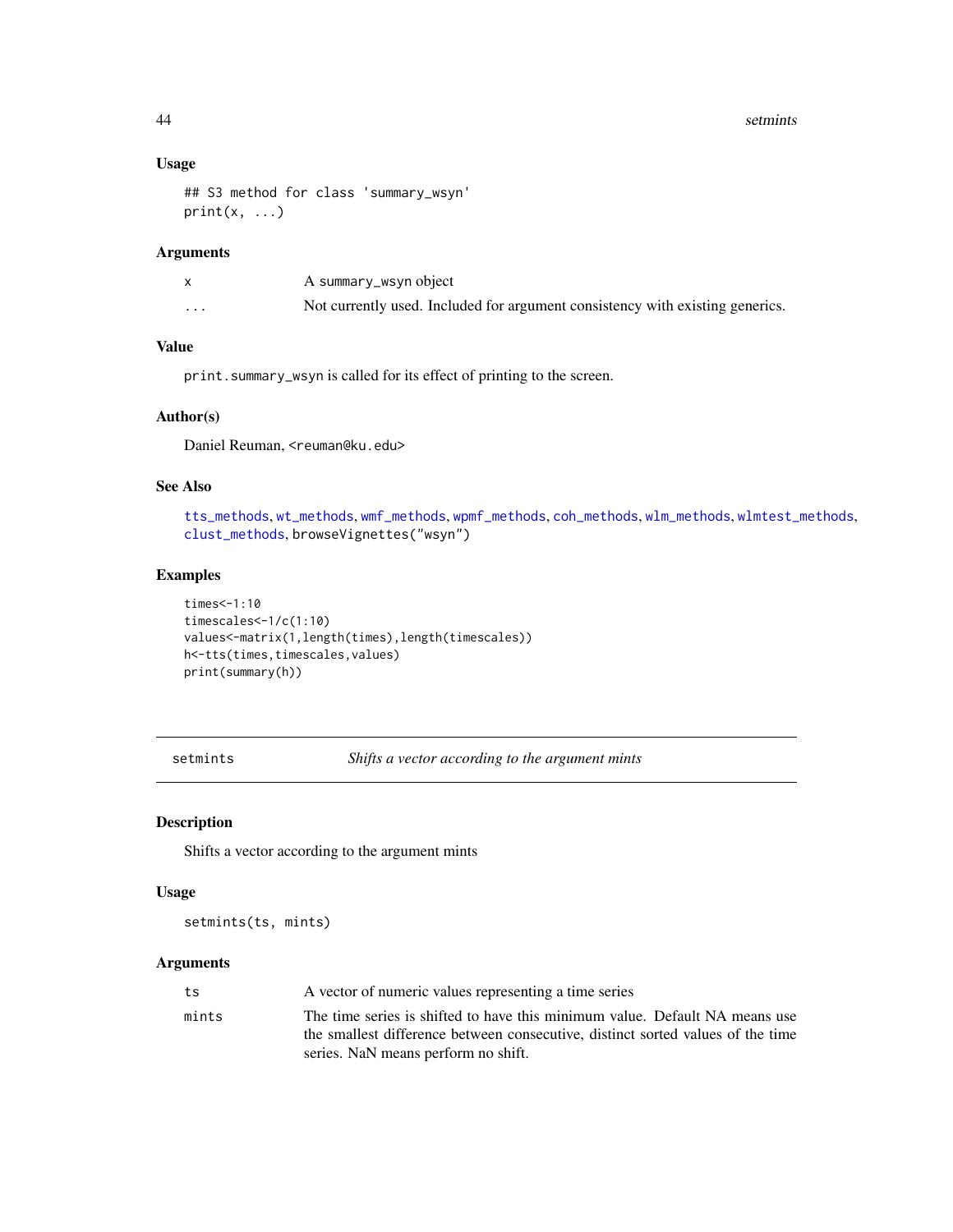# Value

setmints returns the shifted vector.

Daniel Reuman, <reuman@ku.edu>

## Note

This is an internal function, and no error checking is done.

set\_adj *Set and get methods for classes in the* wsyn *package*

## Description

Set and get methods for classes in the wsyn package. There are methods for each slot of each class, named set\_\* and get\_\* for \* the slot name. Below are listed function specs for the generics and the default methods.

# Usage

```
set_adj(obj, newval)
## Default S3 method:
set_adj(obj, newval)
set_clusters(obj, newval)
## Default S3 method:
set_clusters(obj, newval)
set_modres(obj, newval)
## Default S3 method:
set_modres(obj, newval)
set_mns(obj, newval)
## Default S3 method:
set_mns(obj, newval)
set_coords(obj, newval)
## Default S3 method:
set_coords(obj, newval)
set_methodspecs(obj, newval)
```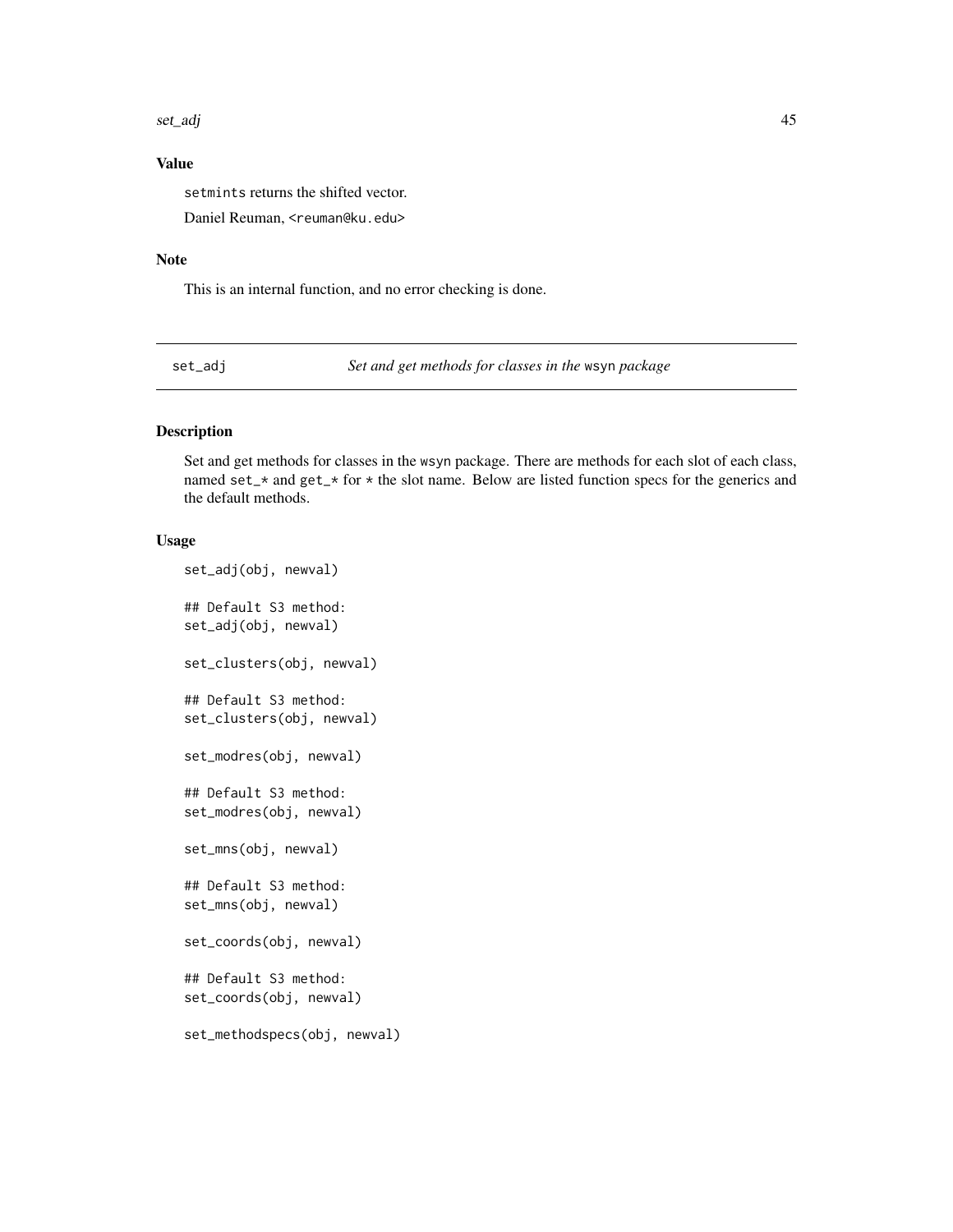```
## Default S3 method:
set_methodspecs(obj, newval)
set_wmfs(obj, newval)
## Default S3 method:
set_wmfs(obj, newval)
set_wpmfs(obj, newval)
## Default S3 method:
set_wpmfs(obj, newval)
get_adj(obj)
## Default S3 method:
get_adj(obj)
get_clusters(obj)
## Default S3 method:
get_clusters(obj)
get_modres(obj)
## Default S3 method:
get_modres(obj)
get_mns(obj)
## Default S3 method:
get_mns(obj)
get_coords(obj)
## Default S3 method:
get_coords(obj)
get_methodspec(obj)
## Default S3 method:
get_methodspec(obj)
get_wmfs(obj)
## Default S3 method:
get_wmfs(obj)
```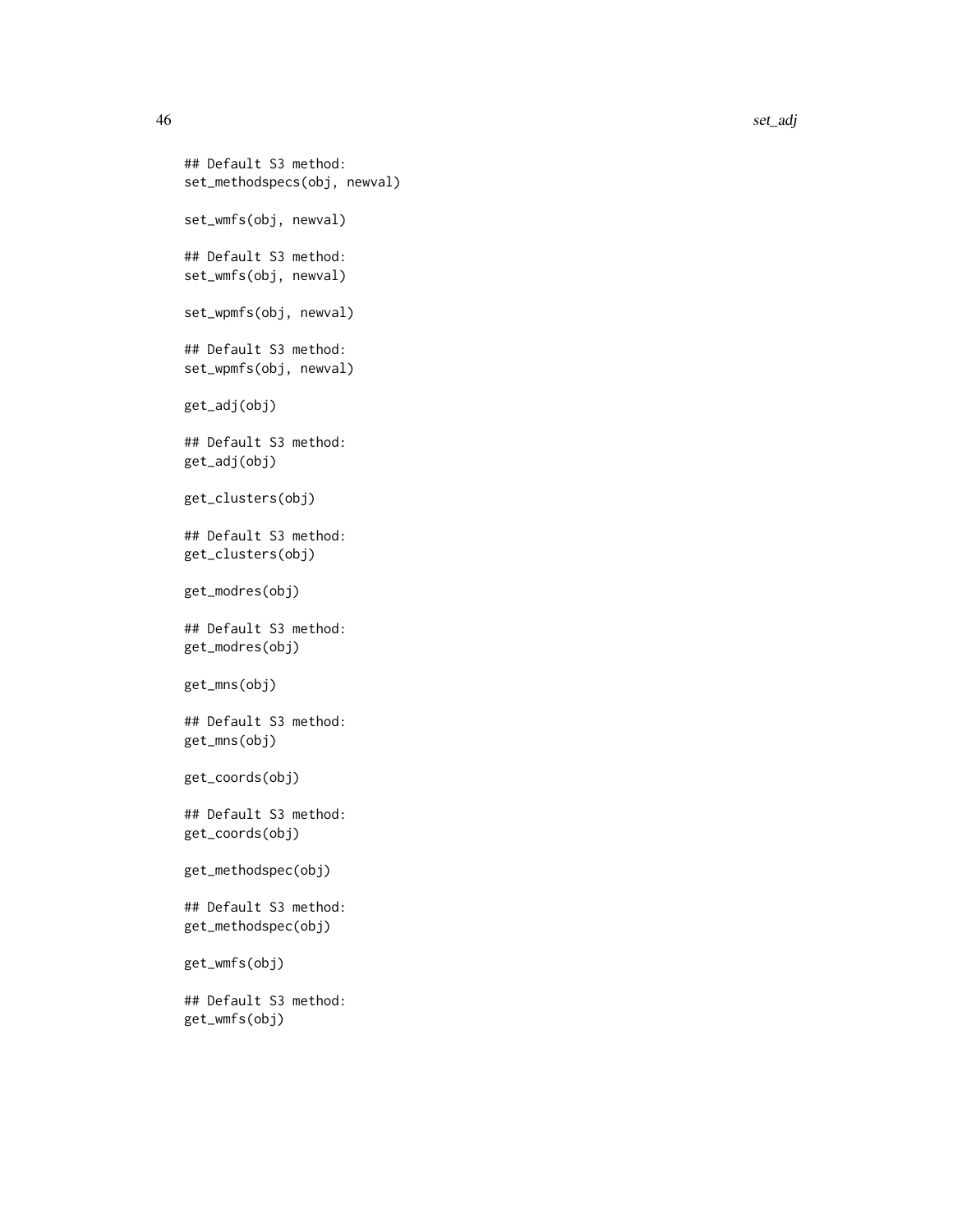```
get_wpmfs(obj)
## Default S3 method:
get_wpmfs(obj)
set_coher(obj, newval)
## Default S3 method:
set_coher(obj, newval)
set_dat1(obj, newval)
## Default S3 method:
set_dat1(obj, newval)
set_dat2(obj, newval)
## Default S3 method:
set_dat2(obj, newval)
set_norm(obj, newval)
## Default S3 method:
set_norm(obj, newval)
set_sigmethod(obj, newval)
## Default S3 method:
set_sigmethod(obj, newval)
set_ranks(obj, newval)
## Default S3 method:
set_ranks(obj, newval)
set_bandp(obj, newval)
## Default S3 method:
set_bandp(obj, newval)
get_coher(obj)
## Default S3 method:
get_coher(obj)
get_dat1(obj)
## Default S3 method:
```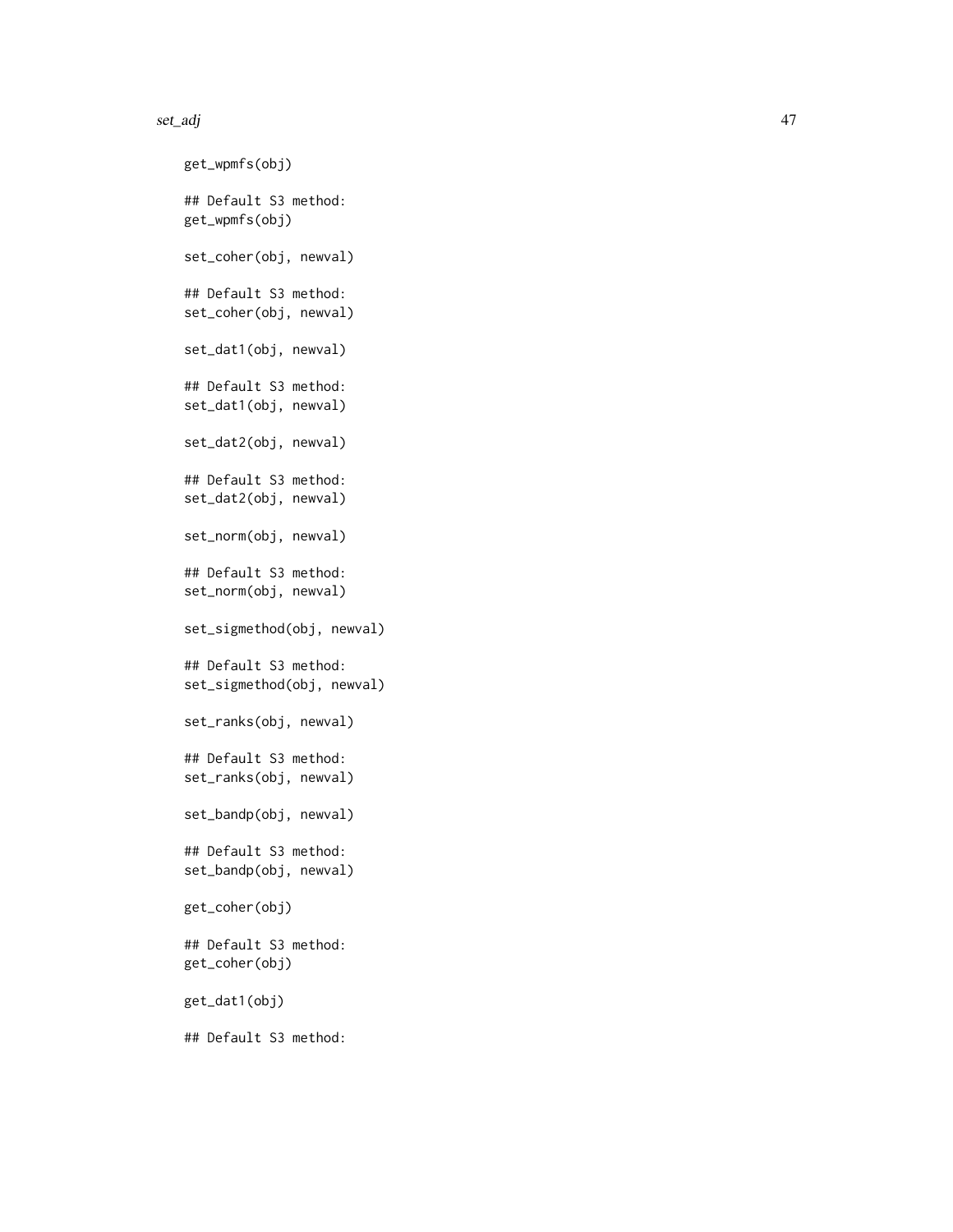```
get_dat1(obj)
get_dat2(obj)
## Default S3 method:
get_dat2(obj)
get_norm(obj)
## Default S3 method:
get_norm(obj)
get_sigmethod(obj)
## Default S3 method:
get_sigmethod(obj)
get_ranks(obj)
## Default S3 method:
get_ranks(obj)
get_bandp(obj)
## Default S3 method:
get_bandp(obj)
set_times(obj, newval)
## Default S3 method:
set_times(obj, newval)
set_timescales(obj, newval)
## Default S3 method:
set_timescales(obj, newval)
set_values(obj, newval)
## Default S3 method:
set_values(obj, newval)
get_times(obj)
## Default S3 method:
get_times(obj)
get_timescales(obj)
```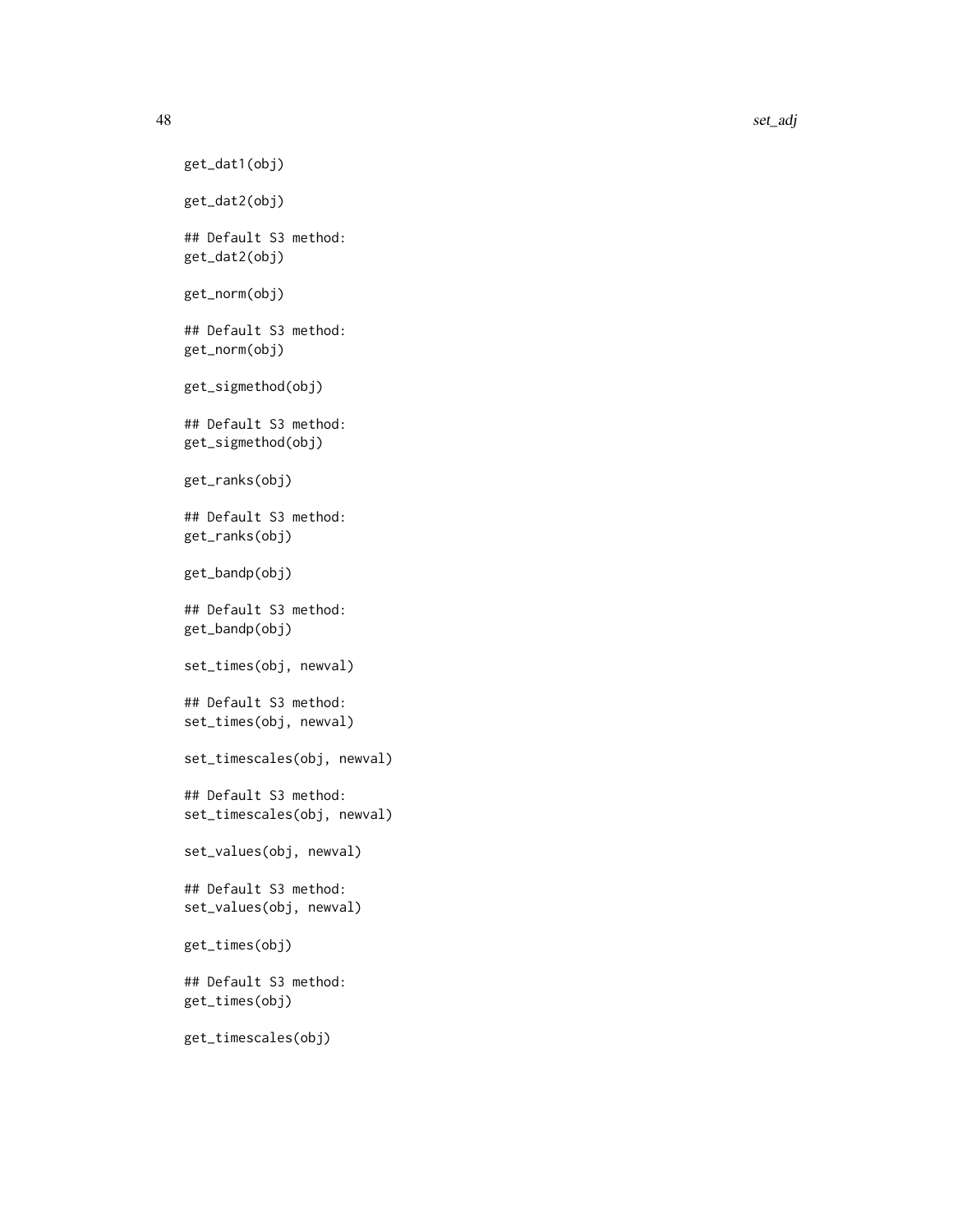```
## Default S3 method:
get_timescales(obj)
get_values(obj)
## Default S3 method:
get_values(obj)
set_coefs(obj, newval)
## Default S3 method:
set_coefs(obj, newval)
set_modval(obj, newval)
## Default S3 method:
set_modval(obj, newval)
set_wts(obj, newval)
## Default S3 method:
set_wts(obj, newval)
get_coefs(obj)
## Default S3 method:
get_coefs(obj)
get_modval(obj)
## Default S3 method:
get_modval(obj)
get_wts(obj)
## Default S3 method:
get_wts(obj)
set_wlmobj(obj, newval)
## Default S3 method:
set_wlmobj(obj, newval)
set_drop(obj, newval)
## Default S3 method:
set_drop(obj, newval)
```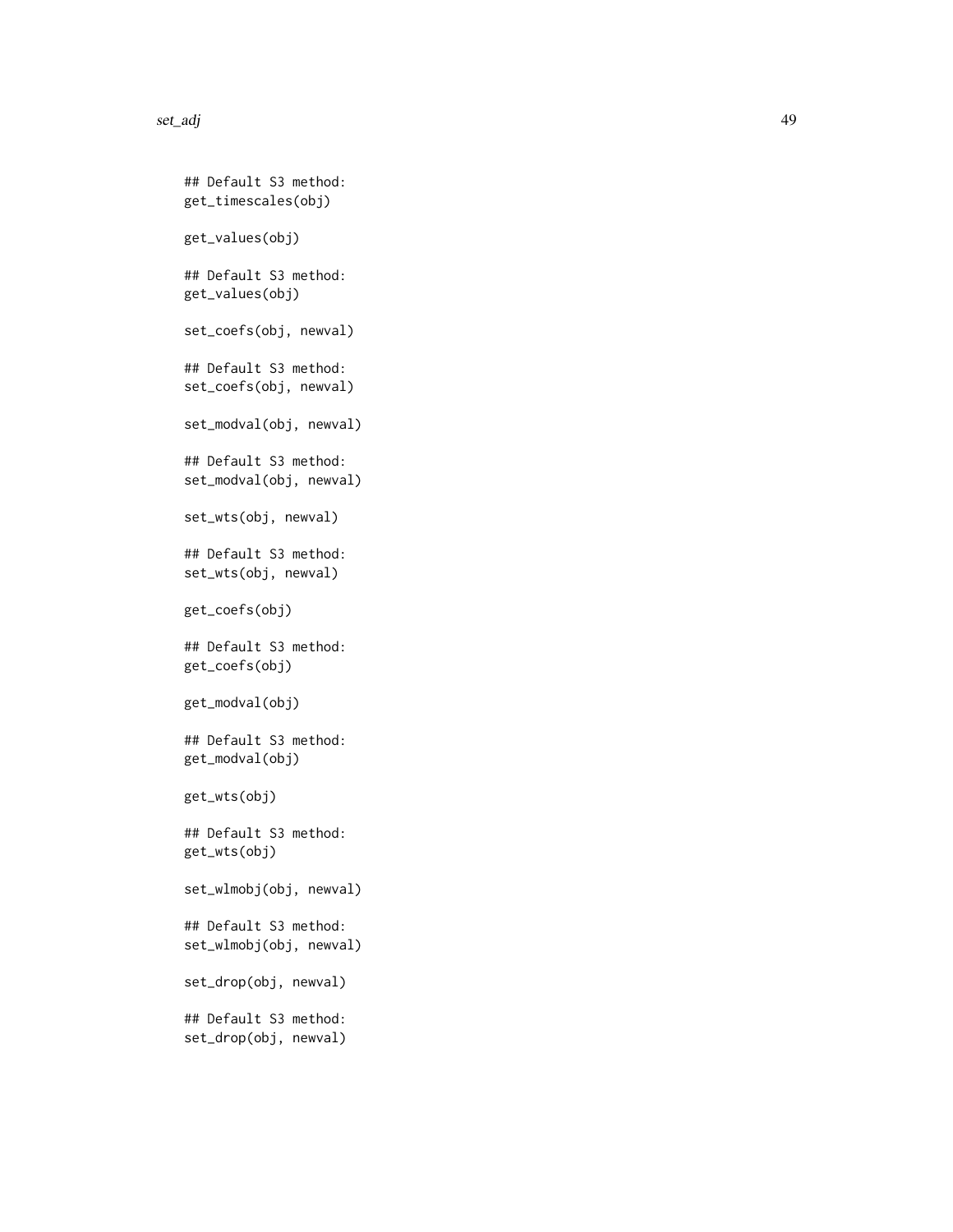```
get_wlmobj(obj)
## Default S3 method:
get_wlmobj(obj)
get_drop(obj)
## Default S3 method:
get_drop(obj)
set_signif(obj, newval)
## Default S3 method:
set_signif(obj, newval)
get_signif(obj)
## Default S3 method:
get_signif(obj)
set_dat(obj, newval)
## Default S3 method:
set_dat(obj, newval)
set_wtopt(obj, newval)
## Default S3 method:
set_wtopt(obj, newval)
get_dat(obj)
## Default S3 method:
get_dat(obj)
get_wtopt(obj)
## Default S3 method:
get_wtopt(obj)
```
## Arguments

| obi    | An object of one of the classes defined in the package         |
|--------|----------------------------------------------------------------|
| newval | A new value of the slot in question, for the set $\pm$ methods |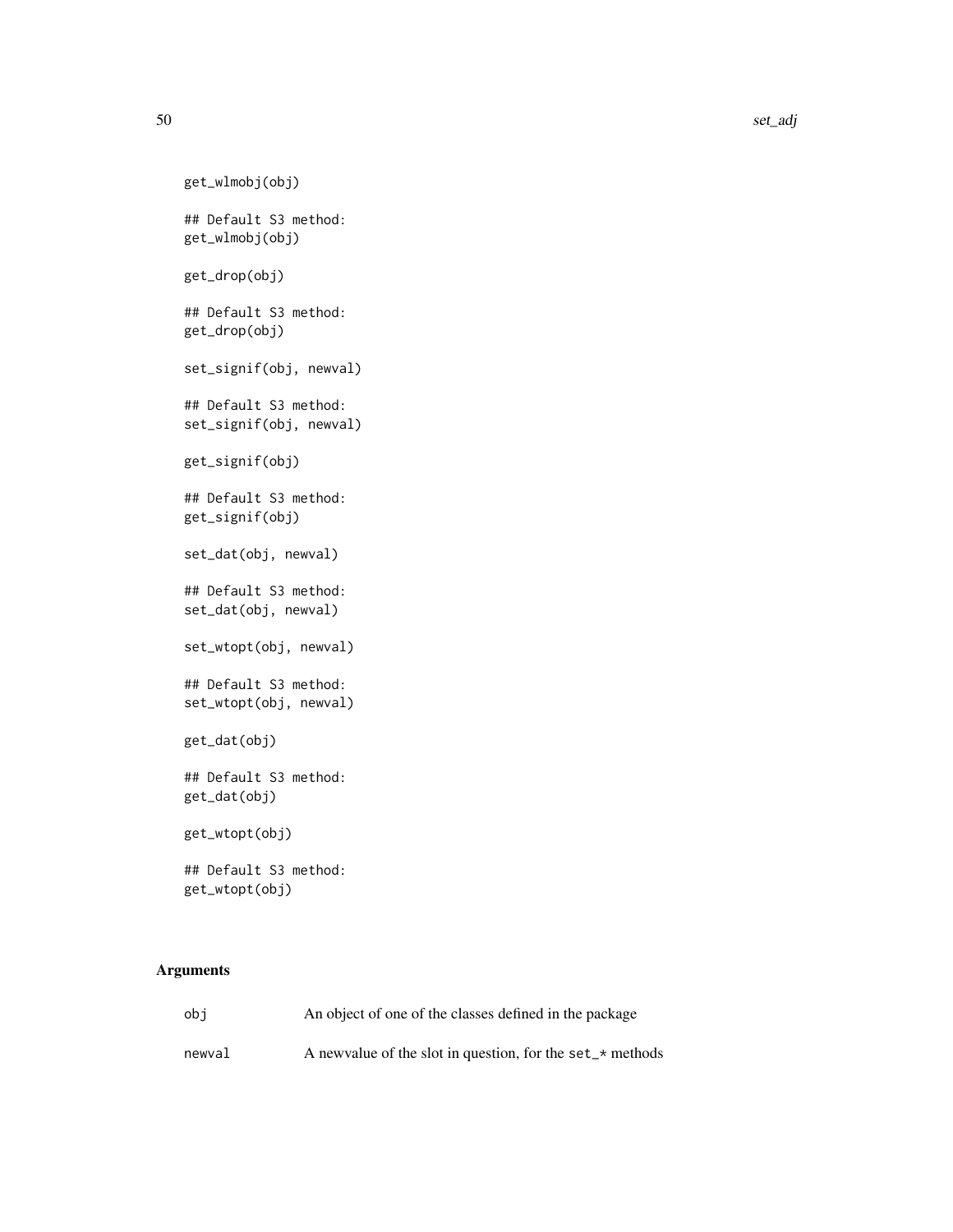### surrog 51

# Details

There are methods for the tts, wt, wmf, wpmf, coh, wlm, wlmtest, and clust classes. See documentation for the generator functions for these classes (which in all cases have the same name as the class) for lists of slots for each class.

## Value

set\_\* methods throw an error - setting of individual slots is not allowed, as it breaks consistency with the other slots. get\_\* just returns the value in question.

### Author(s)

Daniel Reuman, <reuman@ku.edu>

# Examples

```
times<-1:10
timescales<-1/c(1:10)
values<-matrix(1,length(times),length(timescales))
h<-tts(times,timescales,values)
get_times(h)
```
<span id="page-50-0"></span>

| surrog | Creates surrogate time series, either Fourier surrogates or amplitude |
|--------|-----------------------------------------------------------------------|
|        | adjusted Fourier surrogates                                           |

# Description

For significance testing wavelet coherence and other purposes

### Usage

surrog(dat, nsurrogs, surrtype, syncpres)

# Arguments

| dat      | A locations x time matrix of observations (for multiple-time series input), or a<br>single vector                                                                                                                  |
|----------|--------------------------------------------------------------------------------------------------------------------------------------------------------------------------------------------------------------------|
| nsurrogs | The number of surrogates to produce                                                                                                                                                                                |
| surrtype | Either "fft" (for Fourier surrogates) or "aaft" (for amplitude adjusted Fourier sur-<br>rogates). Fourier surrogates are appropriate for time series with normal marginals;<br>otherwise consider aaft surrogates. |
| syncpres | Logical. TRUE for "synchrony preserving" surrogates (same phase randomiza-<br>tions used for all time series). FALSE leads to independent phase randomiza-<br>tions for all time series.                           |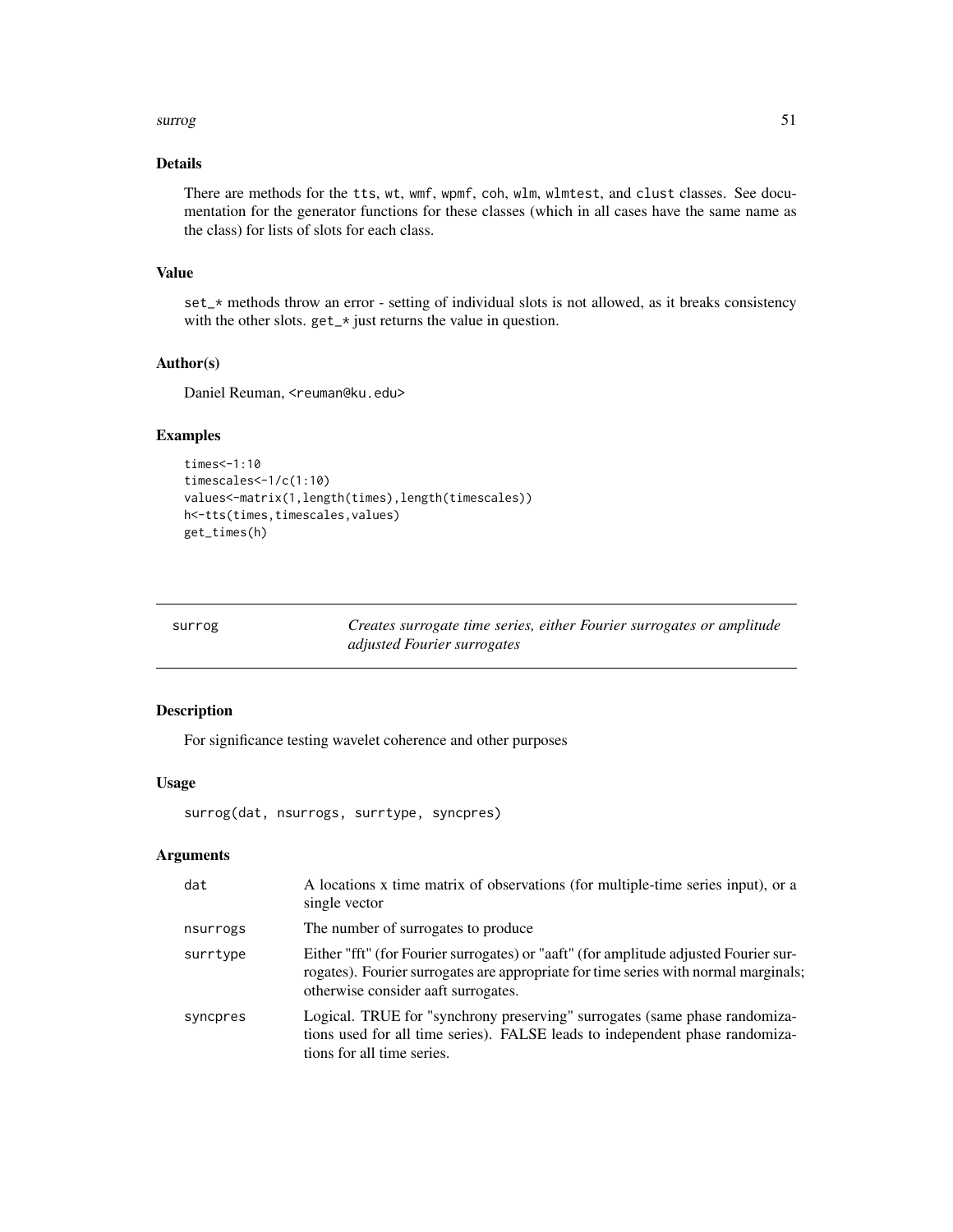## Details

Fourier surrogates are somewhat faster than aaft surrogates, and may be much faster when some of the time series in the data have ties. Prenormalization (e.g., using cleandat) can make it possible to use fft surrogates.

### Value

surrog returns a list of nsurrogs surrogate datasets

## Author(s)

Jonathan Walter, <jaw3es@virginia.edu>; Lawrence Sheppard, <lwsheppard@ku.edu>; Daniel Reuman, <reuman@ku.edu>

### References

Sheppard, LW, et al. (2016) Changes in large-scale climate alter spatial synchrony of aphid pests. Nature Climate Change. DOI: 10.1038/nclimate2881

Schreiber, T and Schmitz, A (2000) Surrogate time series. Physica D 142, 346-382.

Prichard, D and Theiler, J (1994) Generating surrogate data for time series with several simultaneously measured variables. Physical Review Letters 73, 951-954.

# See Also

[wpmf](#page-72-0), [coh](#page-16-0), [wlmtest](#page-63-0), [synmat](#page-53-0), browseVignettes("wsyn")

### Examples

```
times<-1:100
dat<-sin(2*pi*times/10)
nsurrogs<-10
surrtype<-"fft"
syncpres<-TRUE
res<-surrog(dat,nsurrogs,surrtype,syncpres)
```
<span id="page-51-0"></span>syncexpl *Amount of synchrony explained, and related quantities*

# Description

Gives amount of synchrony explained by a wavelet linear model, as a function of timescale, and related quantities (see details)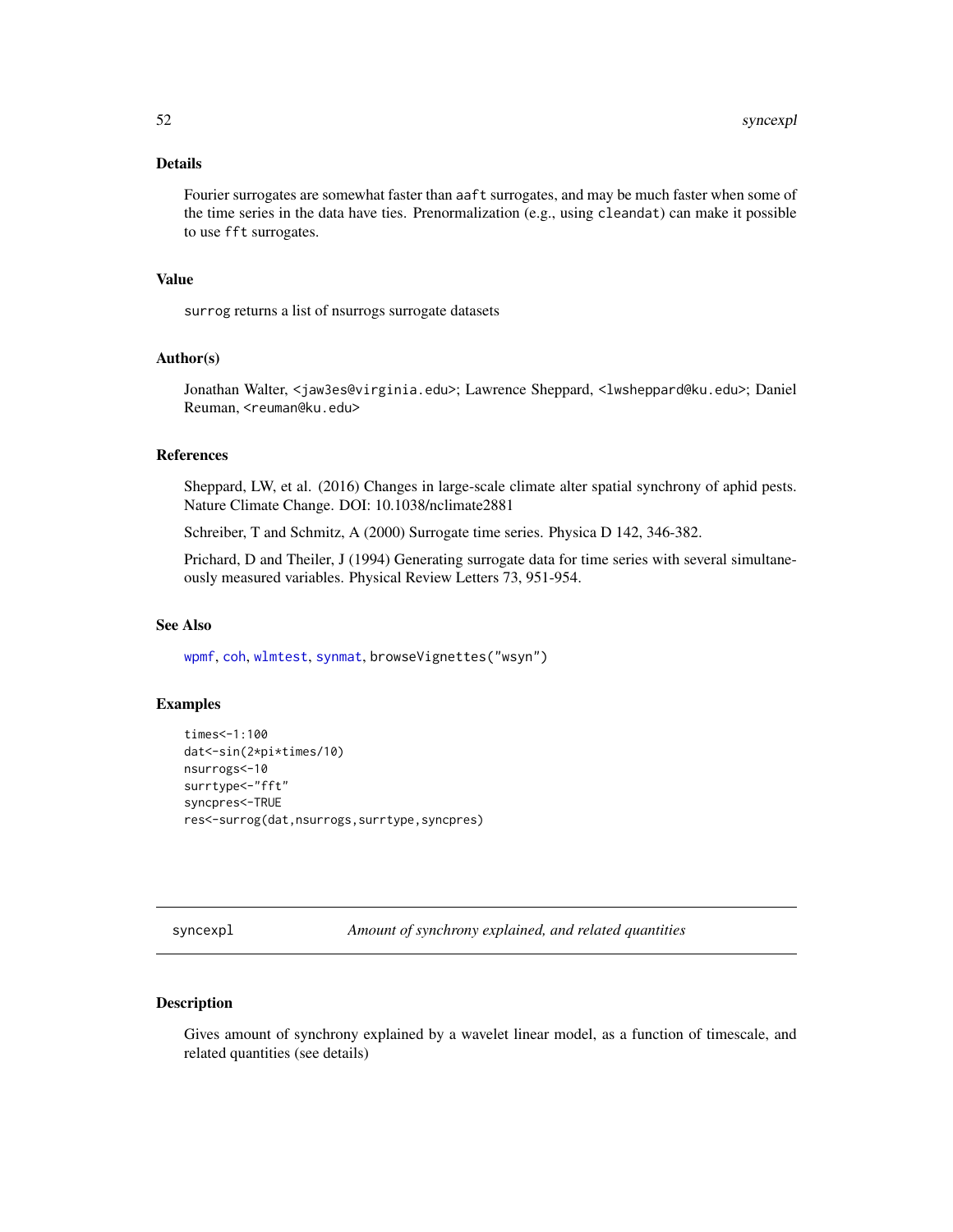### syncexpl 53

## Usage

syncexpl(object)

## S3 method for class 'wlm' syncexpl(object)

## Arguments

object A wlm object

# Details

This function only works for norm="powall" at present. See Sheppard et al (2018) for details of the meaning and computation of the columns.

# Value

syncexpl returns a data frame with columns for timescales, sync (the time-averaged square magnitude of the wavelet mean field of the response transforms), syncexpl (synchrony explained by the model predictors), columns named for each predictor (synchrony explained by that predictor), interactions (synchrony explained by all interaction effects), columns named for each pair of predictors (synchrony explained by individual pairwise interactions). There are also columns for crossterms and resids (residuals). The cross terms must be small for a given timescale band for the other results to be meaningful. All columns are functions of timescales.

### Author(s)

Thomas Anderson, <anderstl@gmail.com>, Jon Walter, <jaw3es@virginia.edu>; Lawrence Sheppard, <lwsheppard@ku.edu>; Daniel Reuman, <reuman@ku.edu>

## References

Sheppard, LW et al. (2019) Synchrony is more than its top-down and climatic parts: interacting Moran effects on phytoplankton in British seas. Plos Computational Biology 15, e1006744. doi: 10.1371/journal.pcbi.1006744

## See Also

[wlm](#page-60-0), [predsync](#page-41-0), [wlmtest](#page-63-0), browseVignettes("wsyn")

## Examples

```
times < -(-3:100)ts1<-sin(2*pi*times/10)
ts2<-5*sin(2*pi*times/3)
artsig_x<-matrix(NA,11,length(times)) #the driver
for (counter in 1:11)
{
 artsig_x[counter,]=ts1+ts2+rnorm(length(times),mean=0,sd=1.5)
}
```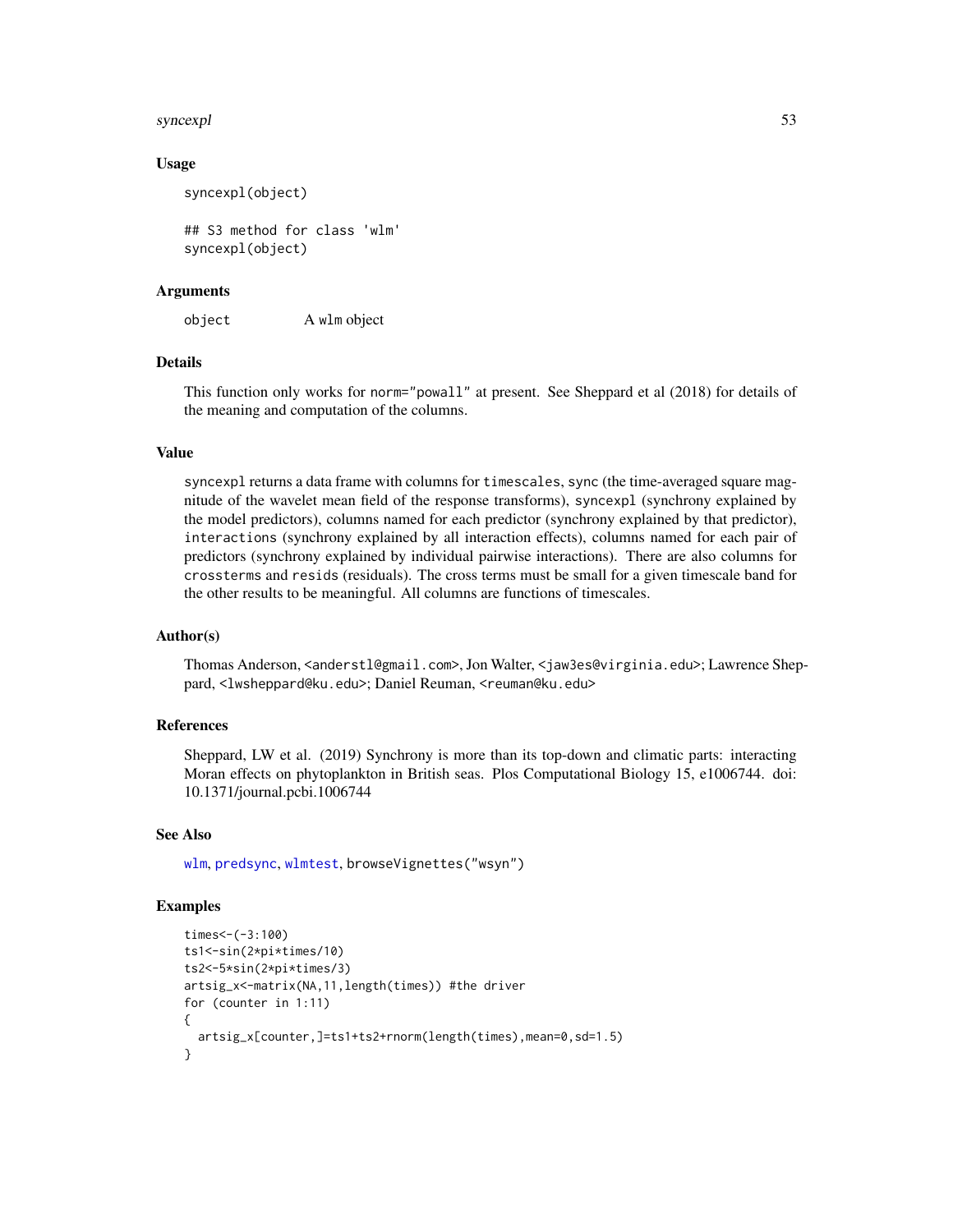### 54 synmatrix and the synmatrix of the synmatrix synmatrix synmatrix synmatrix synmatrix synmatrix synmatrix synmatrix synmatrix synmatrix synmatrix synmatrix synmatrix synmatrix synmatrix synmatrix synmatrix synmatrix synm

```
times<-0:100
artsig_y<-matrix(NA,11,length(times)) #the driven
for (counter1 in 1:11)
{
  for (counter2 in 1:101)
  {
   artsig_y[counter1,counter2]<-mean(artsig_x[counter1,counter2:(counter2+2)])
  }
}
artsig_y<-artsig_y+matrix(rnorm(length(times)*11,mean=0,sd=3),11,length(times))
artsig_x<-artsig_x[,4:104]
artsig_i<-matrix(rnorm(11*length(times)),11,length(times)) #the irrelevant
artsig_x<-cleandat(artsig_x,times,1)$cdat
artsig_y<-cleandat(artsig_y,times,1)$cdat
artsig_i<-cleandat(artsig_i,times,1)$cdat
dat<-list(driven=artsig_y,driver=artsig_x,irrelevant=artsig_i)
resp<-1
pred<-2:3
norm<-"powall"
wlmobj<-wlm(dat,times,resp,pred,norm)
res<-syncexpl(wlmobj)
```
<span id="page-53-0"></span>

synmat *Synchrony matrices*

# Description

Calculate synchrony matrices using a variety of methods

## Usage

```
synmat(
  dat,
  times,
 method,
  tsrange = c(\emptyset, Inf),
  nsurrogs = 1000,
  scale.min = 2,
  scale.max.input = NULL,
  sigma = 1.05,
  f0 = 1,
 weighted = TRUE,
  sigthresh = 0.95)
```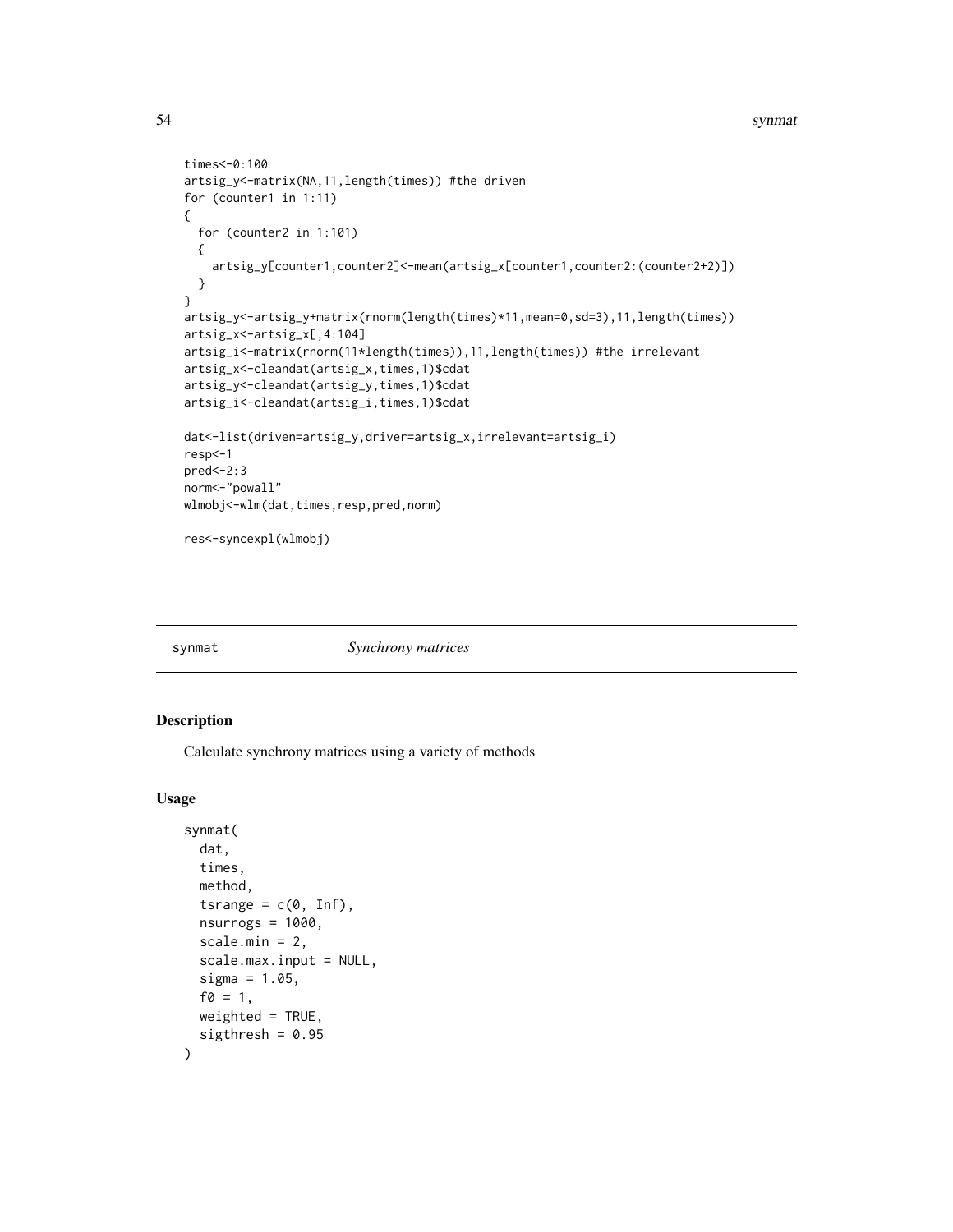### synmat 55

### Arguments

| dat             | A locations (rows) x time (columns) matrix of measurements                                                                                                                                                      |
|-----------------|-----------------------------------------------------------------------------------------------------------------------------------------------------------------------------------------------------------------|
| times           | The times at which measurements were made, spacing 1                                                                                                                                                            |
| method          | Method for synchrony calculation. See details.                                                                                                                                                                  |
| tsrange         | A vector containing the min and max of the focal timescale range. Defaults to all<br>timescales that are valid given choices for scale.min, scale.max.input, f0, sigma.<br>Only used for wavelet-based methods. |
| nsurrogs        | Number of surrogates for significance test. Defaults to 1000. Only used for<br>surrogate-based methods.                                                                                                         |
| scale.min       | The smallest scale of fluctuation that will be examined. At least 2. Used only<br>for wavelet-based methods.                                                                                                    |
| scale.max.input |                                                                                                                                                                                                                 |
|                 | The largest scale of fluctuation guaranteed to be examined. Only used for<br>wavelet-based methods.                                                                                                             |
| sigma           | The ratio of each time scale examined relative to the next timescale. Should be<br>greater than 1. Only used for wavelet-based methods.                                                                         |
| f0              | The ratio of the period of fluctuation to the width of the envelope. Only used for<br>wavelet-based methods.                                                                                                    |
| weighted        | If TRUE, create a weighted network. If FALSE, create a binary network using<br>statistical significance. Binary networks are only allowed for networks based on<br>significance.                                |
| sigthresh       | Significance threshold needed, if weighted is false, for a network link to be<br>realized. Typically 0.95, 0.99, or 0.999, etc. Only used if weighted is FALSE.                                                 |

## Details

The following values are valid for method: "pearson", "pearson.sig.std", "pearson.sig.fft", "pearson.sig.aaft", "spearman", "spearman.sig.std", "spearman.sig.fft", "spearman.sig.aaft", "kendall", "kendall.sig.std", "kendall.sig.fft", "kendall.sig.aaft", "ReXWT", "ReXWT.sig.fft", "ReXWT.sig.aaft", "ReXWT.sig.fast", "coh", "coh.sig.fft", "coh.sig.aaft", "coh.sig.fast", "phasecoh", "phasecoh.sig.fft", and "phasecoh.sig.aaft". The first portions of these identifiers correspond to the Pearson, Spearman, and Kendall correlations, the real part of the crosswavelet transform, the wavelet coherence, and the wavelet phase coherence. The second portions of these identifiers, when present, indicates that significance of the measure specified in the first portion of the identifies is to be used for establishing the synchrony matrix. Otherwise the value itself is used. The third part of the method identifier indicates what type of significance is used.

Significance testing is performed using standard approaches (method flag containg std; for correlation coefficients, although these are inappropriate for autocorrelated data), or surrogates generated using the Fourier (method flag containing "fft") or amplitude adjusted Fourier surrogates ("aaft"). For "coh" and "ReXWT", the fast testing algorithm of Sheppard et al. (2017) is also implemented ("fast"). That method uses implicit Fourier surrogates. The choice of wavelet coherence (method flag containing "coh") or the real part of the cross-wavelet transform (method flag containing "ReXWT") depends mainly on treatment of out-of-phase relationships. The "ReXWT" is more akin to a correlation coefficient in that strong in-phase relationships approach 1 and strong antiphase relationships approach -1. Wavelet coherence allows any phase relationship and ranges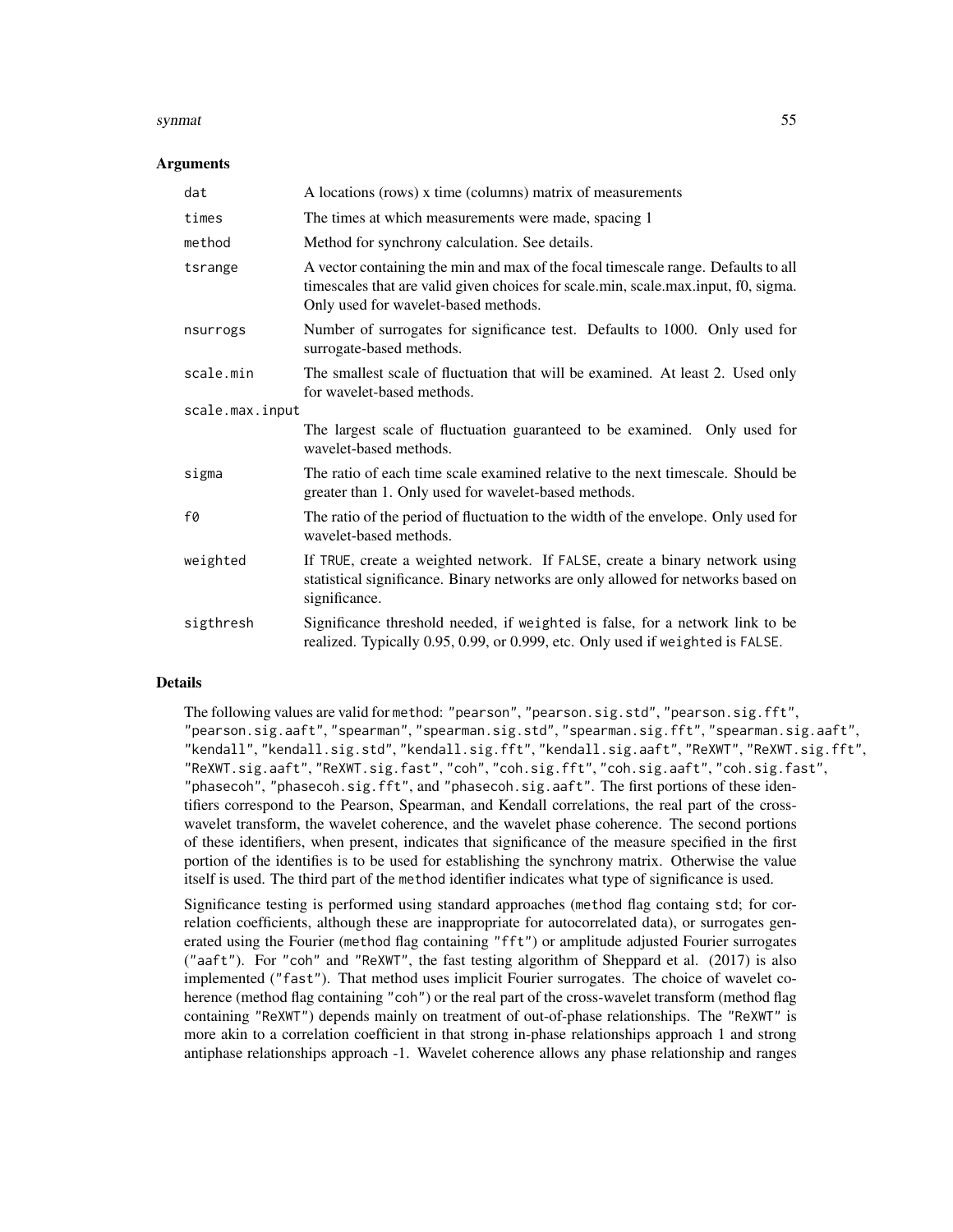from 0 to 1. Power normalization is applied for "coh" and for "ReXWT". All significance tests are one-tailed. Synchrony matrices for significance-based methods when weighted is TRUE contain 1 minus the p-values.

# Value

synmat returns a synchrony matrix, of type depending on the method argument. See details. Diagonal entries are left as NA.

## Author(s)

Jonathan Walter, <jaw3es@virginia.edu>; Daniel Reuman, <reuman@ku.edu>; Lei Zhao, <lei.zhao@cau.edu.cn>

### References

Walter, J. A., et al. (2017) The geography of spatial synchrony. Ecology Letters. doi: 10.1111/ele.12782

# See Also

[clust](#page-10-0), [coh](#page-16-0), [surrog](#page-50-0), browseVignettes("wsyn")

# Examples

```
sig<-matrix(.9,5,5)
diag(sig)<-1
if (requireNamespace("mvtnorm",quietly=TRUE))
{
  dat1<-t(mvtnorm::rmvnorm(30,mean=rep(0,5),sigma=sig))
  dat2<-t(mvtnorm::rmvnorm(30,mean=rep(0,5),sigma=sig))
}else
{
  dat1<-t(matrix(rep(rnorm(30),times=5),30,5))
  dat2<-t(matrix(rep(rnorm(30),times=5),30,5))
}
dat<-rbind(dat1,dat2)
times<-1:30
dat<-cleandat(dat,times,clev=2)$cdat
method<-"pearson.sig.fft"
res<-synmat(dat,times,method,nsurrogs=100,weighted=FALSE,
            sigthresh=0.95)
```
<span id="page-55-0"></span>tts *Creator function for the* tts *class*

#### Description

The tts (time/timescale) class is for matrices for which the rows correspond to times and the columns correspond to timescales. This is a general class from which other classes inherit (e.g., wt, wmf, wpmf). tts inherits from the list class.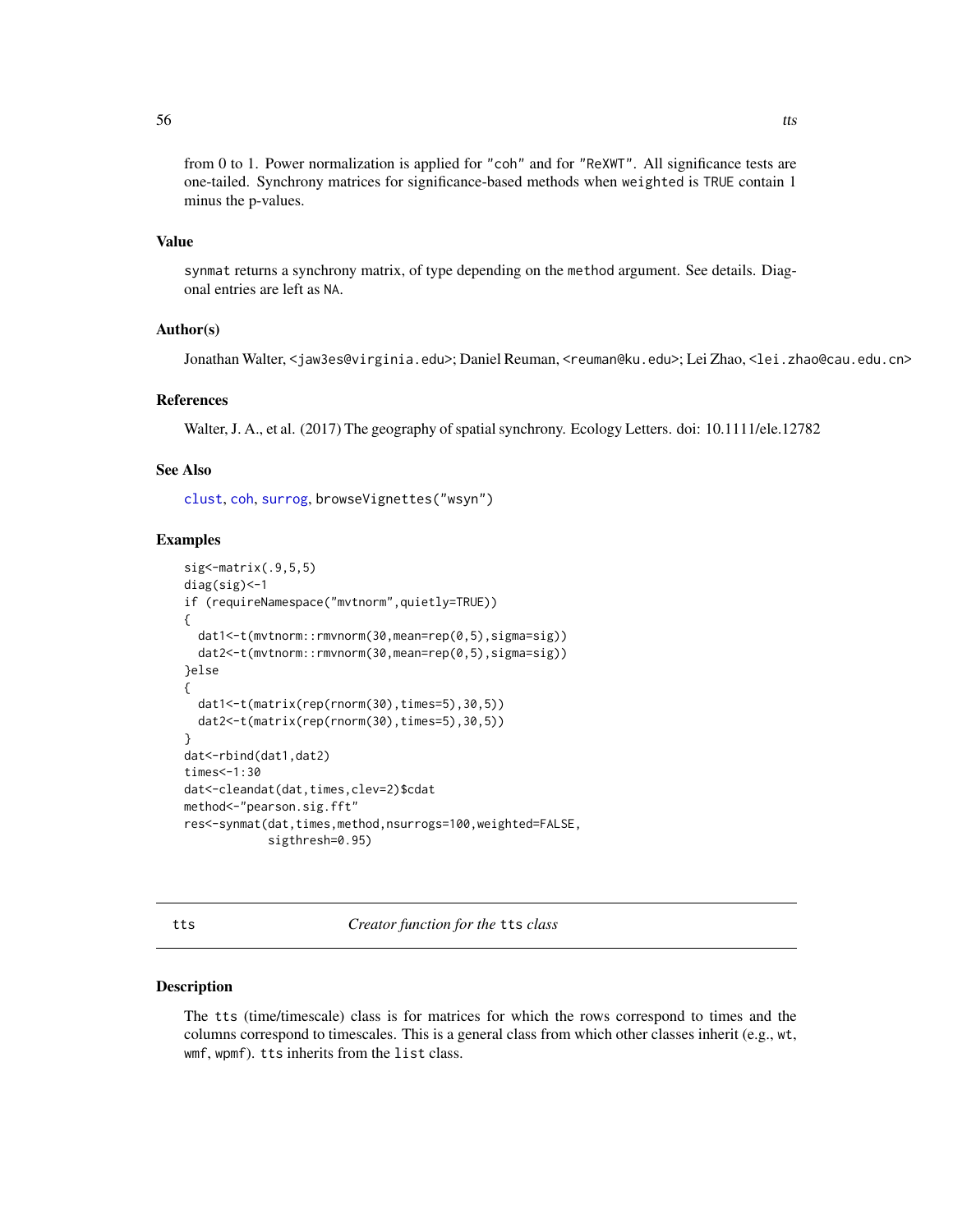# tts\_methods 57

# Usage

tts(times, timescales, values)

# Arguments

| times      | A numeric vector of increasing real values, spacing 1                           |
|------------|---------------------------------------------------------------------------------|
| timescales | A numeric vector with positive entries                                          |
| values     | A complex or numeric matrix of dimensions length (times) by length (timescales) |

# Value

tts returns an object of class tts. Slots are:

| times      | a numeric vector of evenly spaced times                                         |
|------------|---------------------------------------------------------------------------------|
| timescales | a numeric vector of positive timescales                                         |
| values     | a complex or numeric matrix of dimensions length (times) by length (timescales) |

# Author(s)

Daniel Reuman, <reuman@ku.edu>

# See Also

[tts\\_methods](#page-56-0), [wt](#page-75-0), [wmf](#page-69-0), [wpmf](#page-72-0), browseVignettes("wsyn")

# Examples

```
times<-1:10
timescales<-1/c(1:10)
values<-matrix(1,length(times),length(timescales))
h<-tts(times,timescales,values)
```
<span id="page-56-0"></span>tts\_methods *Basic methods for the* tts *class*

# Description

Set, get, summary, and print methods for the tts class.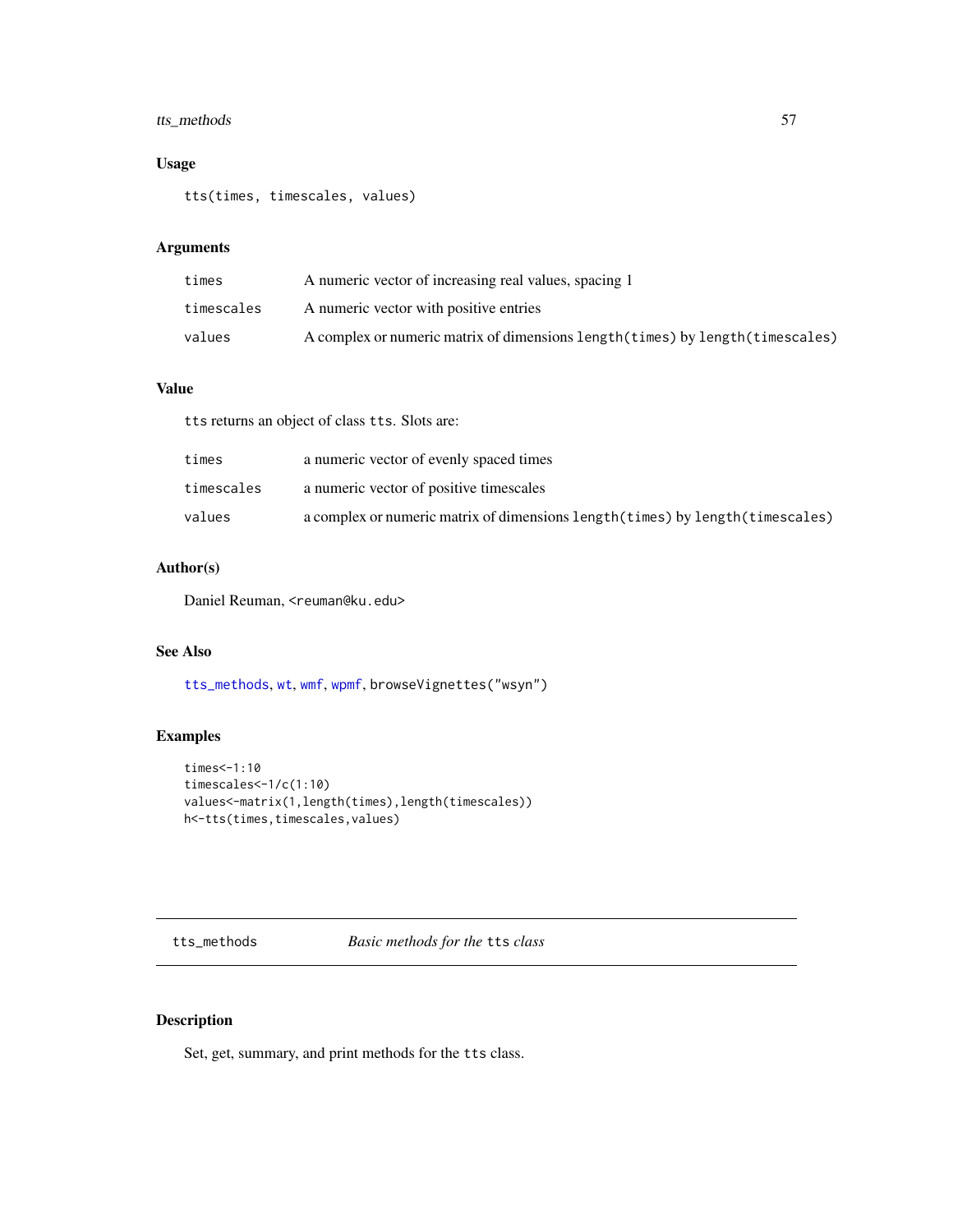## Usage

```
## S3 method for class 'tts'
summary(object, ...)
## S3 method for class 'tts'
print(x, \ldots)## S3 method for class 'tts'
set_times(obj, newval)
## S3 method for class 'tts'
set_timescales(obj, newval)
## S3 method for class 'tts'
set_values(obj, newval)
## S3 method for class 'tts'
get_times(obj)
## S3 method for class 'tts'
get_timescales(obj)
## S3 method for class 'tts'
get_values(obj)
```
## Arguments

|                         | object, x, obj An object of class tts                                         |
|-------------------------|-------------------------------------------------------------------------------|
| $\cdot$ $\cdot$ $\cdot$ | Not currently used. Included for argument consistency with existing generics. |
| newval                  | A new value, for the set $\star$ methods                                      |

# Value

summary. tts produces a summary of a tts object. A print. tts method is also available. For tts objects, set\_\* and get\_\* methods are available for all slots, i.e., \* equal to times, timescales, and values. The set\_\* methods just throw an error. Although class tts is flexible enough that setting of individual slots could have been allowed, because wt and other classes are based on it and because individual slots of those classes should not be changed, for consistency the same is forced for the tts class.

### Author(s)

Daniel Reuman, <reuman@ku.edu>

### See Also

[tts](#page-55-0)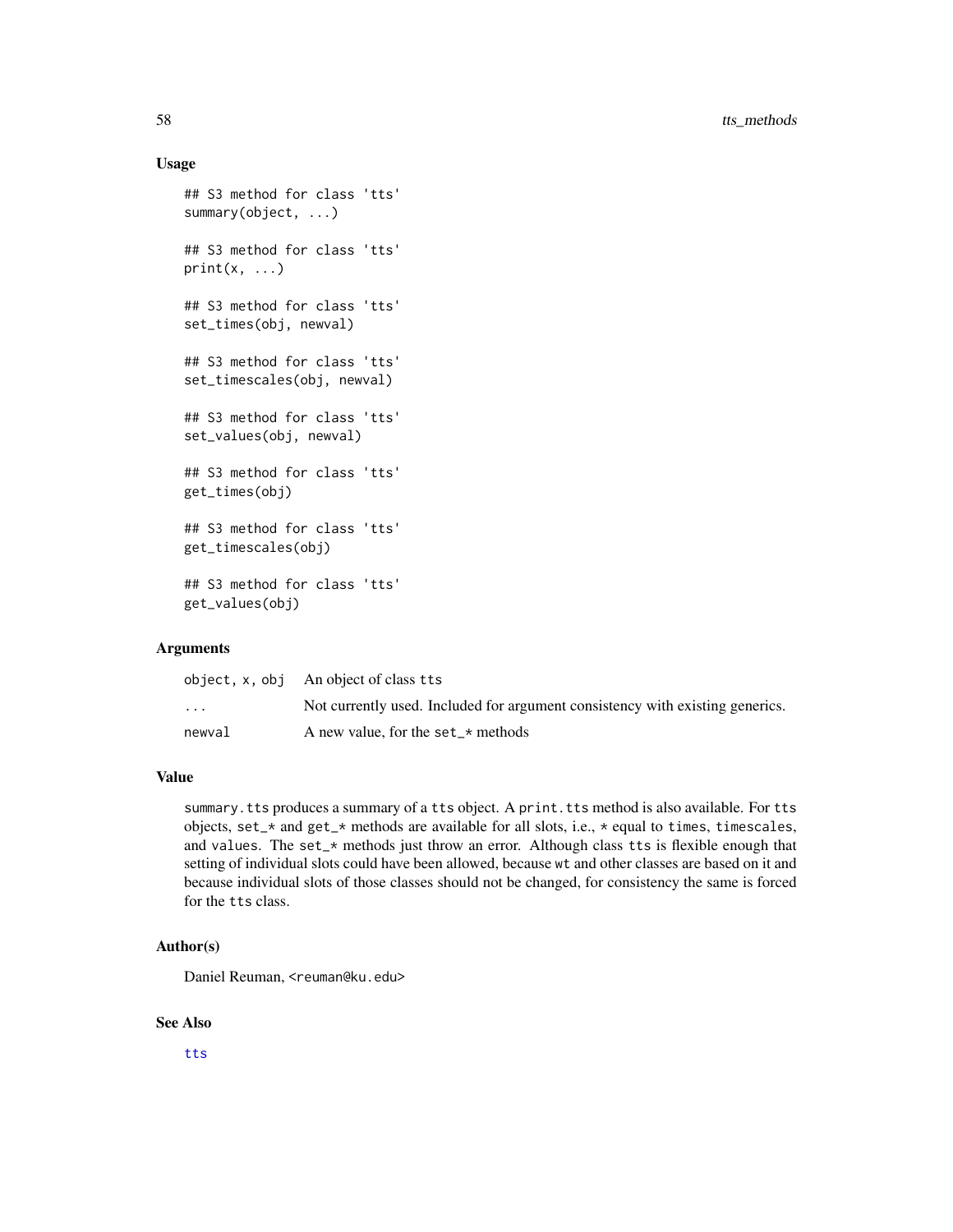### warray 59

# Examples

```
times<-1:10
timescales<-1/c(1:10)
values<-matrix(1,length(times),length(timescales))
h<-tts(times,timescales,values)
get_times(h)
summary(h)
print(h)
```
warray *Creates an array of wavelet transforms from input timeseries*

## Description

Creates an array of wavelet transforms from input timeseries

## Usage

```
warray(dat, times, scale.min = 2, scale.max.input = NULL, sigma = 1.05, f0 = 1)
```
# Arguments

| dat                          | A locations (rows) x time (columns) matrix                                                                                                                  |
|------------------------------|-------------------------------------------------------------------------------------------------------------------------------------------------------------|
| times                        | A vector of timestep values (e.g. years), spacing 1                                                                                                         |
| scale.min<br>scale.max.input | The smallest scale of fluctuation that will be examined. At least 2.                                                                                        |
|                              | The largest scale of fluctuation that will be examined. Note that if this is set too<br>high relative to the length of the timeseries it will be truncated. |
| sigma                        | The ratio of each time scale examined relative to the next timescale. Greater<br>than $1$ .                                                                 |
| f0                           | The ratio of the period of fluctuation to the width of the envelope                                                                                         |

## Value

warray returns a list containing:

| wavarray   | locations x time x timescales array of wavelet transforms        |
|------------|------------------------------------------------------------------|
| times      | the time steps specified (e.g., years)                           |
| timescales | the timescales (1/frequency) computed for the wavelet transforms |

### Note

Important for interpreting the phase: the phases grow through time, i.e., they turn anti-clockwise. This function is internal, no error checking.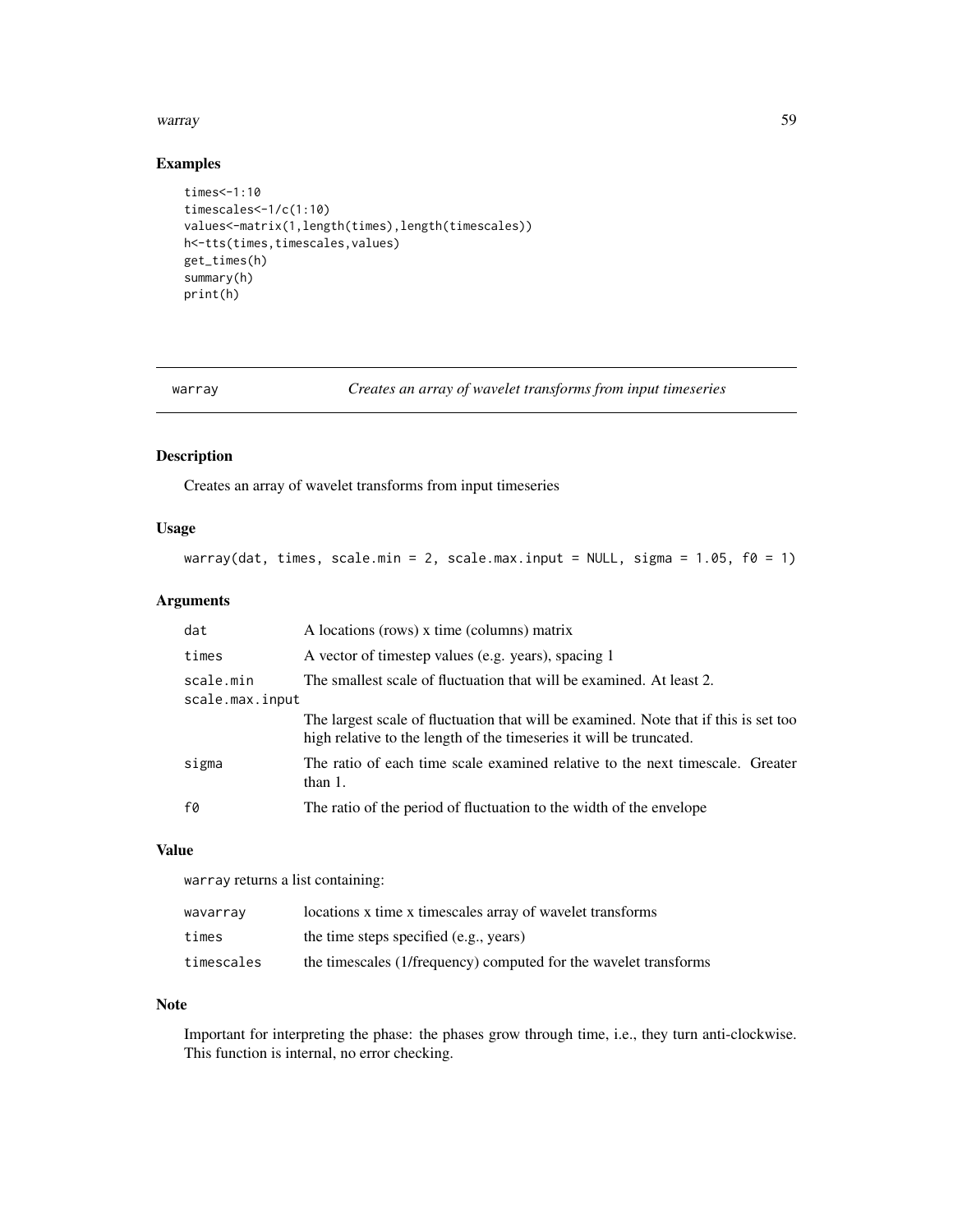# Author(s)

Lauren Hallett, <hallett@uoregon.edu>; Lawrence Sheppard, <lwsheppard@ku.edu>; Daniel Reuman, <reuman@ku.edu>

| wavmatwork | Facilitates the computations in synmat for coherence and ReXWT |
|------------|----------------------------------------------------------------|
|            | methods                                                        |

# Description

Worker/utility function serving the analysis carried out in synmat for methods based on coherence or real part of the cross-wavelet transform.

# Usage

wavmatwork(dat, times, scale.min, scale.max.input, sigma, f0, norm, treatment)

# Arguments

| dat             | A locations (rows) x time (columns) matrix of measurements                                                                              |
|-----------------|-----------------------------------------------------------------------------------------------------------------------------------------|
| times           | The times at which measurements were made, spacing 1                                                                                    |
| scale.min       | The smallest scale of fluctuation that will be examined. At least 2. Used only<br>for wavelet-based methods.                            |
| scale.max.input |                                                                                                                                         |
|                 | The largest scale of fluctuation guaranteed to be examined. Only used for<br>wavelet-based methods.                                     |
| sigma           | The ratio of each time scale examined relative to the next timescale. Should be<br>greater than 1. Only used for wavelet-based methods. |
| f0              | The ratio of the period of fluctuation to the width of the envelope. Only used for<br>wavelet-based methods.                            |
| norm            | The normalization of wavelet transforms to be used. One of "none", "phase",<br>"powind".                                                |
| treatment       | Either "Mod" or "Re"                                                                                                                    |
|                 |                                                                                                                                         |

## Value

wavmatwork returns a list consisting of:

| timescales | The timescales of analysis                                                                                                                                       |
|------------|------------------------------------------------------------------------------------------------------------------------------------------------------------------|
| wavarray   | An array, locations by locations by timescales, containing either the coherences<br>(for treatment="Mod") or the real parts of the cross-wavelet transforms (for |
|            | treatment="Re") between locations.                                                                                                                               |

# Note

Internal function, no error checking done.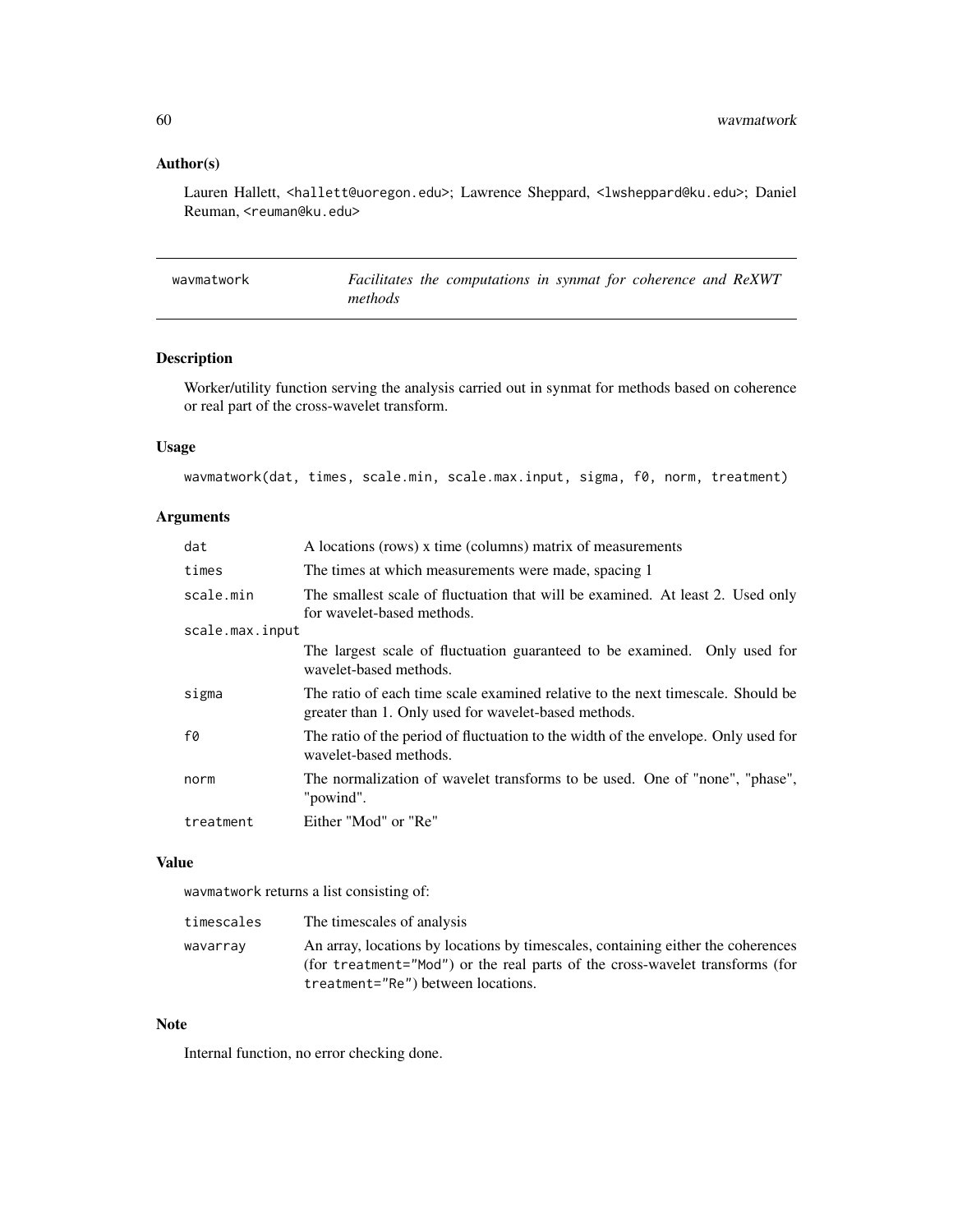### $wlm$  61

# Author(s)

Daniel Reuman, <reuman@ku.edu>

<span id="page-60-0"></span>wlm *Wavelet linear models*

# Description

Fits wavelet linear models. Also the generator function of the wlm class, which inherits from the list class.

# Usage

```
wlm(
  dat,
  times,
  resp,
  pred,
  norm,
  scale.min = 2,
  scale.max.input = NULL,
  sigma = 1.05,
  f0 = 1\mathcal{L}
```
# Arguments

| dat             | A list of matrices representing the data (or in the case of one location, a list of<br>vectors). All the same dimensions (respectively, lengths)            |  |
|-----------------|-------------------------------------------------------------------------------------------------------------------------------------------------------------|--|
| times           | The times at which measurements were made, spacing 1                                                                                                        |  |
| resp            | Index in dat for the response variable of the model                                                                                                         |  |
| pred            | Vector of indices in dat for the predictor variables of the model; must differ from<br>resp                                                                 |  |
| norm            | The normalization of wavelet transforms to use. One of "none", "powall", "powind".<br>See details.                                                          |  |
| scale.min       | The smallest scale of fluctuation that will be examined. At least 2.                                                                                        |  |
| scale.max.input |                                                                                                                                                             |  |
|                 | The largest scale of fluctuation that will be examined. Note that if this is set too<br>high relative to the length of the timeseries it will be truncated. |  |
| sigma           | The ratio of each time scale examined relative to the next timescale. Greater<br>than 1.                                                                    |  |
| f0              | The ratio of the period of fluctuation to the width of the envelope                                                                                         |  |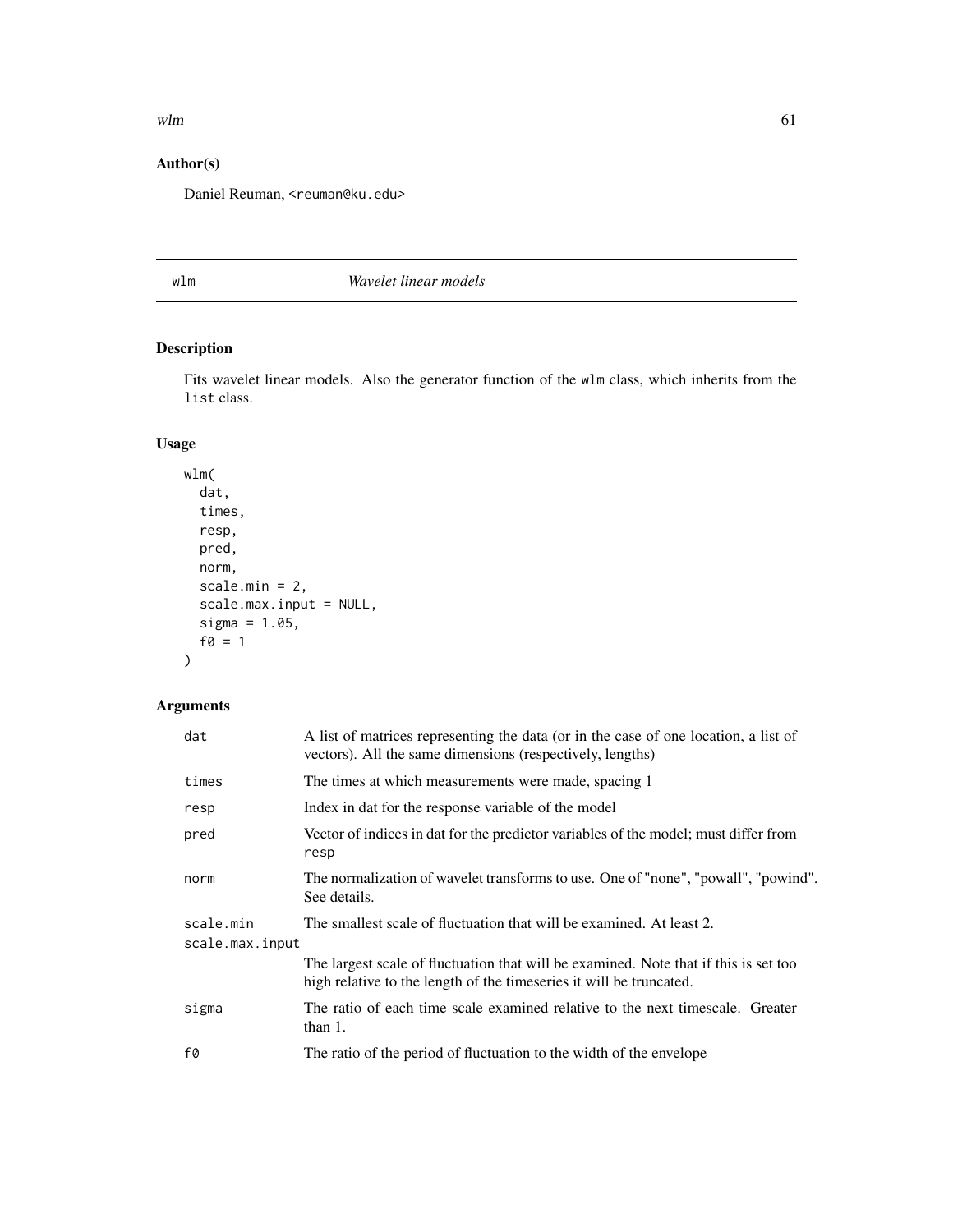Normalization is as specified in the documentation for coh, HOWEVER, only the "powall" option is currently implemented, other choices throw an error. Details are specified in appendices S7 and S9 of Sheppard et al, 2018. The output modval is v in appendix S7, and coefs are the betas in equation 12 in that appendix.

## Value

wlm returns an object of class wlm. Slots are:

| dat        | The input data list, but reordered and subsetted so the response is first and only<br>used predictors are included                                                                      |
|------------|-----------------------------------------------------------------------------------------------------------------------------------------------------------------------------------------|
| times      | The times associated with the data                                                                                                                                                      |
| norm       | The input                                                                                                                                                                               |
| wtopt      | The inputted wavelet transform options scale min, scale max input, sigma, f0 in<br>a list                                                                                               |
| wts        | List of transforms, normalized as specified in norm. Same length as the output<br>dat, each entry a locations x time x timescales array of transforms.                                  |
| timescales | The timescales associated with the wavelet transforms of the data                                                                                                                       |
| coefs      | A list (data frame, actually) of complex vectors, each of length the same as<br>timescales. These are the model coefficients (which depend on timescale),<br>and correspond to the wts. |
| modval     | The model values.                                                                                                                                                                       |
| coher      | Appropriately normalized version of coherence of the model and response trans-<br>forms. See details.                                                                                   |

## Author(s)

Thomas Anderson, <anderstl@gmail.com>, Jon Walter, <jaw3es@virginia.edu>; Lawrence Sheppard, <lwsheppard@ku.edu>; Daniel Reuman, <reuman@ku.edu>

# References

Sheppard, LW et al. (2019) Synchrony is more than its top-down and climatic parts: interacting Moran effects on phytoplankton in British seas. Plos Computational Biology 15, e1006744. doi: 10.1371/journal.pcbi.1006744

### See Also

[wlm\\_methods](#page-66-0), [wlmtest](#page-63-0), [syncexpl](#page-51-0), [predsync](#page-41-0), browseVignettes("wsyn")

# Examples

```
times<-1:30
dat<-list(v1=matrix(rnorm(300),10,30),v2=matrix(rnorm(300),10,30),v3=matrix(rnorm(300),10,30),
         v4=matrix(rnorm(300),10,30),v5=matrix(rnorm(300),10,30))
dat<-lapply(FUN=function(x){cleandat(x,times,1)$cdat},X=dat)
```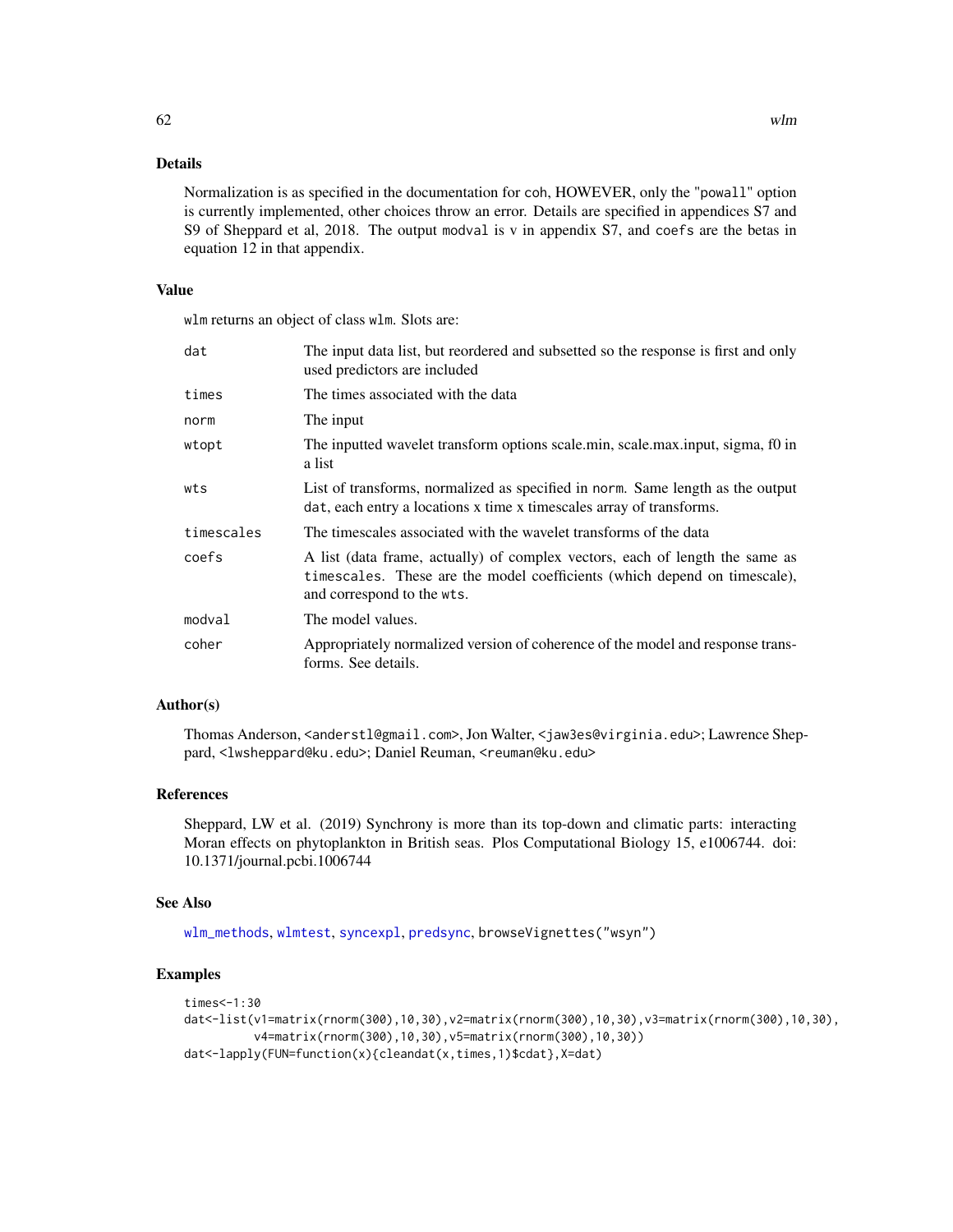### wlmfit 63

```
resp<-2
pred < -c(1,3,4)norm<-"powall"
res<-wlm(dat,times,resp,pred,norm)
```
## wlmfit *Fits a wavelet linear model*

# Description

Stripped down internal function for doing the fitting

#### Usage

wlmfit(wts, norm)

# Arguments

| wts  | List of normalized transforms, normalized as specified in norm. Each entry a                                           |
|------|------------------------------------------------------------------------------------------------------------------------|
|      | locations x time x timescales array of transforms. The first is the response vari-<br>able, others are the predictors. |
| norm | The normalization that was used. One of "none", "powall", "powind". See de-<br>tails.                                  |

# Details

Only norm="powall" works now, other options throw an error.

## Value

wlmfit returns a list with these elements:

| coefs  | Model coefficients                                                    |
|--------|-----------------------------------------------------------------------|
| modval | The right had side of the model                                       |
| coher  | Appropriately normalized coherence of the model and response variable |

## Note

Internal function, no error checking done.

## Author(s)

Thomas Anderson, <anderstl@gmail.com>, Jon Walter, <jaw3es@virginia.edu>; Lawrence Sheppard, <lwsheppard@ku.edu>; Daniel Reuman, <reuman@ku.edu>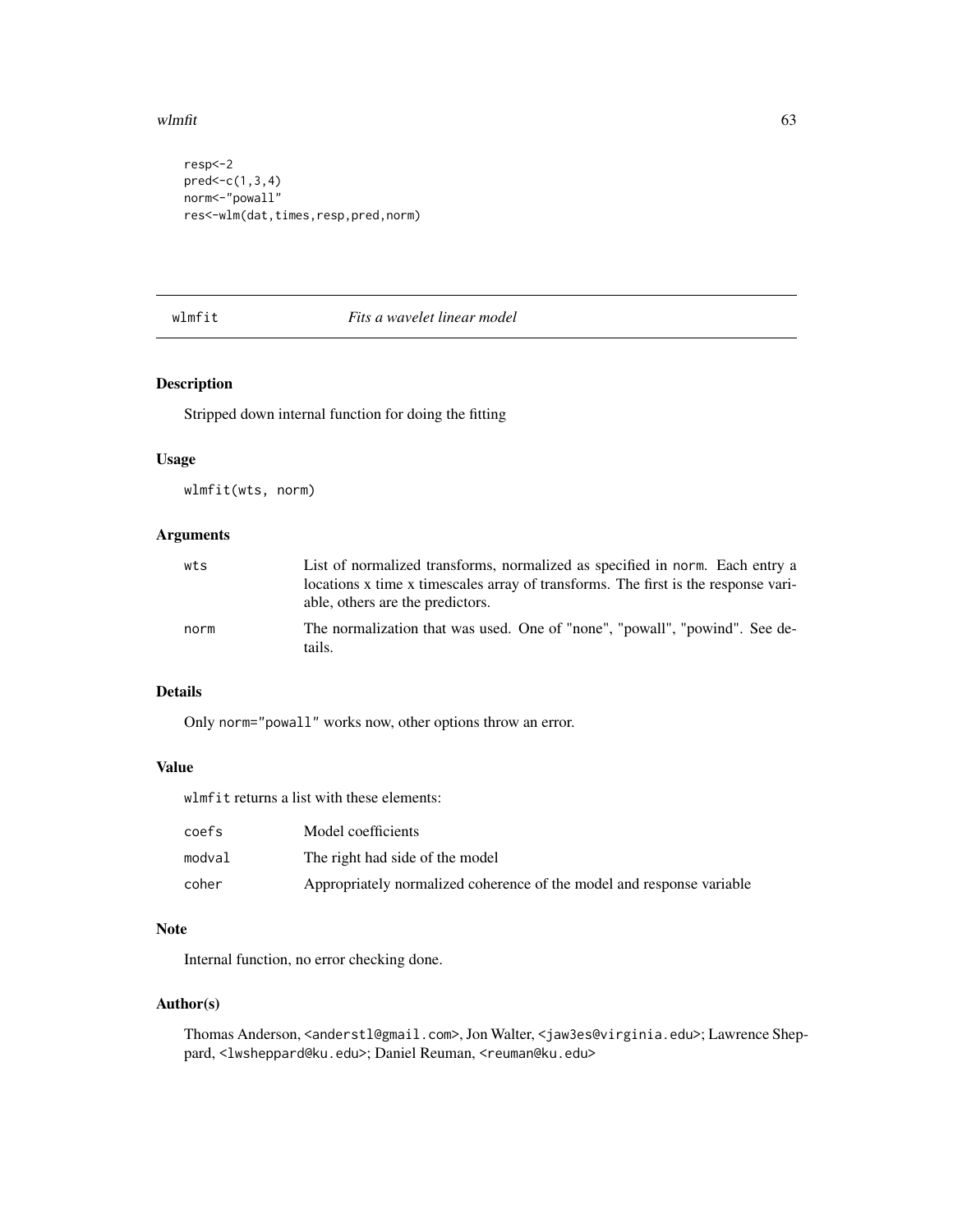### References

Sheppard, LW et al. (2019) Synchrony is more than its top-down and climatic parts: interacting Moran effects on phytoplankton in British seas. Plos Computational Biology 15, e1006744. doi: 10.1371/journal.pcbi.1006744

<span id="page-63-0"></span>

| wlmtest | Statistical comparison of wavelet linear models |  |
|---------|-------------------------------------------------|--|
|---------|-------------------------------------------------|--|

### Description

Compares a wavelet linear model with a nested model. Also the generator function for the wlmtest class.

### Usage

wlmtest(wlmobj, drop, sigmethod, nrand = 1000)

#### Arguments

| wlmobi    | A wlm object                                                                                                                                                                                      |
|-----------|---------------------------------------------------------------------------------------------------------------------------------------------------------------------------------------------------|
| drop      | Either names or indices of variables in wlmob state that are being dropped to<br>form the simpler, nested model. The first variable in wlmob stat, which is the<br>response, is not allowed here. |
| sigmethod | Method for significance testing. One of "fft", "aaft", "fast". See details.                                                                                                                       |
| nrand     | The number of randomizations to do for significance                                                                                                                                               |

#### Details

The slot signif provides the core information on significance. If sigmethod is not "fast", then signif\$coher is the same as wlmobj\$coher, and signif\$scoher is a matrix of dimensions nrand by length(signif\$coher) with rows equal to coherences between refitted models and the responsevariable transforms, for datasets where the variables specified in drop have been replaced by surrogates. Normalization as specified in norm is used. The type of surrogate used (Fourier surrogates or amplitude adjusted Fourier surrogates, see surrog) is determined by sigmethod ("fft" or "aaft"). Synchrony-preserving surrogates are used. A variety of statements of significance (or lack thereof) can be made by comparing signif\$coher with signif\$scoher (see the plotmag, plotrank, and bandtest methods for the wlmtest class). If sigmethod is "fast", a fast algorithm of Lawrence Sheppard is used which is a generalization to wavelet linear models of the fast algorithm for coherence described in Sheppard et al (2017). In that case signif\$coher can be compared to signif\$scoher to make significance statements about the coherence in exactly the same way, but signif\$coher will no longer precisely equal wlmobj\$coher, and wlmobj\$coher should not be compared directly to signif\$scoher. Statements about significance of the coherence should be made using signif\$coher and signif\$scoher, whereas wlmobj\$coher should be used whenever the actual value of the coherence is needed.

The slots ranks and bandp are empty on an initial call to wlmtest. They are made to compute and hold aggregate significance results over any timescale band of choice. These are filled in when needed by other methods, see plotrank and bandtest.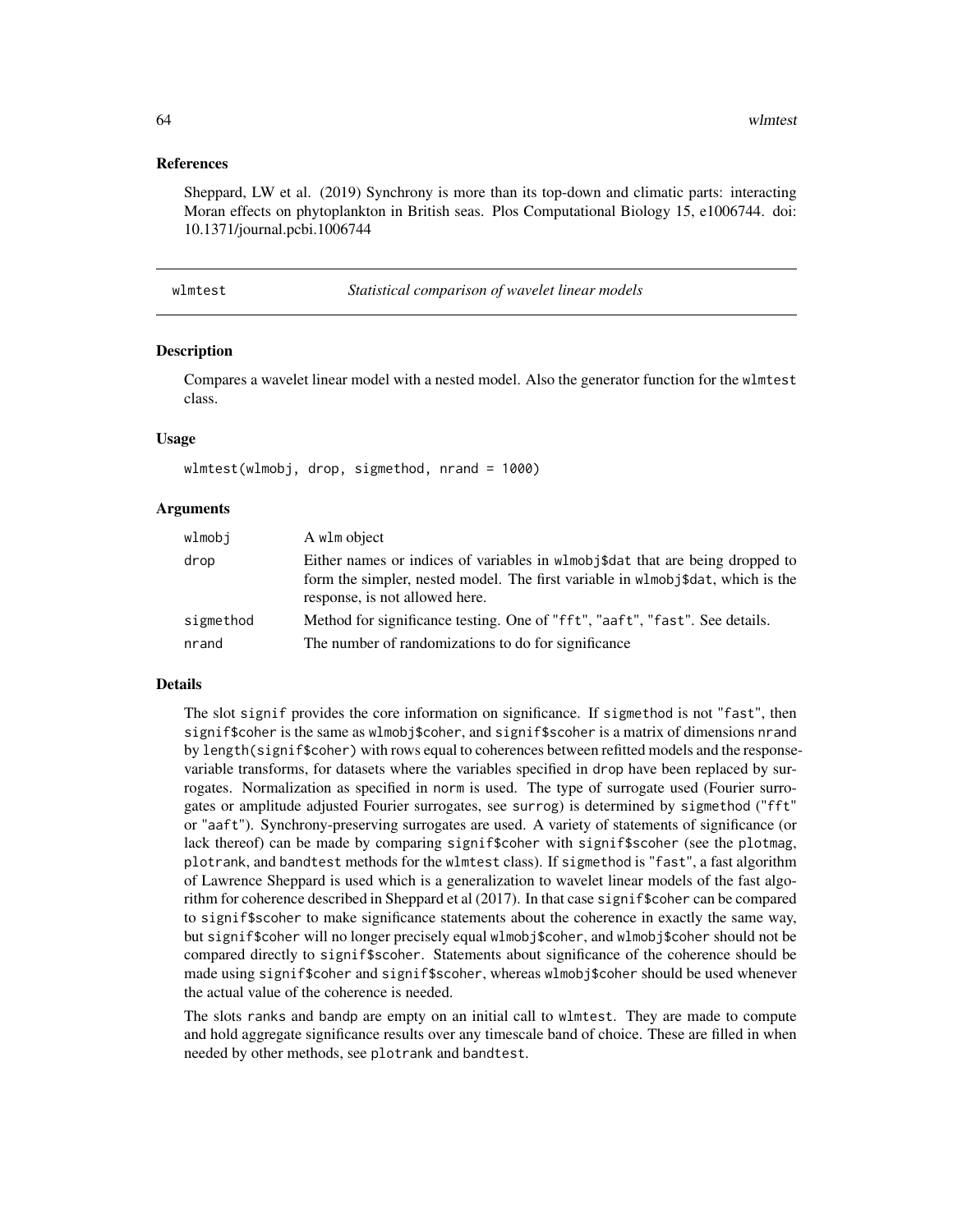### wlmtest 65

## Value

wlmtest returns an object of class wlmtest. Slots are:

| wlmobj | The input                                                                                                                                                                      |
|--------|--------------------------------------------------------------------------------------------------------------------------------------------------------------------------------|
| drop   | The input                                                                                                                                                                      |
| signif | A list with information from the significance testing. Elements are sigmethod<br>(the input), coher and scoher. See details.                                                   |
| ranks  | A list with ranking information for signif. NA until plotrank or bandtest is<br>called.                                                                                        |
| bandp  | A data frame containing results of computing significances across timescale<br>bands. Empty on an initial call to wlmtest, filled in by the function bandtest.<br>See details. |

## Author(s)

Thomas Anderson, <anderstl@gmail.com>, Jon Walter, <jaw3es@virginia.edu>; Lawrence Sheppard, <lwsheppard@ku.edu>; Daniel Reuman, <reuman@ku.edu>

### References

Sheppard, L.W., et al. (2016) Changes in large-scale climate alter spatial synchrony of aphid pests. Nature Climate Change. DOI: 10.1038/nclimate2881

Sheppard, L.W., et al. (2017) Rapid surrogate testing of wavelet coherences. European Physical Journal, Nonlinear and Biomedical Physics, 5, 1. DOI: 10.1051/epjnbp/2017000

Sheppard, LW et al. (2019) Synchrony is more than its top-down and climatic parts: interacting Moran effects on phytoplankton in British seas. Plos Computational Biology 15, e1006744. doi: 10.1371/journal.pcbi.1006744

# See Also

[wlm](#page-60-0), [plotrank](#page-38-0), [bandtest](#page-5-0), [coh](#page-16-0), [wlmtest\\_methods](#page-65-0), browseVignettes("wsyn")

### Examples

```
times<-1:30
dat<-list(v1=matrix(rnorm(300),10,30),v2=matrix(rnorm(300),10,30),v3=matrix(rnorm(300),10,30),
          v4=matrix(rnorm(300),10,30),v5=matrix(rnorm(300),10,30))
dat<-lapply(FUN=function(x){cleandat(x,times,1)$cdat},X=dat)
resp<-1
pred<-2:3norm<-"powall"
wlmobj<-wlm(dat,times,resp,pred,norm)
drop<-3
sigmethod <- "fft"
res<-wlmtest(wlmobj,drop,sigmethod,nrand=10)
```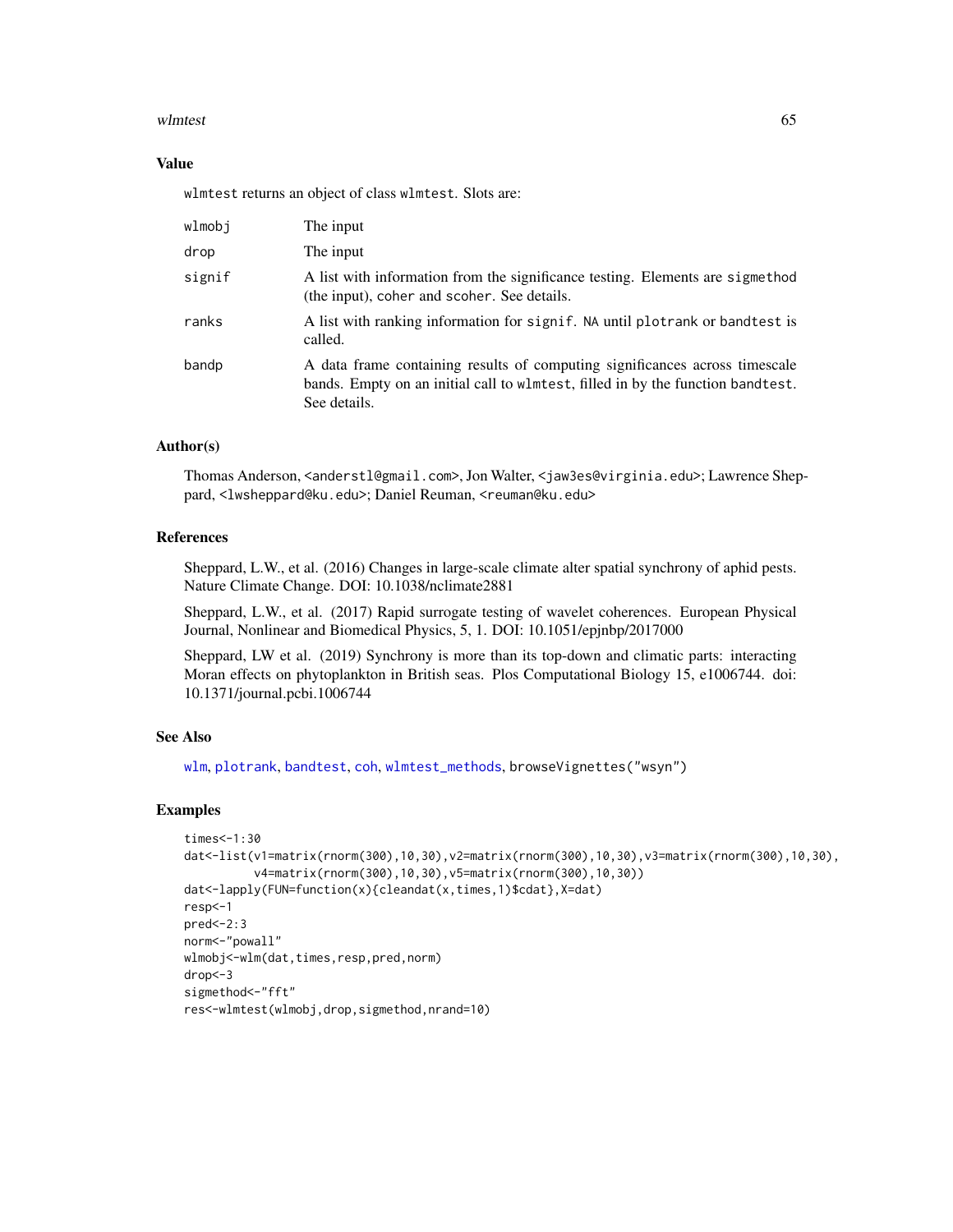<span id="page-65-0"></span>

### Description

Set, get, summary, and print methods for the wlmtest class.

### Usage

```
## S3 method for class 'wlmtest'
summary(object, ...)
## S3 method for class 'wlmtest'
print(x, \ldots)## S3 method for class 'wlmtest'
set_wlmobj(obj, newval)
## S3 method for class 'wlmtest'
set_drop(obj, newval)
## S3 method for class 'wlmtest'
set_signif(obj, newval)
## S3 method for class 'wlmtest'
set_ranks(obj, newval)
## S3 method for class 'wlmtest'
set_bandp(obj, newval)
## S3 method for class 'wlmtest'
get_wlmobj(obj)
## S3 method for class 'wlmtest'
get_drop(obj)
## S3 method for class 'wlmtest'
get_signif(obj)
## S3 method for class 'wlmtest'
get_ranks(obj)
## S3 method for class 'wlmtest'
get_bandp(obj)
```
## Arguments

object, x, obj An object of class wlmtest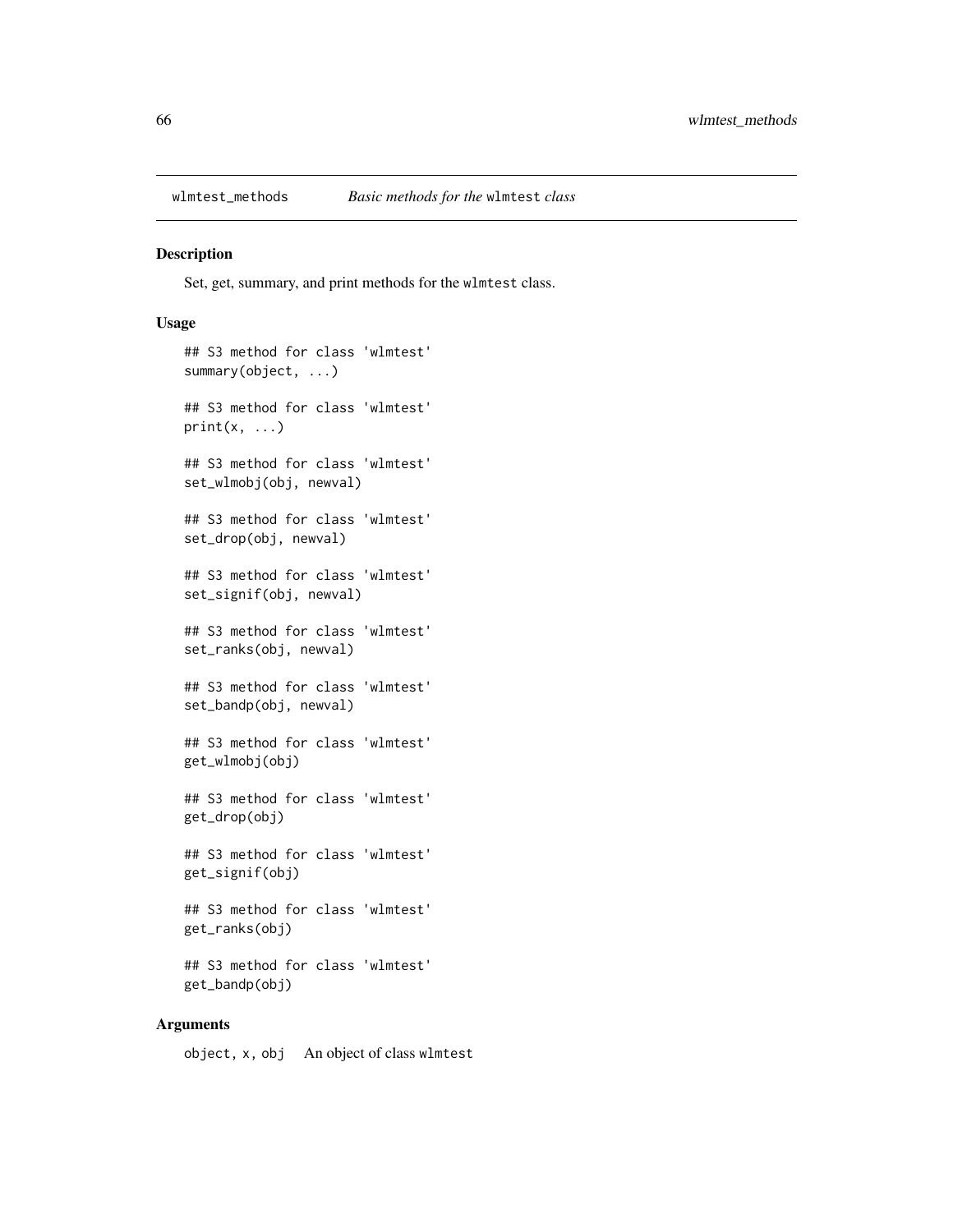# wlm\_methods 67

| $\cdots$ | Not currently used. Included for argument consistency with existing generics. |
|----------|-------------------------------------------------------------------------------|
| newval   | A new value, for the set_ $\star$ methods                                     |

### Value

summary.wlmtest produces a summary of a wlmtest object. A print.wlmtest method is also available. For wlmtest objects, set\_\* and get\_\* methods are available for all slots (see the documentation for wlmtest for a list). The set\_\* methods just throw an error, to prevent breaking the consistency between the slots of a wlmtest object.

## Author(s)

Daniel Reuman, <reuman@ku.edu>

# See Also

[wlmtest](#page-63-0)

### Examples

```
times<-1:30
dat<-list(v1=matrix(rnorm(300),10,30),v2=matrix(rnorm(300),10,30),v3=matrix(rnorm(300),10,30),
          v4=matrix(rnorm(300),10,30),v5=matrix(rnorm(300),10,30))
dat<-lapply(FUN=function(x){cleandat(x,times,1)$cdat},X=dat)
resp<-1
pred<-2:3
norm<-"powall"
wlmobj<-wlm(dat,times,resp,pred,norm)
drop<-3
sigmethod<-"fft"
h<-wlmtest(wlmobj,drop,sigmethod,nrand=10)
get_times(get_wlmobj(h))
summary(h)
print(h)
```
<span id="page-66-0"></span>wlm\_methods *Basic methods for the* wlm *class*

# Description

Set, get, summary, and print methods for the wlm class.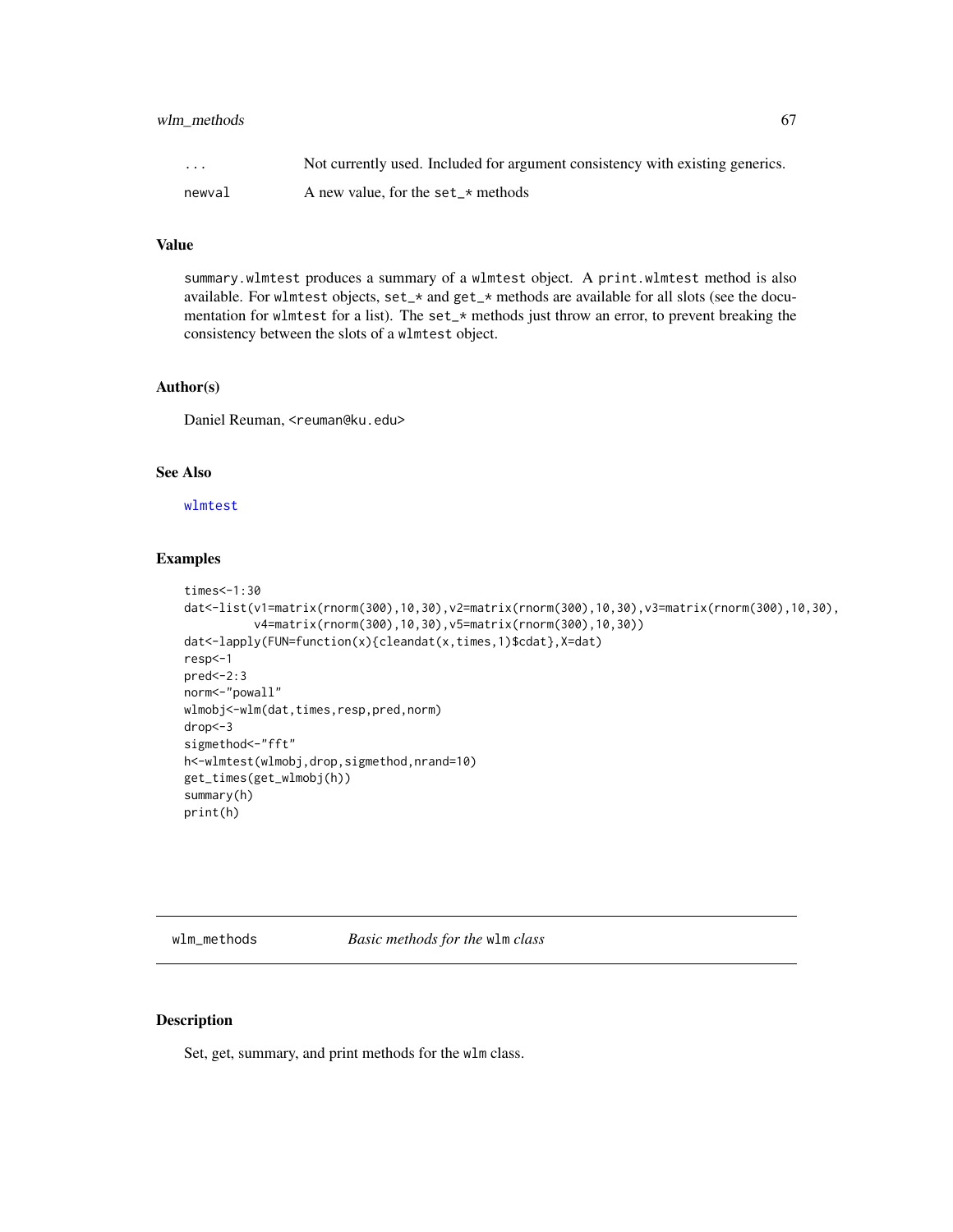68 wlm\_methods

### Usage

```
## S3 method for class 'wlm'
summary(object, ...)
## S3 method for class 'wlm'
print(x, \ldots)## S3 method for class 'wlm'
set_times(obj, newval)
## S3 method for class 'wlm'
set_timescales(obj, newval)
## S3 method for class 'wlm'
set_coefs(obj, newval)
## S3 method for class 'wlm'
set_modval(obj, newval)
## S3 method for class 'wlm'
set_coher(obj, newval)
## S3 method for class 'wlm'
set_dat(obj, newval)
## S3 method for class 'wlm'
set_wtopt(obj, newval)
## S3 method for class 'wlm'
set_norm(obj, newval)
## S3 method for class 'wlm'
set_wts(obj, newval)
## S3 method for class 'wlm'
get_times(obj)
## S3 method for class 'wlm'
get_timescales(obj)
## S3 method for class 'wlm'
get_coefs(obj)
## S3 method for class 'wlm'
get_modval(obj)
## S3 method for class 'wlm'
get_coher(obj)
```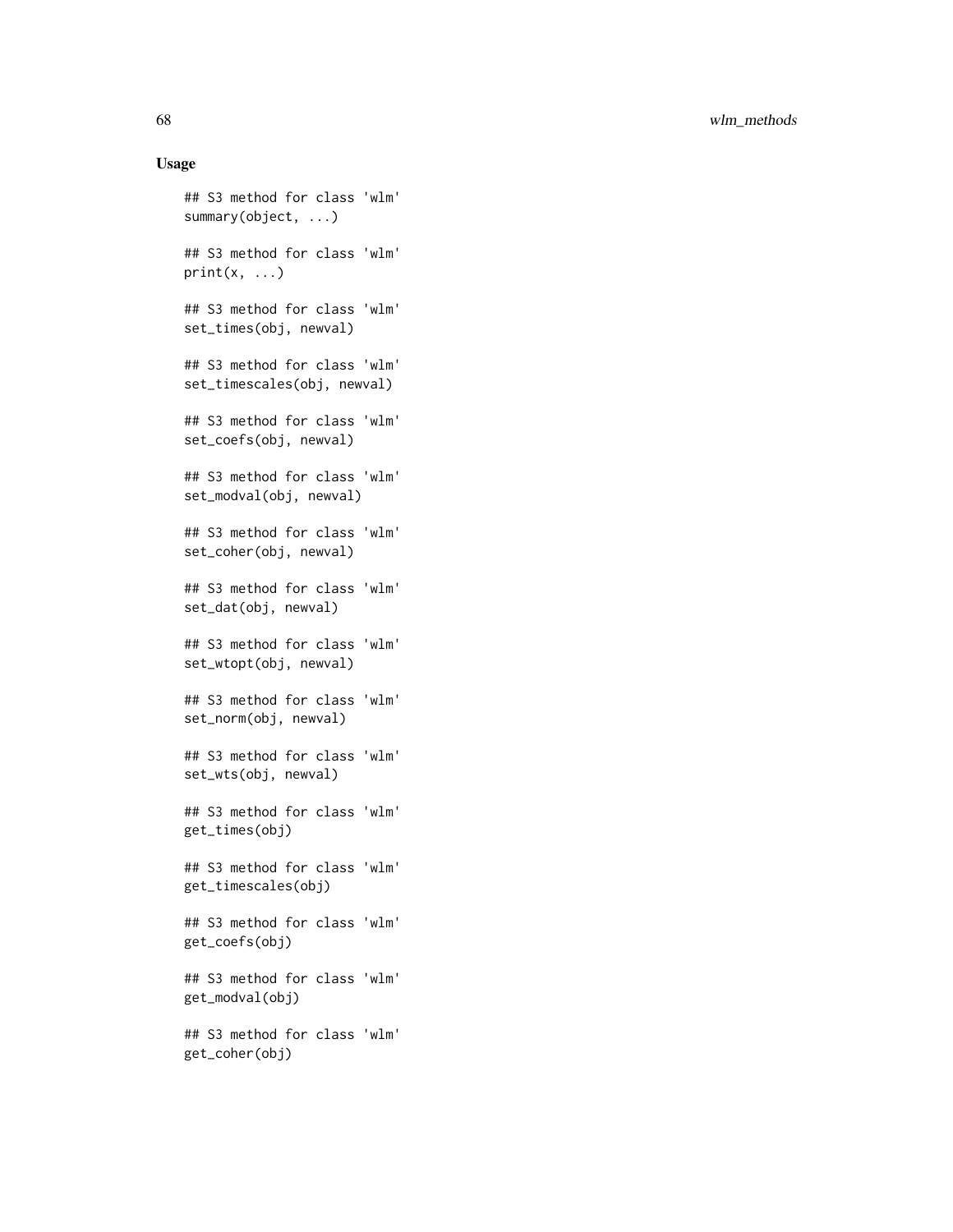```
## S3 method for class 'wlm'
get_dat(obj)
## S3 method for class 'wlm'
get_wtopt(obj)
## S3 method for class 'wlm'
get_norm(obj)
## S3 method for class 'wlm'
get_wts(obj)
```
# Arguments

|                         | object, x, obj — An object of class wlm —                                     |
|-------------------------|-------------------------------------------------------------------------------|
| $\cdot$ $\cdot$ $\cdot$ | Not currently used. Included for argument consistency with existing generics. |
| newval                  | A new value, for the set_ $\star$ methods                                     |

## Value

summary.wlm produces a summary of a wlm object. A print.wlm method is also available. For wlm objects, set\_\* and get\_\* methods are available for all slots (see the documentation for wlm for a list). The set\_\* methods just throw an error, to prevent breaking the consistency between the slots of a wlm object.

## Author(s)

Daniel Reuman, <reuman@ku.edu>

# See Also

[wlm](#page-60-0)

### Examples

```
times<-1:30
dat<-list(v1=matrix(rnorm(300),10,30),v2=matrix(rnorm(300),10,30),v3=matrix(rnorm(300),10,30),
          v4=matrix(rnorm(300),10,30),v5=matrix(rnorm(300),10,30))
dat<-lapply(FUN=function(x){cleandat(x,times,1)$cdat},X=dat)
resp<-2
pred<-c(1,3,4)
norm<-"powall"
h<-wlm(dat,times,resp,pred,norm)
get_times(h)
summary(h)
print(h)
```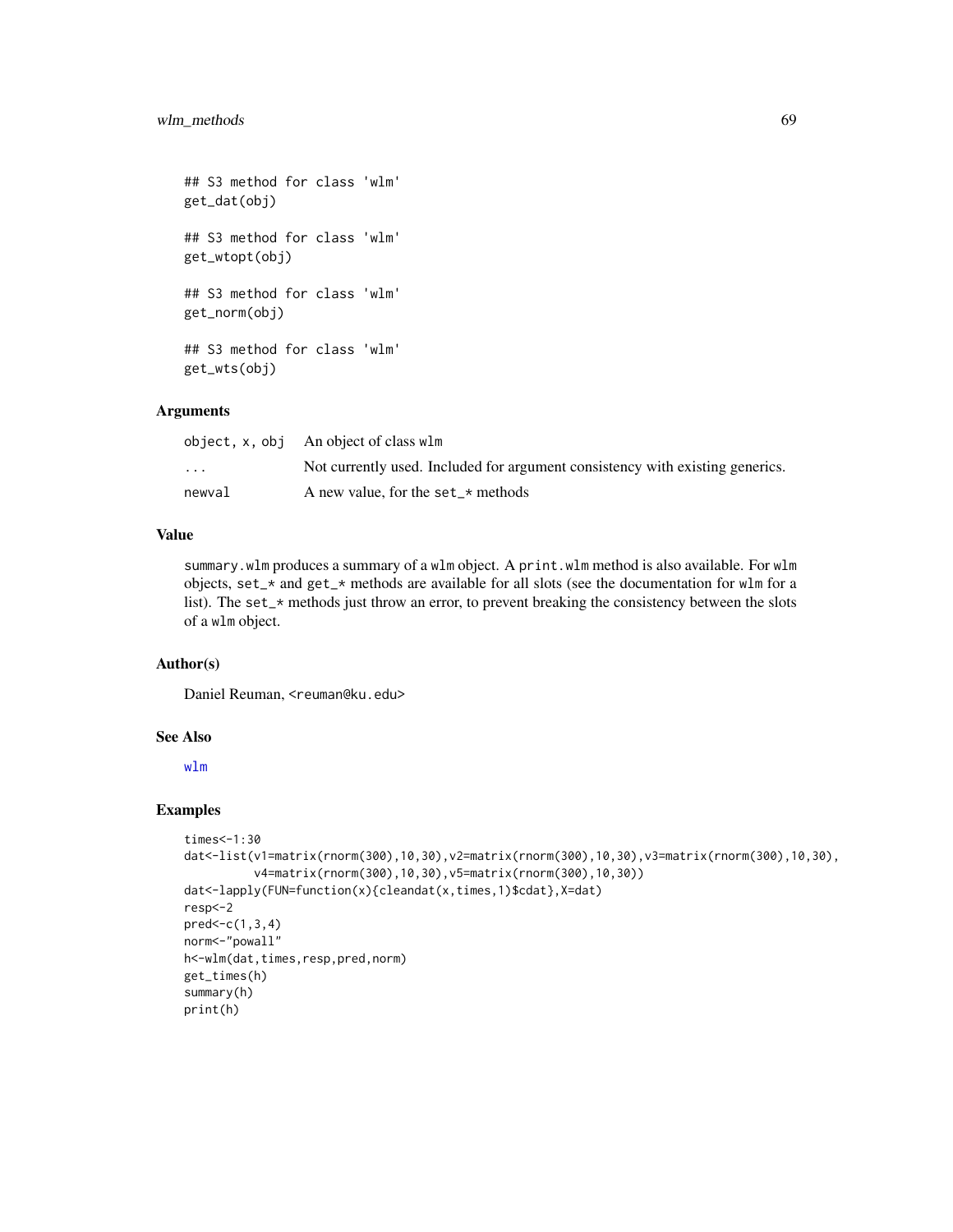<span id="page-69-0"></span>wmf *Computes the wavelet mean field from a matrix of spatiotemporal data. Also the creator function for the* wmf *class.*

## Description

Computes the wavelet mean field from a matrix of spatiotemporal data. Also the creator function for the wmf class. The wmf class inherits from the tts class, which inherits from the list class.

# Usage

```
wmf(dat, times, scale.min = 2, scale.max.input = NULL, sigma = 1.05, f0 = 1)
```
# Arguments

| dat                          | A locations (rows) x time (columns) matrix                                                                                                                  |
|------------------------------|-------------------------------------------------------------------------------------------------------------------------------------------------------------|
| times                        | A vector of time step values (e.g., years), spacing 1                                                                                                       |
| scale.min<br>scale.max.input | The smallest scale of fluctuation that will be examined. At least 2.                                                                                        |
|                              | The largest scale of fluctuation that will be examined. Note that if this is set too<br>high relative to the length of the timeseries it will be truncated. |
| sigma                        | The ratio of each time scale examined relative to the next timescale. Greater<br>than $1$ .                                                                 |
| f0                           | The ratio of the period of fluctuation to the width of the envelope                                                                                         |

### Value

wmf returns an object of class wmf. Slots are:

| values     | A matrix of complex numbers containing the wavelet mean field, of dimensions    |
|------------|---------------------------------------------------------------------------------|
|            | length(times) by the number of timescales. Entries not considered reliable      |
|            | (longer timescales, near the edges of the time span) are set to NA.             |
| times      | The time steps specified (e.g., years)                                          |
| timescales | The timescales (1/frequency) computed for the wavelet transforms                |
| dat        | The data matrix (locations by time) from which the wmf was computed             |
| wtopt      | The inputted wavelet transform options scale.min, scale.max.input, sigma, f0 in |
|            | a list                                                                          |

## Author(s)

Jonathan Walter, <jaw3es@virginia.edu>; Lawrence Sheppard, <lwsheppard@ku.edu>; Daniel Reuman, <reuman@ku.edu>

### References

Sheppard, L.W., et al. (2016) Changes in large-scale climate alter spatial synchrony of aphid pests. Nature Climate Change. DOI: 10.1038/nclimate2881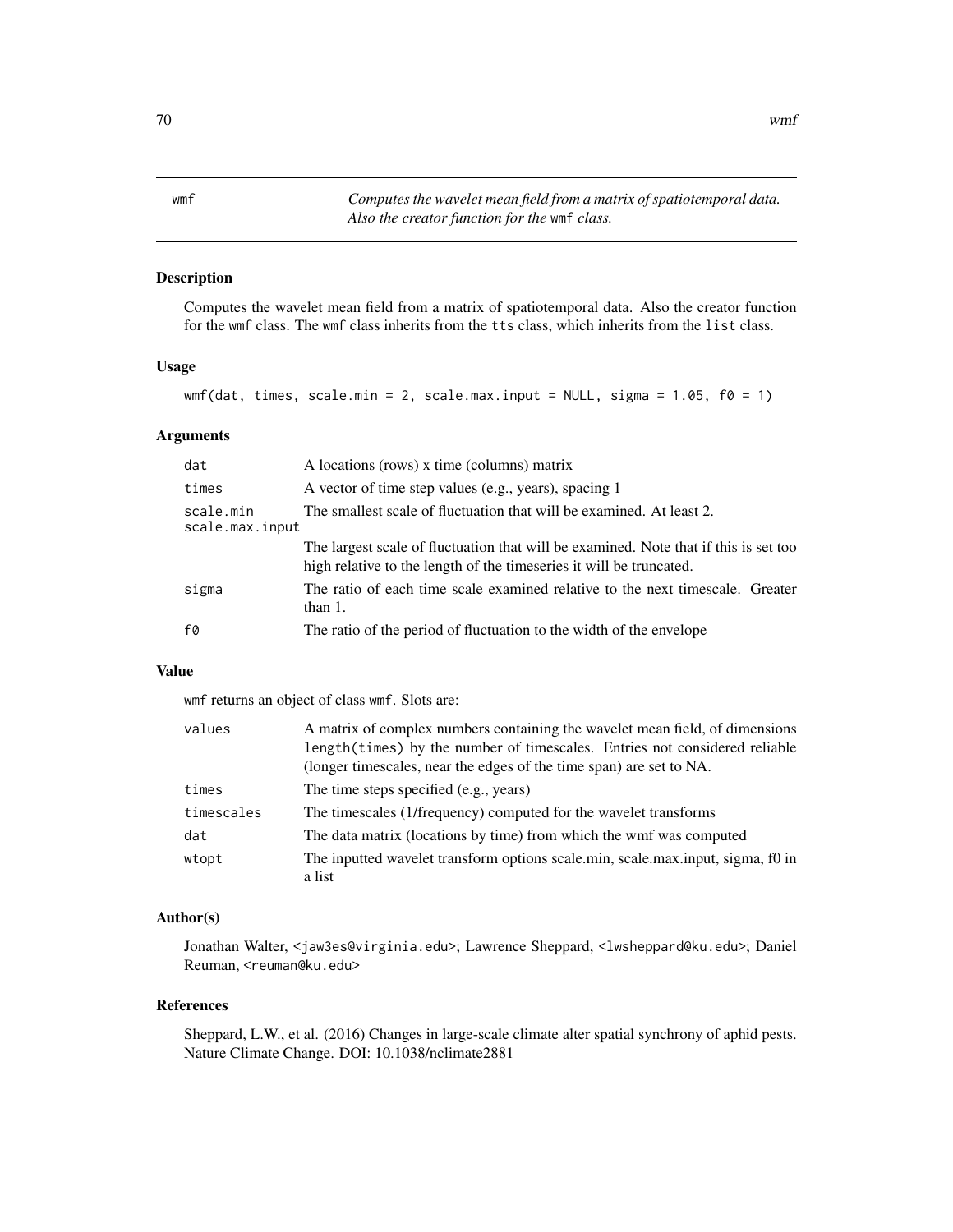# wmf\_methods 71

# See Also

[wmf\\_methods](#page-70-0), [tts](#page-55-0), [wpmf](#page-72-0), [plotmag](#page-31-0), browseVignettes("wsyn")

### Examples

```
times<-1:30 #generate time steps
#generate fake count data for 20 locations
dat<-matrix(rpois(20*length(times),20),nrow=20,ncol=length(times))
dat<-cleandat(dat=dat,times=times,clev=2)$cdat #detrend and demean
wmf<-wmf(dat,times)
```
<span id="page-70-0"></span>wmf\_methods *Basic methods for the* wmf *class*

# Description

Set, get, summary, and print methods for the wmf class.

### Usage

```
## S3 method for class 'wmf'
summary(object, ...)
## S3 method for class 'wmf'
print(x, \ldots)## S3 method for class 'wmf'
set_times(obj, newval)
## S3 method for class 'wmf'
set_timescales(obj, newval)
## S3 method for class 'wmf'
set_values(obj, newval)
## S3 method for class 'wmf'
set_dat(obj, newval)
## S3 method for class 'wmf'
set_wtopt(obj, newval)
## S3 method for class 'wmf'
get_times(obj)
## S3 method for class 'wmf'
get_timescales(obj)
```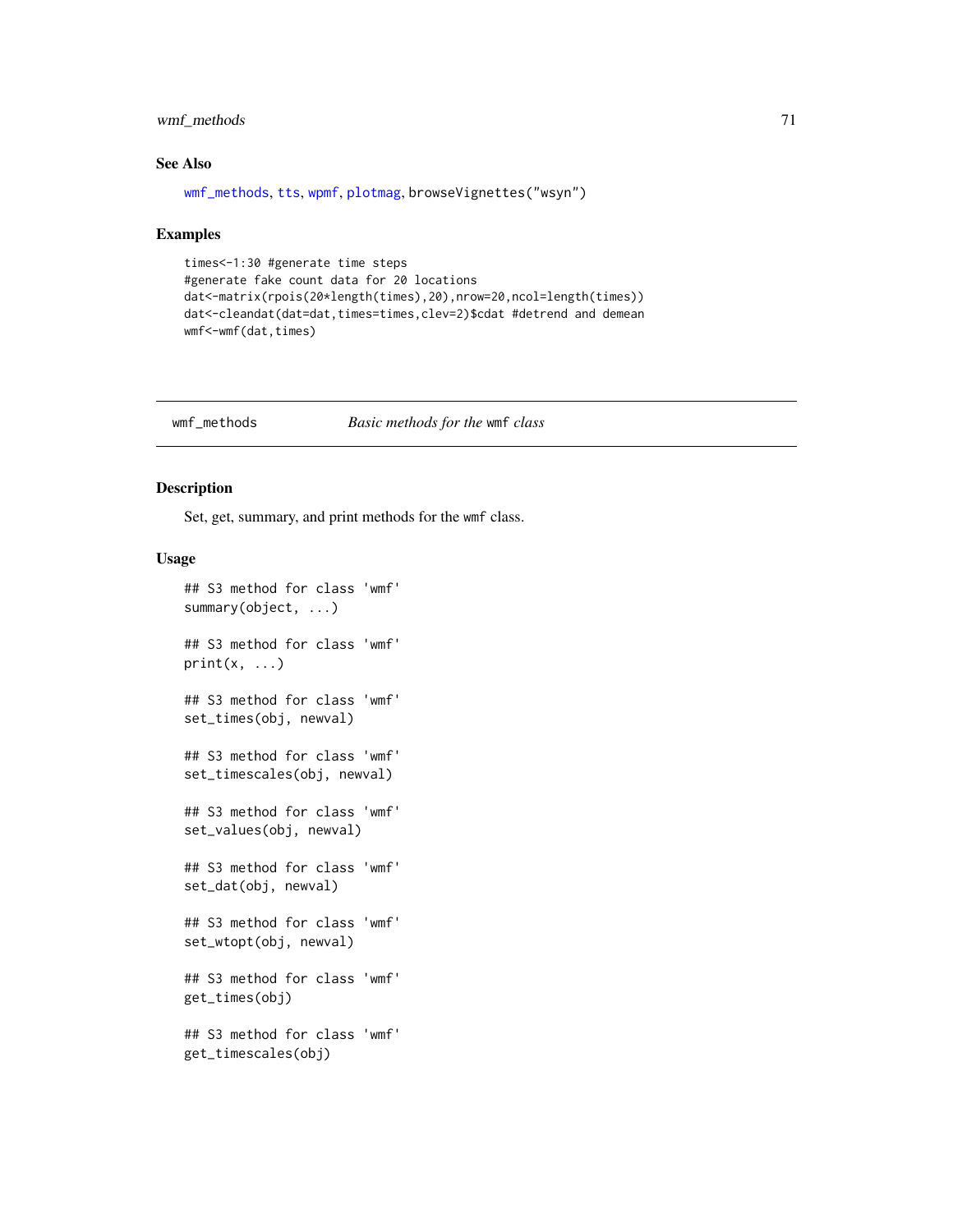```
## S3 method for class 'wmf'
get_values(obj)
## S3 method for class 'wmf'
get_dat(obj)
## S3 method for class 'wmf'
get_wtopt(obj)
```
## Arguments

|                         | object, x, obj An object of class wmf                                         |
|-------------------------|-------------------------------------------------------------------------------|
| $\cdot$ $\cdot$ $\cdot$ | Not currently used. Included for argument consistency with existing generics. |
| newval                  | A new value, for the set $\star$ methods                                      |

# Value

summary.wmf produces a summary of a wmf object. A print.wmf method is also available. For wmf objects, set\_\* and get\_\* methods are available for all slots, i.e., \* equal to times, timescales, wtopt, values, and dat. The set\_\* methods just throw an error, to prevent breaking the consistency between the slots of a wmf object.

## Author(s)

Daniel Reuman, <reuman@ku.edu>

## See Also

[wmf](#page-69-0)

# Examples

```
times<-1:30 #generate time steps
#generate fake count data for 20 locations
dat<-matrix(rpois(20*length(times),20),nrow=20,ncol=length(times))
dat<-cleandat(dat=dat,times=times,clev=2)$cdat #detrend and demean
h<-wmf(dat,times)
get_times(h)
summary(h)
print(h)
```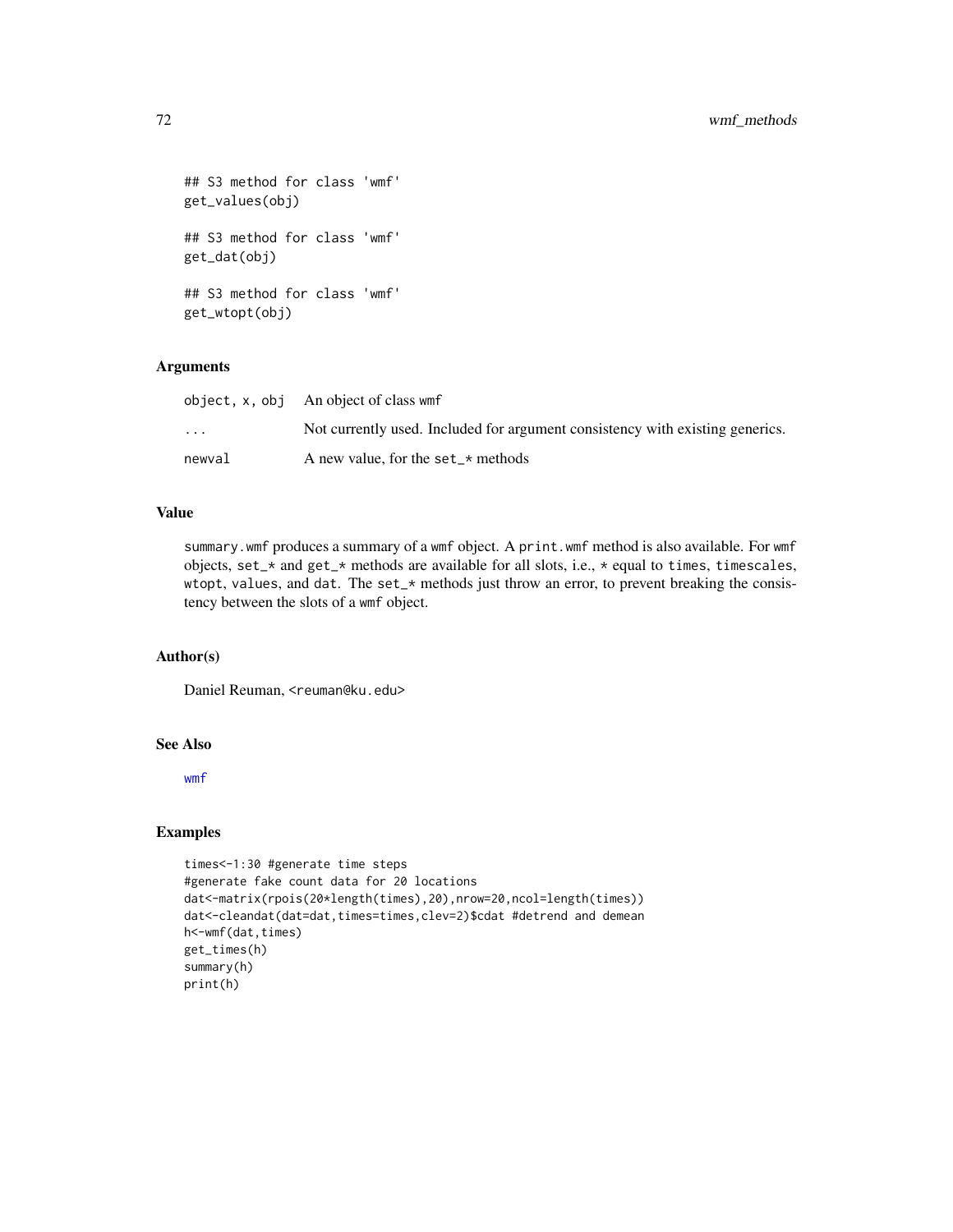<span id="page-72-1"></span><span id="page-72-0"></span>

#### Description

Computes the wavelet phasor mean field from a matrix of spatiotemporal data. Also the creator function for the wpmf class. The wpmf class inherits from the tts class, which inherits from the list class.

#### Usage

```
wpmf(
  dat,
  times,
  scale.min = 2,
  scale.max.input = NULL,
  sigma = 1.05,
  f0 = 1,
  sigmethod = "none",
  nrand = 1000
```
#### Arguments

)

| dat                          | A locations (rows) x time (columns) matrix                                                         |
|------------------------------|----------------------------------------------------------------------------------------------------|
| times                        | A vector of time step values, spacing 1                                                            |
| scale.min<br>scale.max.input | The smallest scale of fluctuation that will be examined. At least 2.                               |
|                              | The largest scale of fluctuation guaranteed to be examined                                         |
| sigma                        | The ratio of each time scale examined relative to the next timescale. Should be<br>greater than 1. |
| f0                           | The ratio of the period of fluctuation to the width of the envelop                                 |
| sigmethod                    | Method for significance testing the wmpf, one of quick, fft, aaft (see details)                    |
| nrand                        | The number of randomizations to be used for significance testing                                   |

## Details

For sigmethod equal to quick, the empirical wpmf is compared to a distribution of magnitudes of sums of random phasors, using the same number of phasors as there are time series. The signif output is a list with first element "quick" and second element a vector of nrand magnitudes of sums of random phasors. For sigmethod equal to fft, the empirical wpmf is compared to wmpfs of Fourier surrogate datasets. The signif output is a list with first element "fft", second element equal to nrand, and third element the fraction of surrogate-based wpmf magnitudes that the empirical wpmf magnitude is greater than (times by timescales matrix). For sigmethod equal to aaft, aaft surrogates are used instead. Output has similar format to the fft case. Values other than quick, fft, and aaft for sigmethod result in no significance testing.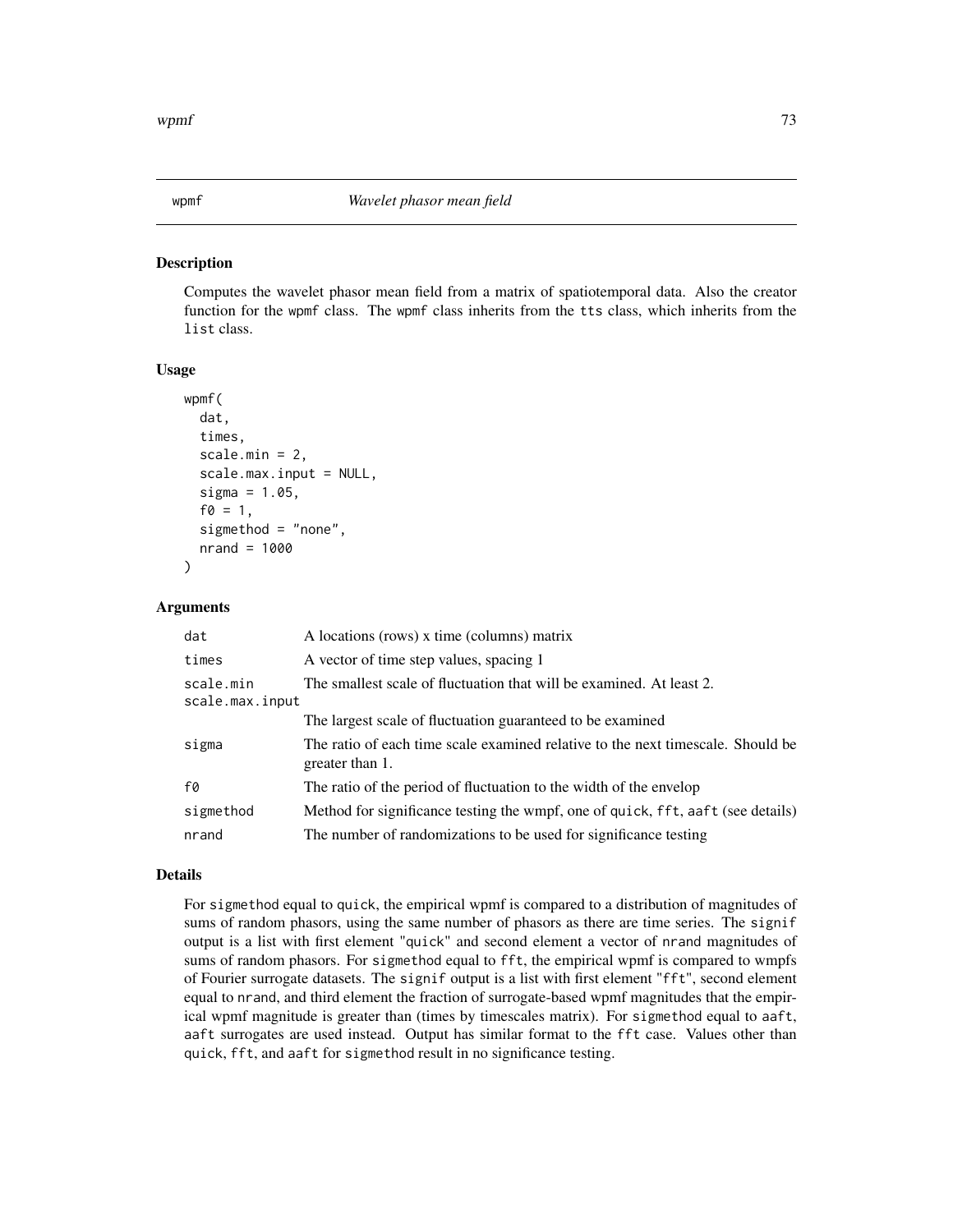<span id="page-73-1"></span>wpmf returns an object of class wpmf. Slots are:

| values     | A matrix of complex numbers containing the wavelet phasor mean field, of di-<br>mensions length (times) by the number of timescales. Entries not considered<br>reliable (longer timescales, near the edges of the time span) are set to NA. |
|------------|---------------------------------------------------------------------------------------------------------------------------------------------------------------------------------------------------------------------------------------------|
| times      | The times associated with the data and the wpmf                                                                                                                                                                                             |
| timescales | The timescales associated with the wpmf                                                                                                                                                                                                     |
| signif     | A list with information from the significance testing. Format depends on sigmethod<br>(see details).                                                                                                                                        |
| dat        | The data matrix (locations by time) from which the wpmf was computed                                                                                                                                                                        |
| wtopt      | The inputted wavelet transform options scale min, scale max input, sigma, f0 in<br>a list                                                                                                                                                   |

## Author(s)

Thomas Anderson, <anderstl@gmail.com>, Jon Walter, <jaw3es@virginia.edu>; Lawrence Sheppard, <lwsheppard@ku.edu>; Daniel Reuman, <reuman@ku.edu>

## References

Sheppard, L.W., et al. (2016) Changes in large-scale climate alter spatial synchrony of aphid pests. Nature Climate Change. DOI: 10.1038/nclimate2881

### See Also

[wpmf\\_methods](#page-73-0), [wmf](#page-69-0), [tts](#page-55-0), [plotmag](#page-31-0), browseVignettes("wsyn")

## Examples

```
times<-1:30 #generate time steps
#generate fake count data for 20 locations
dat<-matrix(rpois(20*length(times),20),nrow=20,ncol=length(times))
dat<-cleandat(dat=dat,times=times,clev=2)$cdat #detrend and demean
res<-wpmf(dat,times)
```
<span id="page-73-0"></span>wpmf\_methods *Basic methods for the* wpmf *class*

## Description

Set, get, summary, and print methods for the wpmf class.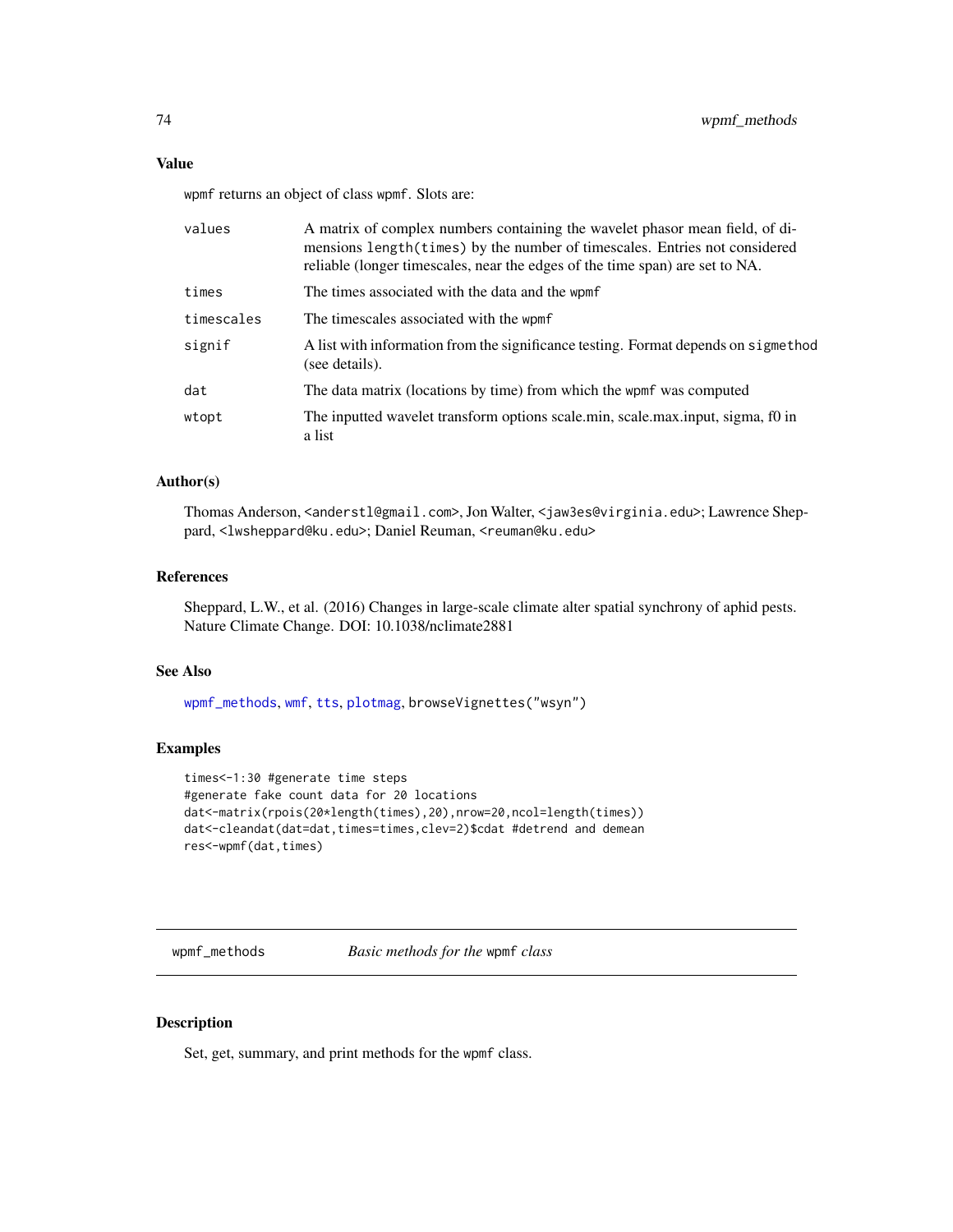## wpmf\_methods 75

## Usage

```
## S3 method for class 'wpmf'
summary(object, ...)
## S3 method for class 'wpmf'
print(x, \ldots)## S3 method for class 'wpmf'
set_times(obj, newval)
## S3 method for class 'wpmf'
set_timescales(obj, newval)
## S3 method for class 'wpmf'
set_values(obj, newval)
## S3 method for class 'wpmf'
set_dat(obj, newval)
## S3 method for class 'wpmf'
set_wtopt(obj, newval)
## S3 method for class 'wpmf'
set_signif(obj, newval)
## S3 method for class 'wpmf'
get_times(obj)
## S3 method for class 'wpmf'
get_timescales(obj)
## S3 method for class 'wpmf'
get_values(obj)
## S3 method for class 'wpmf'
get_dat(obj)
## S3 method for class 'wpmf'
get_wtopt(obj)
## S3 method for class 'wpmf'
```
get\_signif(obj)

## Arguments

|                         | object, x, obj An object of class wpmf                                        |
|-------------------------|-------------------------------------------------------------------------------|
| $\cdot$ $\cdot$ $\cdot$ | Not currently used. Included for argument consistency with existing generics. |
| newval                  | A new value, for the set_ $\star$ methods                                     |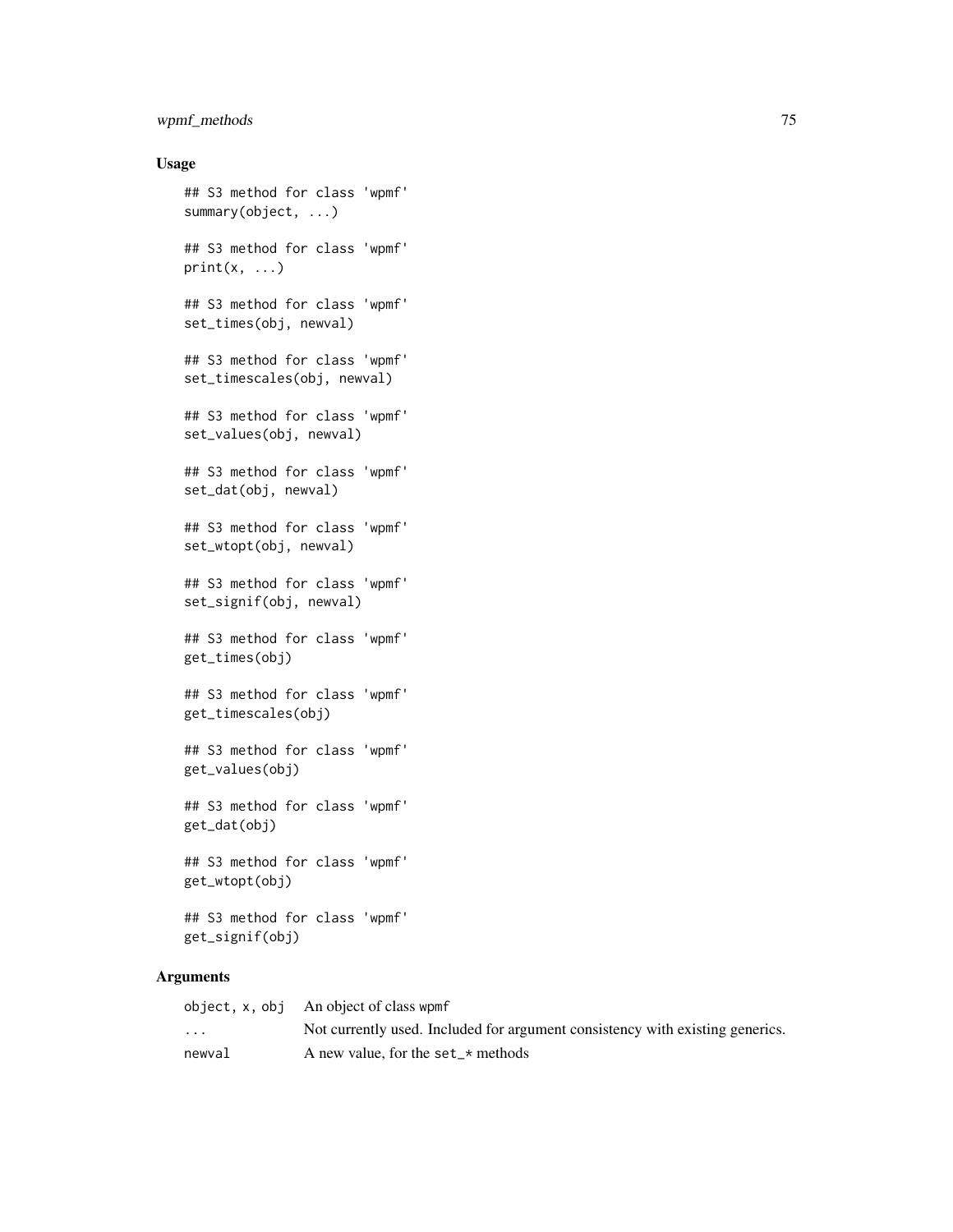# <span id="page-75-1"></span>Value

summary.wpmf produces a summary of a wpmf object. A print.wpmf method is also available. For wpmf objects, set\_\* and get\_\* methods are available for all slots, i.e., \* equal to times, timescales, wtopt, values, dat, and signif. The set\_\* methods just throw an error, to prevent breaking the consistency between the slots of a wpmf object.

## Author(s)

Daniel Reuman, <reuman@ku.edu>

#### See Also

[wpmf](#page-72-0)

## Examples

```
times<-1:30 #generate time steps
#generate fake count data for 20 locations
dat<-matrix(rpois(20*length(times),20),nrow=20,ncol=length(times))
dat<-cleandat(dat=dat,times=times,clev=2)$cdat #detrend and demean
h<-wpmf(dat,times)
get_times(h)
summary(h)
print(h)
```
<span id="page-75-0"></span>wt *Computes the wavelet transform of a timeseries. Also the creator function for the* wt *class.*

#### Description

Computes the wavelet transform of a timeseries. Also the creator function for the wt class. The wt class inherits from the tts class, which inherits from the list class.

#### Usage

```
wt(
  t.series,
  times,
  scale.min = 2,
  scale.max.input = NULL,
  sigma = 1.05,
  f0 = 1)
```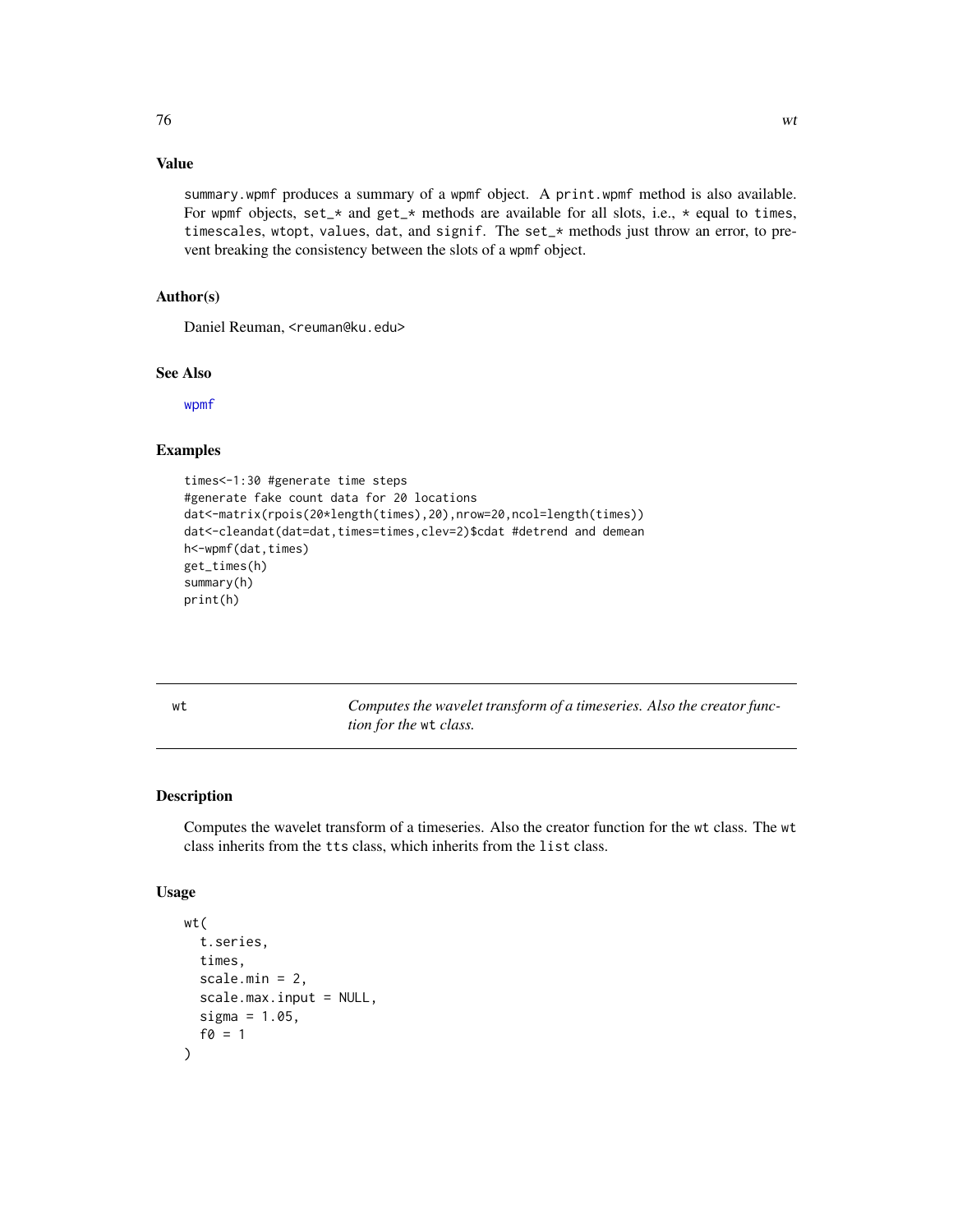## <span id="page-76-0"></span>Arguments

| t.series                     | A timeseries of real values                                                                        |
|------------------------------|----------------------------------------------------------------------------------------------------|
| times                        | A vector of time step values (e.g., years), spacing 1                                              |
| scale.min<br>scale.max.input | The smallest scale of fluctuation that will be examined. At least 2.                               |
|                              | The largest scale of fluctuation that is guaranteed to be examined                                 |
| sigma                        | The ratio of each time scale examined relative to the next timescale. Should be<br>greater than 1. |
| f0                           | The ratio of the period of fluctuation to the width of the envelope. Defaults to 1.                |

# Value

wt returns an object of class wt. Slots are:

| values     | A matrix of complex numbers, of dimensions length(t, series) by the num-<br>ber of timescales. Entries not considered reliable (longer timescales, near the<br>edges of the time span) are set to NA. |
|------------|-------------------------------------------------------------------------------------------------------------------------------------------------------------------------------------------------------|
| times      | The time steps specified (e.g. years)                                                                                                                                                                 |
| wtopt      | The inputted wavelet transform options scale min, scale max input, sigma, f0 in<br>a list                                                                                                             |
| timescales | The timescales (1/frequency) computed for the wavelet transform                                                                                                                                       |
| dat        | The data vector from which the transform was computed                                                                                                                                                 |

# Note

Important for interpreting the phase: the phases grow through time, i.e., they turn anti-clockwise.

## Author(s)

Lawrence Sheppard <lwsheppard@ku.edu>, Jonathan Walter <jaw3es@virginia.edu>, Daniel Reuman <reuman@ku.edu>

## See Also

[wt\\_methods](#page-77-0), [tts](#page-55-0), [plotmag](#page-31-0), [plotphase](#page-36-0), browseVignettes("wsyn")

# Examples

```
time1<-1:100
time2<-101:200
ts1p1<-sin(2*pi*time1/15)
ts1p2<-0*time1
ts2p1<-0*time2
ts2p2<-sin(2*pi*time2/8)
ts1<-ts1p1+ts1p2
ts2<-ts2p1+ts2p2
ts < -c(ts1, ts2)ra<-rnorm(200,mean=0,sd=0.5)
```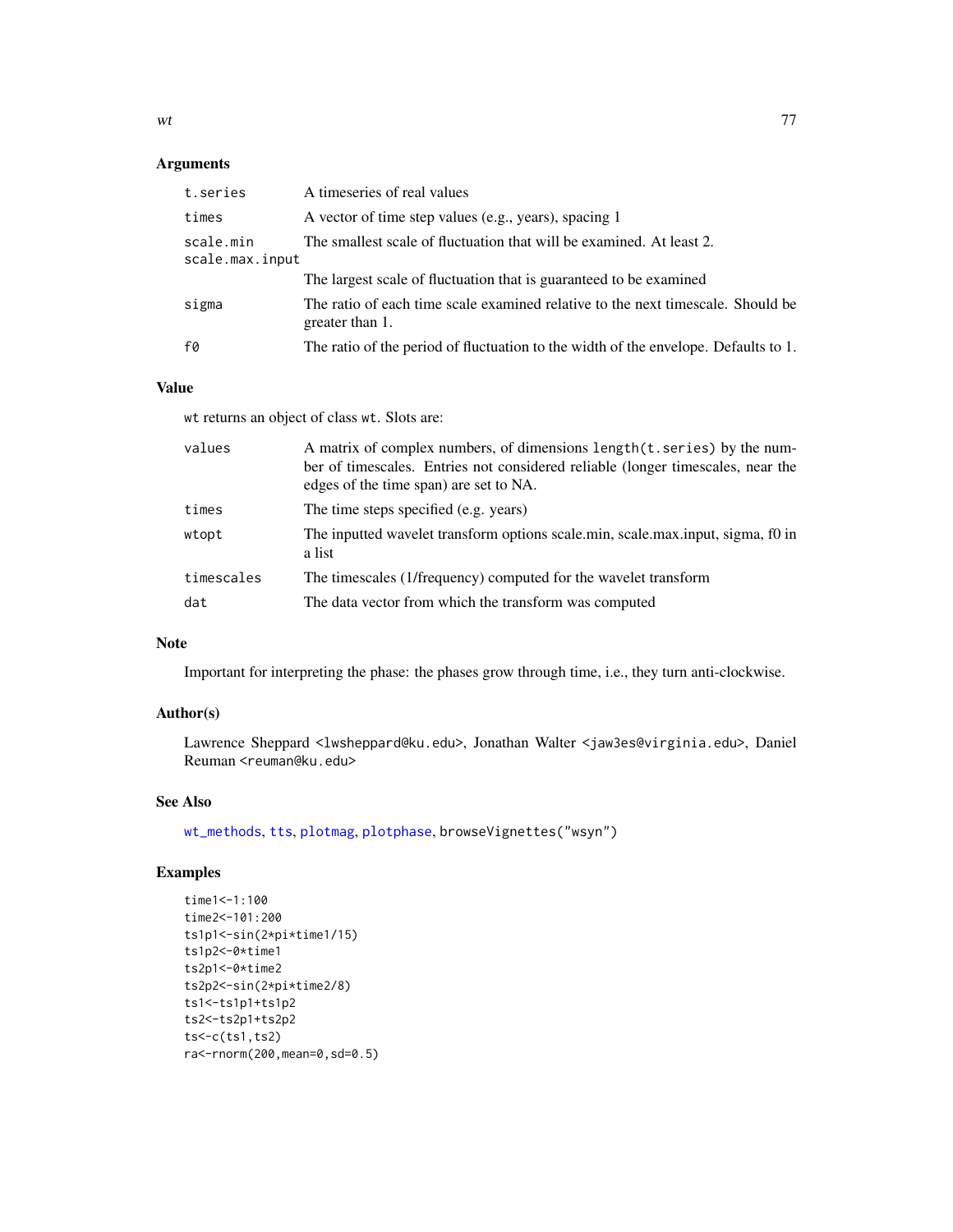```
t.series<-ts+ra
t.series<-t.series-mean(t.series)
times<-c(time1,time2)
res<-wt(t.series, times)
```
<span id="page-77-0"></span>wt\_methods *Basic methods for the* wt *class*

## Description

Set, get, summary, and print methods for the wt class.

#### Usage

```
## S3 method for class 'wt'
summary(object, ...)
## S3 method for class 'wt'
print(x, \ldots)## S3 method for class 'wt'
set_times(obj, newval)
## S3 method for class 'wt'
set_timescales(obj, newval)
## S3 method for class 'wt'
set_values(obj, newval)
## S3 method for class 'wt'
set_dat(obj, newval)
## S3 method for class 'wt'
set_wtopt(obj, newval)
## S3 method for class 'wt'
get_times(obj)
## S3 method for class 'wt'
get_timescales(obj)
## S3 method for class 'wt'
get_values(obj)
## S3 method for class 'wt'
get_dat(obj)
```
<span id="page-77-1"></span>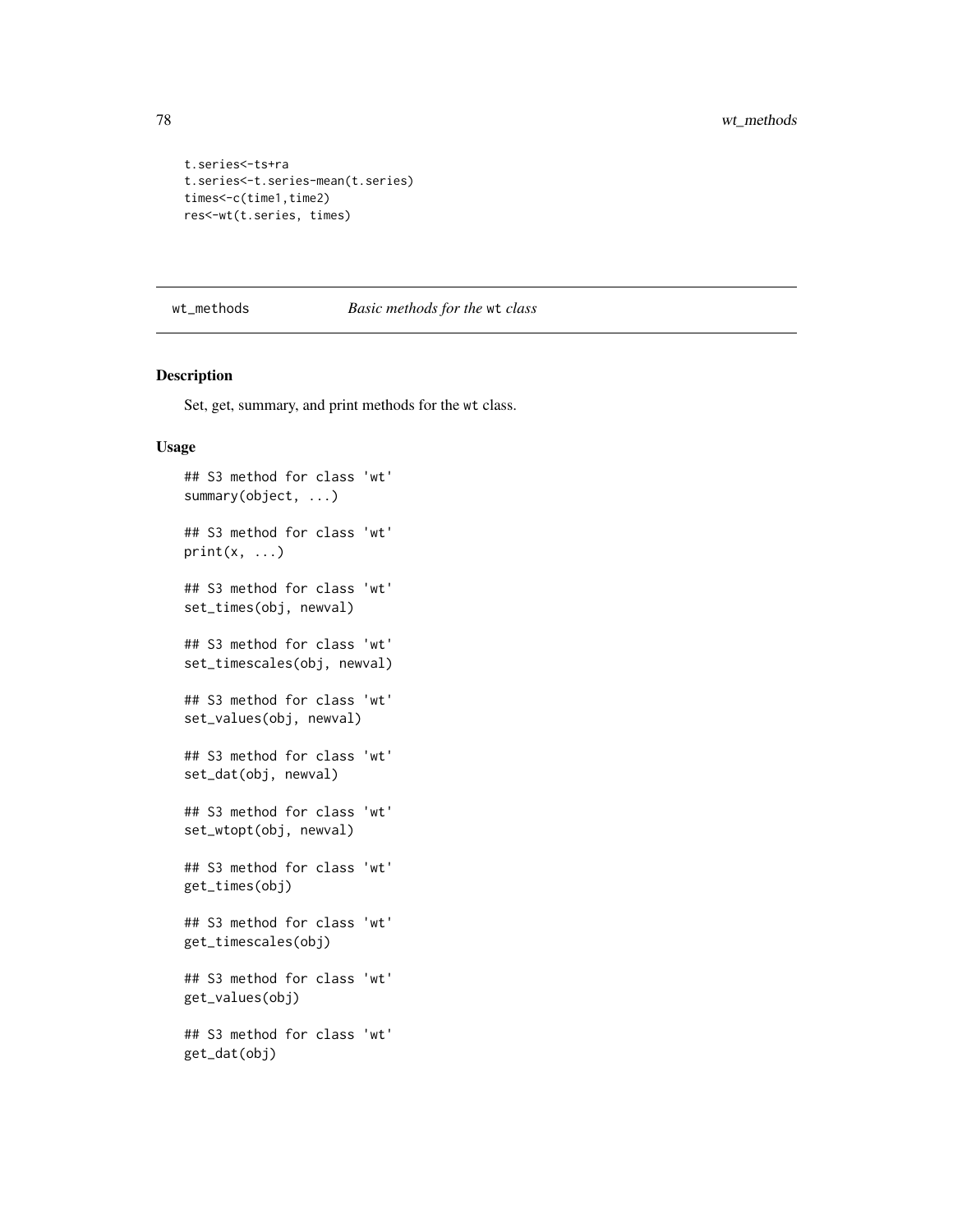```
## S3 method for class 'wt'
get_wtopt(obj)
```
## Arguments

|                         | object, $x$ , $obj$ An object of class wt                                     |
|-------------------------|-------------------------------------------------------------------------------|
| $\cdot$ $\cdot$ $\cdot$ | Not currently used. Included for argument consistency with existing generics. |
| newval                  | A new value, for the set_ $\star$ methods                                     |

## Value

summary.wt produces a summary of a wt object. A print.wt method is also available. For wt objects, set\_\* and get\_\* methods are available for all slots, i.e., \* equal to times, timescales, wtopt, values, and dat. The set\_\* methods just throw an error, to prevent breaking the consistency between the slots of a wt object.

## Author(s)

Daniel Reuman, <reuman@ku.edu>

#### See Also

[wt](#page-75-0)

#### Examples

```
time1<-1:100
time2<-101:200
ts1p1<-sin(2*pi*time1/15)
ts1p2<-0*time1
ts2p1<-0*time2
ts2p2<-sin(2*pi*time2/8)
ts1<-ts1p1+ts1p2
ts2<-ts2p1+ts2p2
ts<-c(ts1,ts2)
ra<-rnorm(200,mean=0,sd=0.5)
t.series<-ts+ra
t.series<-t.series-mean(t.series)
times<-c(time1,time2)
h<-wt(t.series, times)
get_times(h)
summary(h)
print(h)
```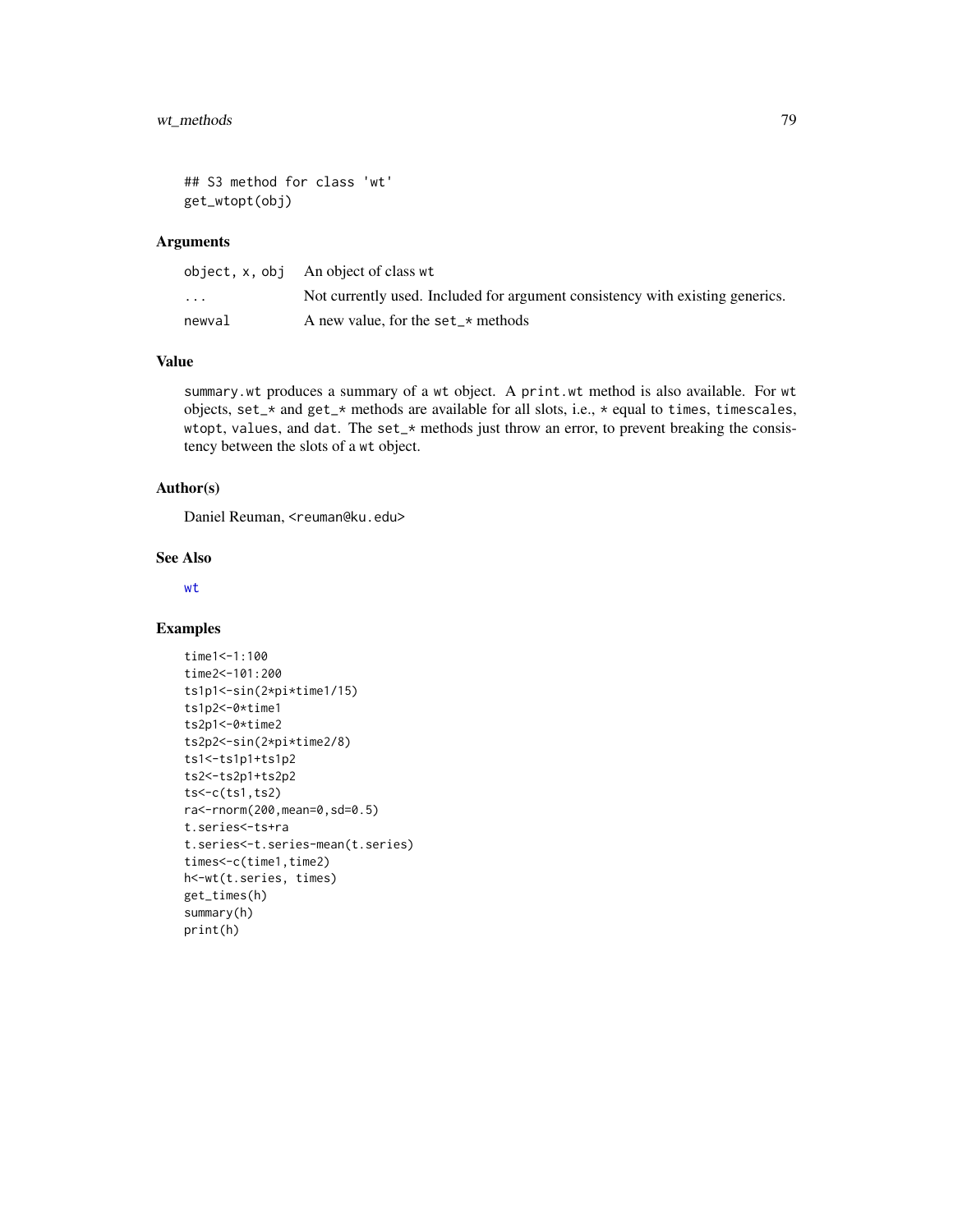# **Index**

addranks, [3](#page-2-0) addwmfs, [3,](#page-2-0) *[5](#page-4-0)*, *[14](#page-13-0)* addwpmfs, *[4](#page-3-0)*, [5,](#page-4-0) *[14](#page-13-0)* bandtest, *[3](#page-2-0)*, [6,](#page-5-0) *[19](#page-18-0)*, *[35](#page-34-0)*, *[40](#page-39-0)*, *[65](#page-64-0)* bctrans, [8](#page-7-0) cleandat, *[8](#page-7-0)*, [9,](#page-8-0) *[19](#page-18-0)* cluseigen, [10,](#page-9-0) *[14](#page-13-0)*, *[28](#page-27-0)*, *[31](#page-30-0)* clust, *[4,](#page-3-0) [5](#page-4-0)*, *[10,](#page-9-0) [11](#page-10-0)*, [11,](#page-10-0) *[16](#page-15-0)*, *[28](#page-27-0)*, *[31](#page-30-0)*, *[37](#page-36-1)*, *[56](#page-55-1)* clust\_methods, *[14](#page-13-0)*, [14,](#page-13-0) *[44](#page-43-0)* coh, *[3](#page-2-0)*, *[7](#page-6-0)*, *[10](#page-9-0)*, [17,](#page-16-0) *[22](#page-21-0)*, *[35](#page-34-0)*, *[38](#page-37-0)*, *[40](#page-39-0)*, *[52](#page-51-0)*, *[56](#page-55-1)*, *[65](#page-64-0)* coh\_methods, *[19](#page-18-0)*, [20,](#page-19-0) *[44](#page-43-0)* errcheck\_stdat, [22](#page-21-0) errcheck\_times, [23](#page-22-0) errcheck\_tsdat, [24](#page-23-0) errcheck\_tts, [24](#page-23-0) errcheck\_wavparam, [25](#page-24-0) fastcohtest, [26](#page-25-0) fftsurrog, [27](#page-26-0) get\_adj *(*set\_adj*)*, [45](#page-44-0) get\_adj.clust *(*clust\_methods*)*, [14](#page-13-0) get\_bandp *(*set\_adj*)*, [45](#page-44-0) get\_bandp.coh *(*coh\_methods*)*, [20](#page-19-0) get\_bandp.wlmtest *(*wlmtest\_methods*)*, [66](#page-65-0) get\_clusters *(*set\_adj*)*, [45](#page-44-0) get\_clusters.clust *(*clust\_methods*)*, [14](#page-13-0) get\_coefs *(*set\_adj*)*, [45](#page-44-0) get\_coefs.wlm *(*wlm\_methods*)*, [67](#page-66-0) get\_coher *(*set\_adj*)*, [45](#page-44-0) get\_coher.coh *(*coh\_methods*)*, [20](#page-19-0) get\_coher.wlm *(*wlm\_methods*)*, [67](#page-66-0) get\_coords *(*set\_adj*)*, [45](#page-44-0) get\_coords.clust *(*clust\_methods*)*, [14](#page-13-0) get\_dat *(*set\_adj*)*, [45](#page-44-0) get\_dat.clust *(*clust\_methods*)*, [14](#page-13-0) get\_dat.wlm *(*wlm\_methods*)*, [67](#page-66-0) get\_dat.wmf *(*wmf\_methods*)*, [71](#page-70-0)

get\_dat.wpmf *(*wpmf\_methods*)*, [74](#page-73-1) get\_dat.wt *(*wt\_methods*)*, [78](#page-77-1) get\_dat1 *(*set\_adj*)*, [45](#page-44-0) get\_dat1.coh *(*coh\_methods*)*, [20](#page-19-0) get\_dat2 *(*set\_adj*)*, [45](#page-44-0) get\_dat2.coh *(*coh\_methods*)*, [20](#page-19-0) get\_drop *(*set\_adj*)*, [45](#page-44-0) get\_drop.wlmtest *(*wlmtest\_methods*)*, [66](#page-65-0) get\_methodspec *(*set\_adj*)*, [45](#page-44-0) get\_methodspec.clust *(*clust\_methods*)*, [14](#page-13-0) get\_mns *(*set\_adj*)*, [45](#page-44-0) get\_mns.clust *(*clust\_methods*)*, [14](#page-13-0) get\_modres *(*set\_adj*)*, [45](#page-44-0) get\_modres.clust *(*clust\_methods*)*, [14](#page-13-0) get\_modval *(*set\_adj*)*, [45](#page-44-0) get\_modval.wlm *(*wlm\_methods*)*, [67](#page-66-0) get\_norm *(*set\_adj*)*, [45](#page-44-0) get\_norm.coh *(*coh\_methods*)*, [20](#page-19-0) get\_norm.wlm *(*wlm\_methods*)*, [67](#page-66-0) get\_ranks *(*set\_adj*)*, [45](#page-44-0) get\_ranks.coh *(*coh\_methods*)*, [20](#page-19-0) get\_ranks.wlmtest *(*wlmtest\_methods*)*, [66](#page-65-0) get\_sigmethod *(*set\_adj*)*, [45](#page-44-0) get\_sigmethod.coh *(*coh\_methods*)*, [20](#page-19-0) get\_signif *(*set\_adj*)*, [45](#page-44-0) get\_signif.coh *(*coh\_methods*)*, [20](#page-19-0) get\_signif.wlmtest *(*wlmtest\_methods*)*, [66](#page-65-0) get\_signif.wpmf *(*wpmf\_methods*)*, [74](#page-73-1) get\_times *(*set\_adj*)*, [45](#page-44-0) get\_times.clust *(*clust\_methods*)*, [14](#page-13-0) get\_times.coh *(*coh\_methods*)*, [20](#page-19-0) get\_times.tts *(*tts\_methods*)*, [57](#page-56-0) get\_times.wlm *(*wlm\_methods*)*, [67](#page-66-0) get\_times.wmf *(*wmf\_methods*)*, [71](#page-70-0) get\_times.wpmf *(*wpmf\_methods*)*, [74](#page-73-1) get\_times.wt *(*wt\_methods*)*, [78](#page-77-1) get\_timescales *(*set\_adj*)*, [45](#page-44-0) get\_timescales.coh *(*coh\_methods*)*, [20](#page-19-0) get\_timescales.tts *(*tts\_methods*)*, [57](#page-56-0)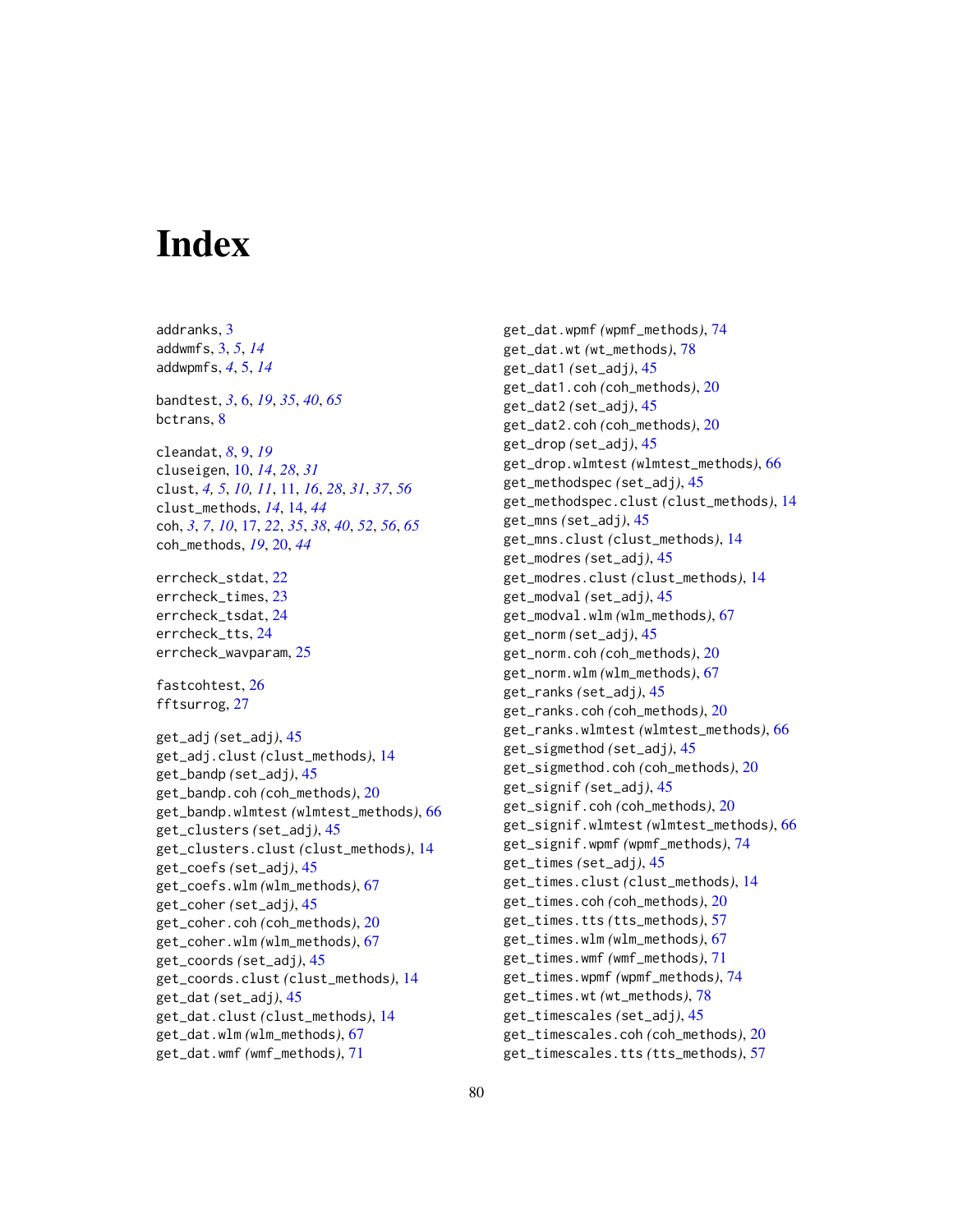#### INDEX  $81$

```
get_timescales.wlm (wlm_methods), 67
get_timescales.wmf (wmf_methods), 71
get_timescales.wpmf (wpmf_methods), 74
get_timescales.wt (wt_methods), 78
get_values (set_adj), 45
get_values.tts (tts_methods), 57
get_values.wmf (wmf_methods), 71
get_values.wpmf (wpmf_methods), 74
get_values.wt (wt_methods), 78
get_wlmobj (set_adj), 45
get_wlmobj.wlmtest (wlmtest_methods), 66
get_wmfs (set_adj), 45
get_wmfs.clust (clust_methods), 14
get_wpmfs (set_adj), 45
get_wpmfs.clust (clust_methods), 14
get_wtopt (set_adj), 45
get_wtopt.coh (coh_methods), 20
get_wtopt.wlm (wlm_methods), 67
get_wtopt.wmf (wmf_methods), 71
get_wtopt.wpmf (wpmf_methods), 74
get_wtopt.wt (wt_methods), 78
get_wts (set_adj), 45
get_wts.wlm (wlm_methods), 67
```
is.connected, [28](#page-27-0)

makeunweighted, [29](#page-28-0) mnphase, [30](#page-29-0) modularity, *[11](#page-10-0)*, *[14](#page-13-0)*, [30](#page-29-0)

normforcoh, [32](#page-31-1)

```
plotmag, 19, 32, 38, 40, 43, 71, 74, 77
plotmap, 14, 36
plotphase, 19, 35, 37, 40, 77
plotrank, 19, 35, 38, 39, 65
power, 41, 43
predsync, 42, 53, 62
print.clust (clust_methods), 14
print.coh (coh_methods), 20
print.summary_wsyn, 43
print.tts (tts_methods), 57
print.wlm (wlm_methods), 67
print.wlmtest (wlmtest_methods), 66
print.wmf (wmf_methods), 71
print.wpmf (wpmf_methods), 74
print.wt (wt_methods), 78
```
set\_adj, [45](#page-44-0)

set\_adj.clust *(*clust\_methods*)*, [14](#page-13-0) set\_bandp *(*set\_adj*)*, [45](#page-44-0) set\_bandp.coh *(*coh\_methods*)*, [20](#page-19-0) set\_bandp.wlmtest *(*wlmtest\_methods*)*, [66](#page-65-0) set\_clusters *(*set\_adj*)*, [45](#page-44-0) set\_clusters.clust *(*clust\_methods*)*, [14](#page-13-0) set\_coefs *(*set\_adj*)*, [45](#page-44-0) set\_coefs.wlm *(*wlm\_methods*)*, [67](#page-66-0) set\_coher *(*set\_adj*)*, [45](#page-44-0) set\_coher.coh *(*coh\_methods*)*, [20](#page-19-0) set\_coher.wlm *(*wlm\_methods*)*, [67](#page-66-0) set\_coords *(*set\_adj*)*, [45](#page-44-0) set\_coords.clust *(*clust\_methods*)*, [14](#page-13-0) set\_dat *(*set\_adj*)*, [45](#page-44-0) set\_dat.clust *(*clust\_methods*)*, [14](#page-13-0) set\_dat.wlm *(*wlm\_methods*)*, [67](#page-66-0) set\_dat.wmf *(*wmf\_methods*)*, [71](#page-70-0) set\_dat.wpmf *(*wpmf\_methods*)*, [74](#page-73-1) set\_dat.wt *(*wt\_methods*)*, [78](#page-77-1) set\_dat1 *(*set\_adj*)*, [45](#page-44-0) set\_dat1.coh *(*coh\_methods*)*, [20](#page-19-0) set\_dat2 *(*set\_adj*)*, [45](#page-44-0) set\_dat2.coh *(*coh\_methods*)*, [20](#page-19-0) set\_drop *(*set\_adj*)*, [45](#page-44-0) set\_drop.wlmtest *(*wlmtest\_methods*)*, [66](#page-65-0) set\_methodspecs *(*set\_adj*)*, [45](#page-44-0) set\_methodspecs.clust *(*clust\_methods*)*, [14](#page-13-0) set\_mns *(*set\_adj*)*, [45](#page-44-0) set\_mns.clust *(*clust\_methods*)*, [14](#page-13-0) set\_modres *(*set\_adj*)*, [45](#page-44-0) set\_modres.clust *(*clust\_methods*)*, [14](#page-13-0) set\_modval *(*set\_adj*)*, [45](#page-44-0) set\_modval.wlm *(*wlm\_methods*)*, [67](#page-66-0) set\_norm *(*set\_adj*)*, [45](#page-44-0) set\_norm.coh *(*coh\_methods*)*, [20](#page-19-0) set\_norm.wlm *(*wlm\_methods*)*, [67](#page-66-0) set\_ranks *(*set\_adj*)*, [45](#page-44-0) set\_ranks.coh *(*coh\_methods*)*, [20](#page-19-0) set\_ranks.wlmtest *(*wlmtest\_methods*)*, [66](#page-65-0) set\_sigmethod *(*set\_adj*)*, [45](#page-44-0) set\_sigmethod.coh *(*coh\_methods*)*, [20](#page-19-0) set\_signif *(*set\_adj*)*, [45](#page-44-0) set\_signif.coh *(*coh\_methods*)*, [20](#page-19-0) set\_signif.wlmtest *(*wlmtest\_methods*)*, [66](#page-65-0) set\_signif.wpmf *(*wpmf\_methods*)*, [74](#page-73-1) set\_times *(*set\_adj*)*, [45](#page-44-0) set\_times.clust *(*clust\_methods*)*, [14](#page-13-0)